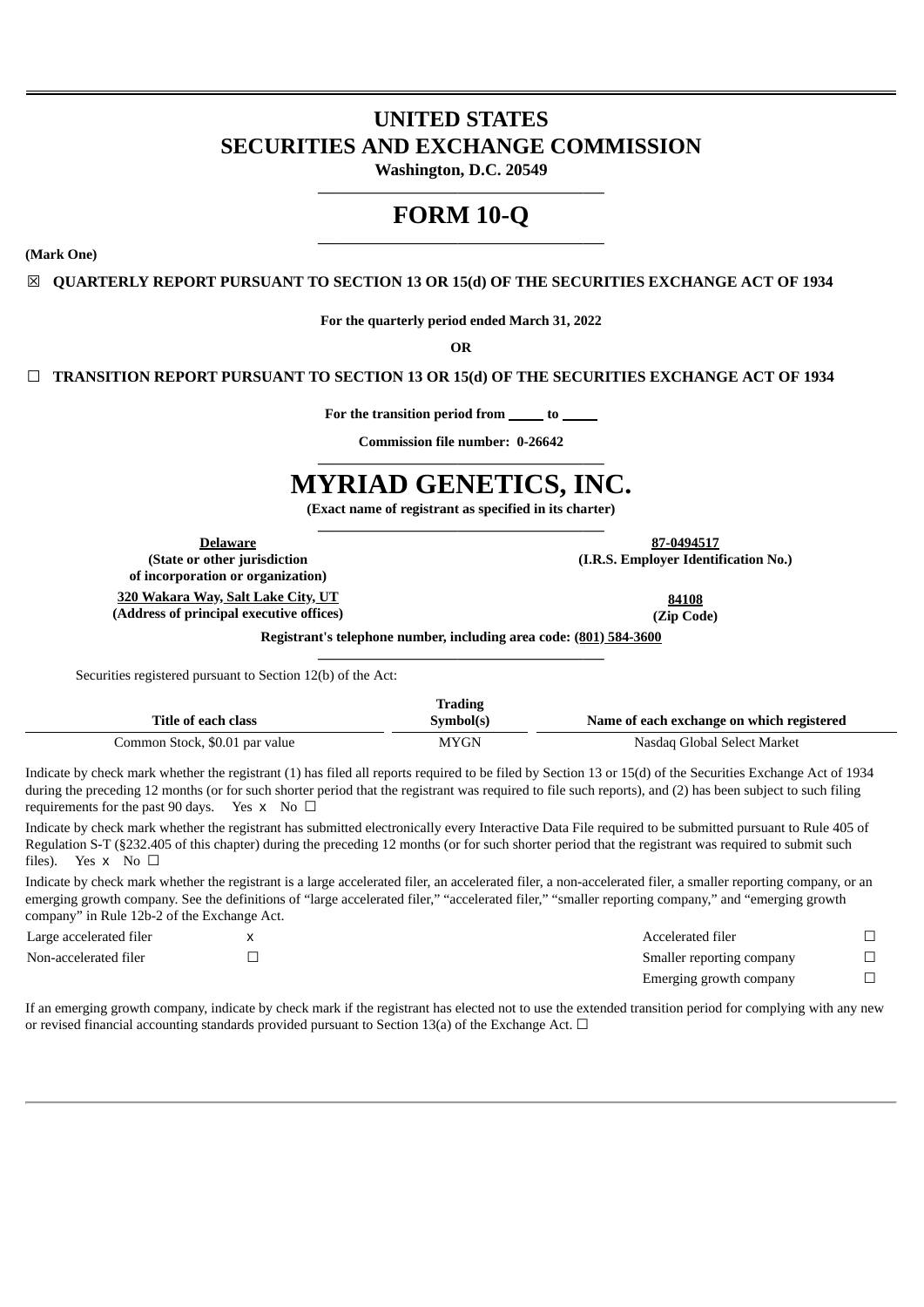<span id="page-1-0"></span>Indicate by check mark whether the registrant is a shell company (as defined in Rule 12b-2 of the Exchange Act). Yes  $\Box$  No x As of April 29, 2022, the registrant had 80,343,165 shares of \$0.01 par value common stock outstanding.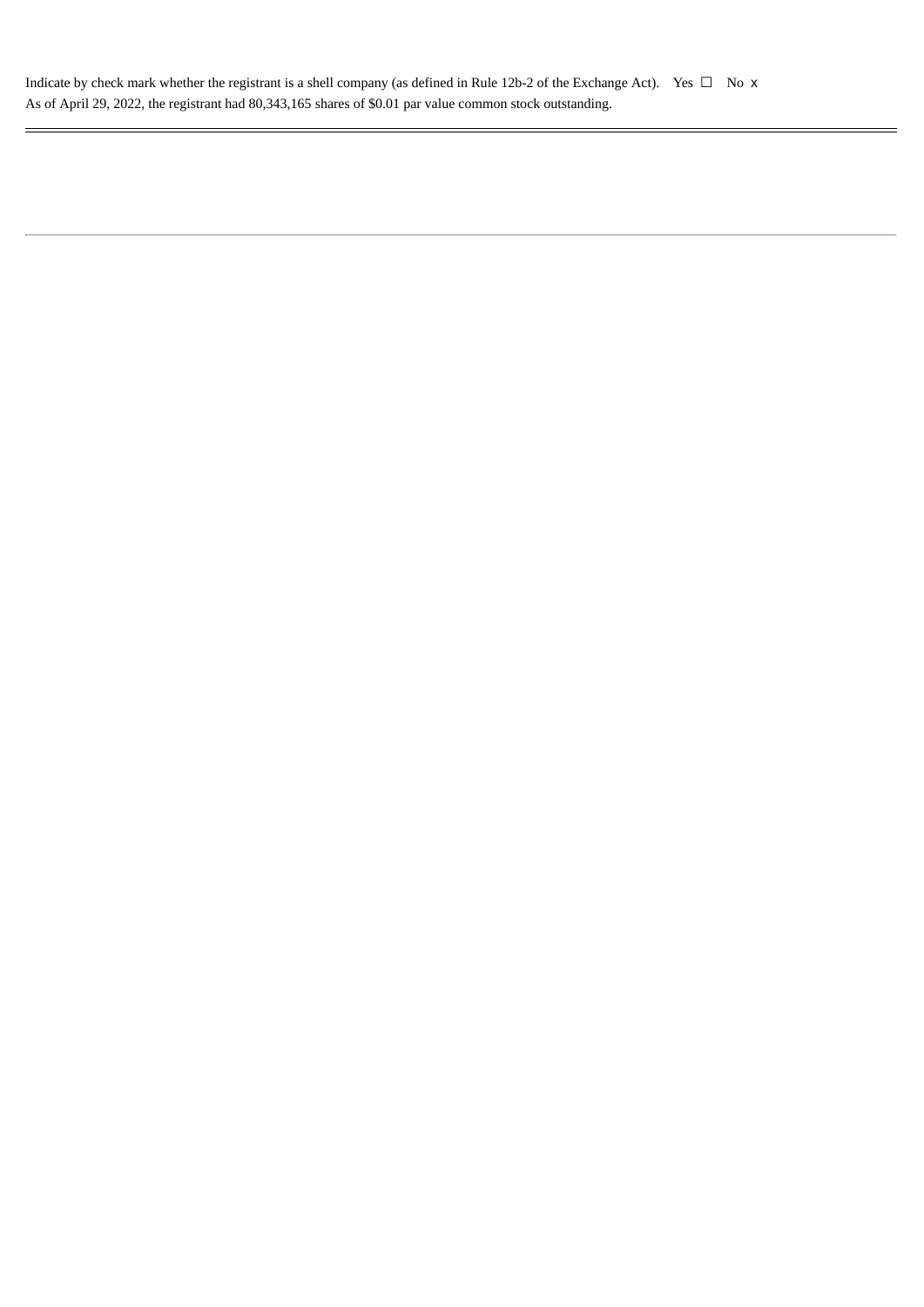# **MYRIAD GENETICS, INC.**

# INDEX TO FORM 10-Q

Page

# PART I - Financial [Information](#page-2-0)

<span id="page-2-0"></span>

| Item 1.  | <b>Financial Statements</b>                                                                                                 |    |
|----------|-----------------------------------------------------------------------------------------------------------------------------|----|
|          | Condensed Consolidated Balance Sheets as of March 31, 2022 (unaudited) and December 31, 2021                                | 4  |
|          | Condensed Consolidated Statements of Operations for the three months ended March 31, 2022 and 2021 (unaudited)              | 5  |
|          | Condensed Consolidated Statements of Comprehensive Loss for the three months ended March 31, 2022 and 2021<br>(unaudited)   | 6  |
|          | Condensed Consolidated Statements of Stockholders' Equity for the three months ended March 31, 2022 and 2021<br>(unaudited) | 7  |
|          | Condensed Consolidated Statements of Cash Flows for the three months ended March 31, 2022 and 2021 (unaudited)              | 8  |
|          | <b>Notes to Condensed Consolidated Financial Statements (unaudited)</b>                                                     | 9  |
| Item 2.  | <b>Management's Discussion and Analysis of Financial Condition and Results of Operations</b>                                | 23 |
| Item 3.  | <b>Quantitative and Qualitative Disclosures About Market Risk</b>                                                           | 30 |
| Item 4.  | <b>Controls and Procedures</b>                                                                                              | 30 |
|          | PART II - Other Information                                                                                                 |    |
| Item 1.  | <b>Legal Proceedings</b>                                                                                                    | 32 |
| Item 1A. | <b>Risk Factors</b>                                                                                                         | 32 |
| Item 2.  | <b>Unregistered Sales of Equity Securities and Use of Proceeds</b>                                                          | 32 |
| Item 3.  | <b>Defaults Upon Senior Securities</b>                                                                                      | 32 |
| Item 4.  | <b>Mine Safety Disclosures</b>                                                                                              | 32 |
| Item 5.  | <b>Other Information</b>                                                                                                    | 32 |
| Item 6.  | <b>Exhibits</b>                                                                                                             | 33 |
|          | <b>Signatures</b>                                                                                                           | 34 |
|          |                                                                                                                             |    |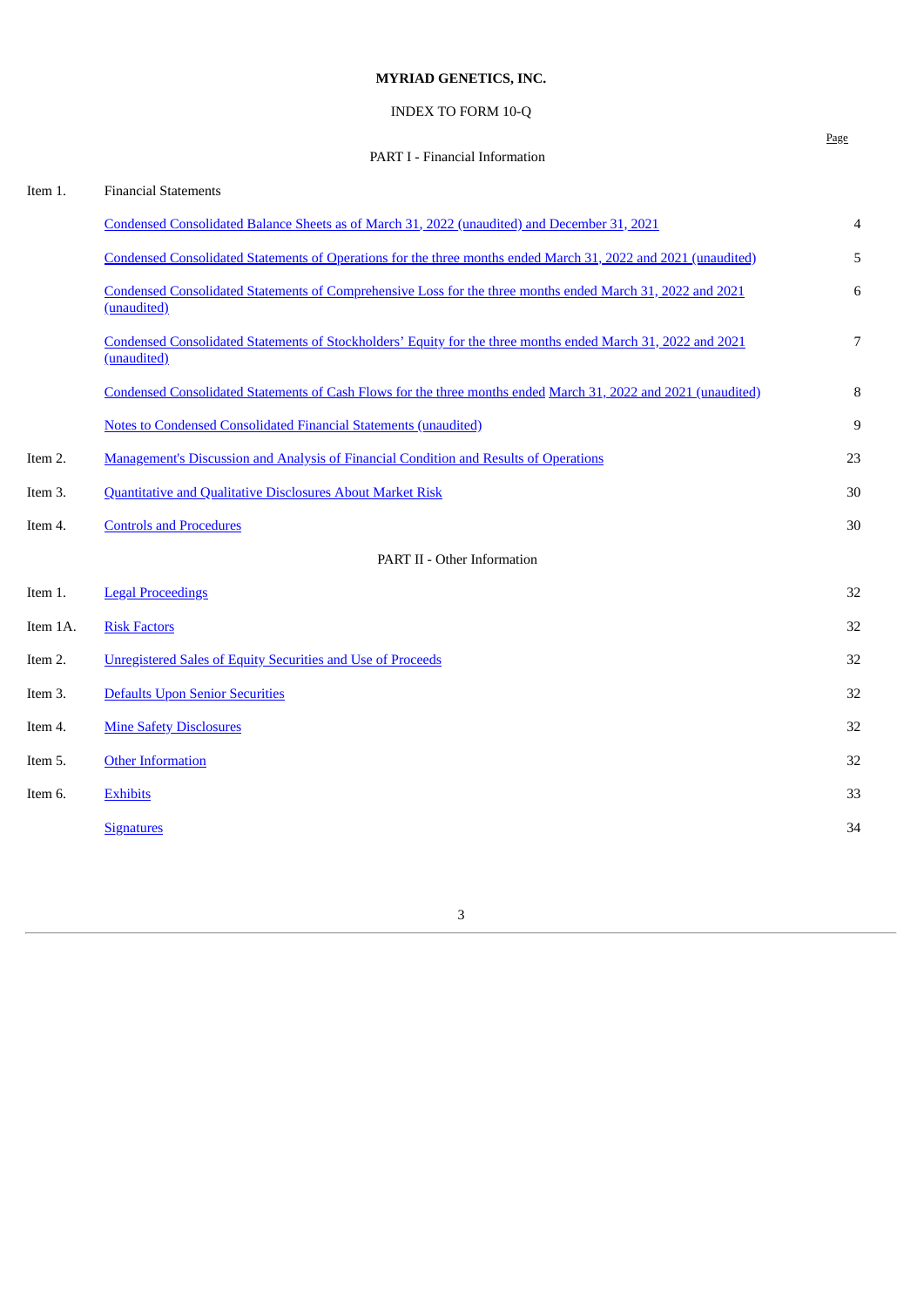# **MYRIAD GENETICS, INC. AND SUBSIDIARIES** Condensed Consolidated Balance Sheets

(in millions)

<span id="page-3-1"></span><span id="page-3-0"></span>

|                                                                                                                         |                           | March 31,<br>2022 |                | December 31,<br>2021 |
|-------------------------------------------------------------------------------------------------------------------------|---------------------------|-------------------|----------------|----------------------|
|                                                                                                                         |                           | (unaudited)       |                |                      |
| <b>ASSETS</b>                                                                                                           |                           |                   |                |                      |
| Current assets:                                                                                                         |                           |                   |                |                      |
| Cash and cash equivalents                                                                                               | \$                        | 165.2             | $\sqrt[6]{3}$  | 258.4                |
| Marketable investment securities                                                                                        |                           | 103.2             |                | 81.4                 |
| Trade accounts receivable                                                                                               |                           | 101.7             |                | 91.3                 |
| Inventory                                                                                                               |                           | 15.6              |                | 15.3                 |
| Prepaid taxes                                                                                                           |                           | 18.8              |                | 18.4                 |
| Prepaid expenses and other current assets                                                                               |                           | 22.9              |                | 20.0                 |
| Total current assets                                                                                                    |                           | 427.4             |                | 484.8                |
| Operating lease right-of-use assets                                                                                     |                           | 70.9              |                | 81.8                 |
| Long-term marketable investment securities                                                                              |                           | 70.8              |                | 59.0                 |
| Property, plant, and equipment, net                                                                                     |                           | 45.7              |                | 43.5                 |
| Intangibles, net                                                                                                        |                           | 393.6             |                | 404.1                |
| Goodwill                                                                                                                |                           | 238.8             |                | 239.2                |
| Other assets                                                                                                            |                           | 8.2               |                | 8.3                  |
| Total assets                                                                                                            | \$                        | 1,255.4           | \$             | 1,320.7              |
| <b>LIABILITIES AND STOCKHOLDERS' EQUITY</b>                                                                             |                           |                   |                |                      |
| Current liabilities:                                                                                                    |                           |                   |                |                      |
| Accounts payable                                                                                                        | $\boldsymbol{\mathsf{S}}$ | 27.1              | $\mathfrak{F}$ | 29.6                 |
| Accrued liabilities                                                                                                     |                           | 124.8             |                | 156.5                |
| Current maturities of operating lease liabilities                                                                       |                           | 13.4              |                | 13.0                 |
| Deferred revenues                                                                                                       |                           | 0.7               |                | 5.2                  |
| Total current liabilities                                                                                               |                           | 166.0             |                | 204.3                |
| Unrecognized tax benefits                                                                                               |                           | 28.0              |                | 27.9                 |
| Long-term deferred taxes                                                                                                |                           | 29.9              |                | 35.8                 |
| Noncurrent operating lease liabilities                                                                                  |                           | 76.5              |                | 79.3                 |
| Other long-term liabilities                                                                                             |                           | 4.9               |                | 5.6                  |
| <b>Total liabilities</b>                                                                                                |                           | 305.3             |                | 352.9                |
| Commitments and contingencies                                                                                           |                           |                   |                |                      |
| Stockholders' equity:                                                                                                   |                           |                   |                |                      |
| Common stock, 80.3 million and 80.0 million shares outstanding at March 31, 2022 and December 31, 2021,<br>respectively |                           | 0.8               |                | $0.8\,$              |
| Additional paid-in capital                                                                                              |                           | 1,231.6           |                | 1,226.3              |
| Accumulated other comprehensive loss                                                                                    |                           | (7.6)             |                | (5.1)                |
| Accumulated deficit                                                                                                     |                           | (274.7)           |                | (254.2)              |
| Total Myriad Genetics, Inc. stockholders' equity                                                                        |                           | 950.1             |                | 967.8                |
| Non-controlling interest                                                                                                |                           |                   |                |                      |
| Total stockholders' equity                                                                                              |                           | 950.1             |                | 967.8                |
| Total liabilities and stockholders' equity                                                                              | \$                        | 1,255.4           | \$             | 1,320.7              |
|                                                                                                                         |                           |                   |                |                      |

<span id="page-3-2"></span>See accompanying notes to Condensed Consolidated Financial Statements.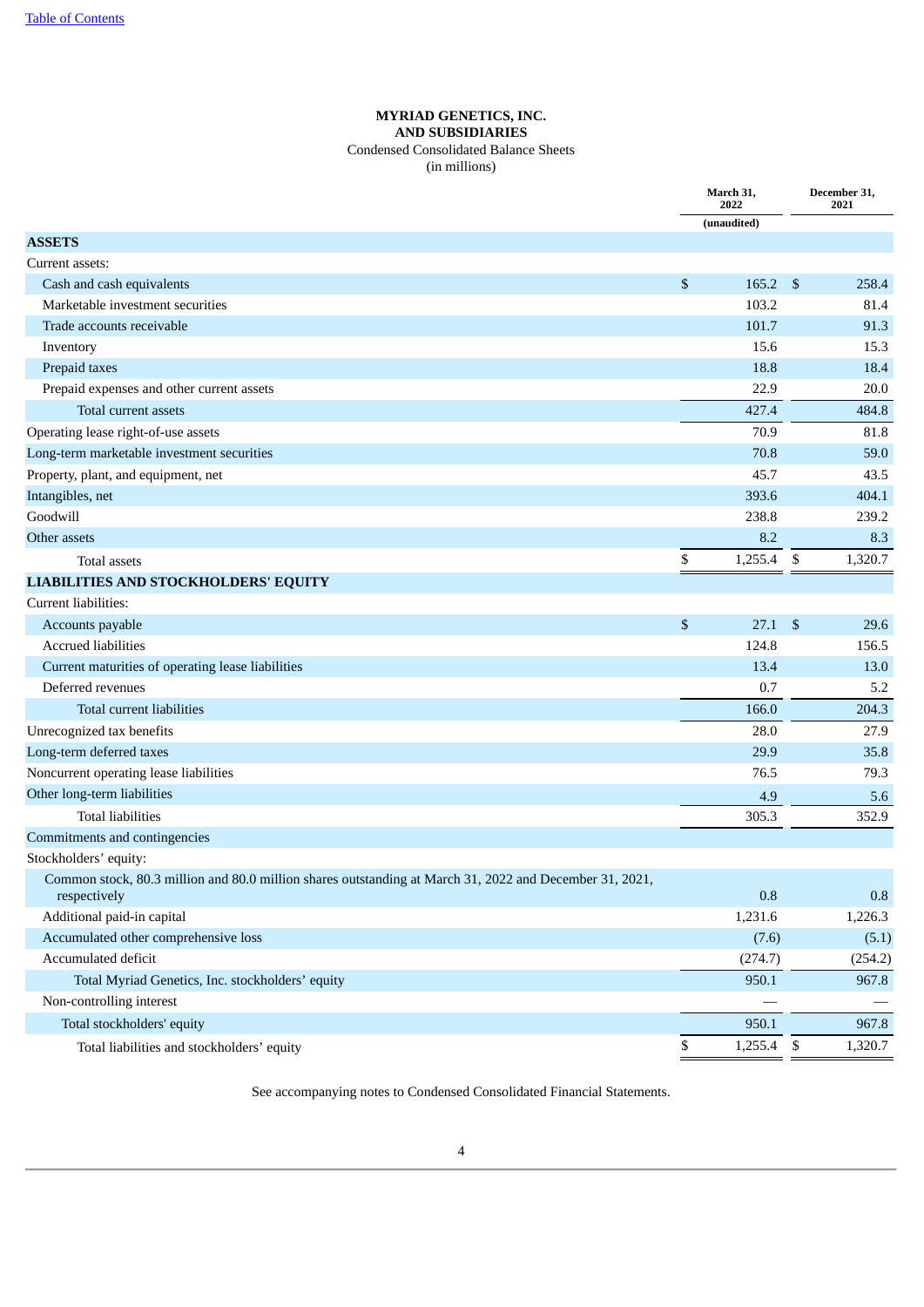# **MYRIAD GENETICS, INC. AND SUBSIDIARIES** Condensed Consolidated Statements of Operations (unaudited) (in millions, except per share amounts)

|                                                             |                   | Three months ended<br>March 31. |
|-------------------------------------------------------------|-------------------|---------------------------------|
|                                                             | 2022              | 2021                            |
| Revenues:                                                   |                   |                                 |
| Molecular diagnostic testing                                | 164.9<br>\$       | \$.<br>159.6                    |
| Pharmaceutical and clinical services                        |                   | 13.5                            |
| Total revenue                                               | 164.9             | 173.1                           |
| Costs and expenses:                                         |                   |                                 |
| Cost of molecular diagnostic testing                        | 48.0              | 44.1                            |
| Cost of pharmaceutical and clinical services                |                   | 6.2                             |
| Research and development expense                            | 21.2              | 23.1                            |
| Selling, general, and administrative expense                | 110.6             | 146.4                           |
| Goodwill and long-lived asset impairment charges            | 10.7              |                                 |
| Total costs and expenses                                    | 190.5             | 219.8                           |
| <b>Operating loss</b>                                       | (25.6)            | (46.7)                          |
| Other income (expense):                                     |                   |                                 |
| Interest income                                             | 0.1               | 0.2                             |
| Interest expense                                            | (0.9)             | (3.0)                           |
| Other                                                       |                   | (0.1)                           |
| Total other income (expense), net                           | (0.8)             | (2.9)                           |
| Loss before income tax                                      | (26.4)            | (49.6)                          |
| Income tax benefit                                          | (5.9)             | (10.1)                          |
| Net loss                                                    | (20.5)            | (39.5)                          |
| Net loss attributable to non-controlling interest           |                   |                                 |
| Net loss attributable to Myriad Genetics, Inc. stockholders | \$<br>$(20.5)$ \$ | (39.5)                          |
| Net loss per share:                                         |                   |                                 |
| Basic and diluted                                           | \$<br>$(0.26)$ \$ | (0.52)                          |
| Weighted average shares outstanding:                        |                   |                                 |
| Basic and diluted                                           | 80.1              | 76.0                            |

<span id="page-4-0"></span>See accompanying notes to Condensed Consolidated Financial Statements.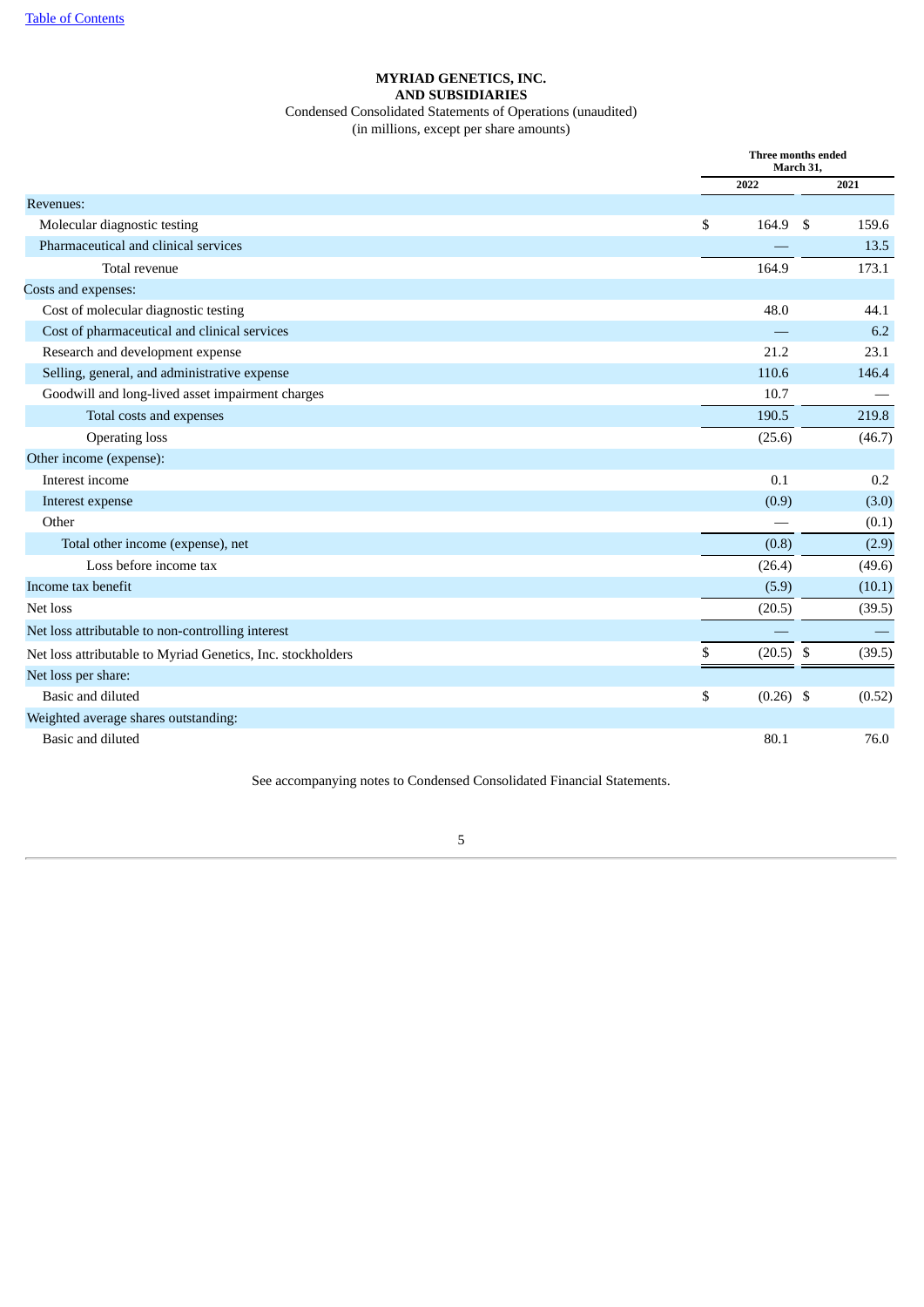# **MYRIAD GENETICS, INC. AND SUBSIDIARIES** Condensed Consolidated Statements of Comprehensive Loss (unaudited)

(in millions)

|                                                                       |   | Three months ended | March 31, |        |
|-----------------------------------------------------------------------|---|--------------------|-----------|--------|
|                                                                       |   | 2022               |           | 2021   |
| Net loss attributable to Myriad Genetics, Inc. stockholders           | P | $(20.5)$ \$        |           | (39.5) |
| Unrealized loss on available-for-sale debt securities, net of tax     |   | (1.3)              |           | (0.2)  |
| Change in foreign currency translation adjustment, net of tax         |   | (1.2)              |           | (1.1)  |
| Comprehensive loss                                                    |   | (23.0)             |           | (40.8) |
| Comprehensive loss attributable to Myriad Genetics, Inc. stockholders |   | (23.0)             |           | (40.8) |

<span id="page-5-0"></span>See accompanying notes to Condensed Consolidated Financial Statements.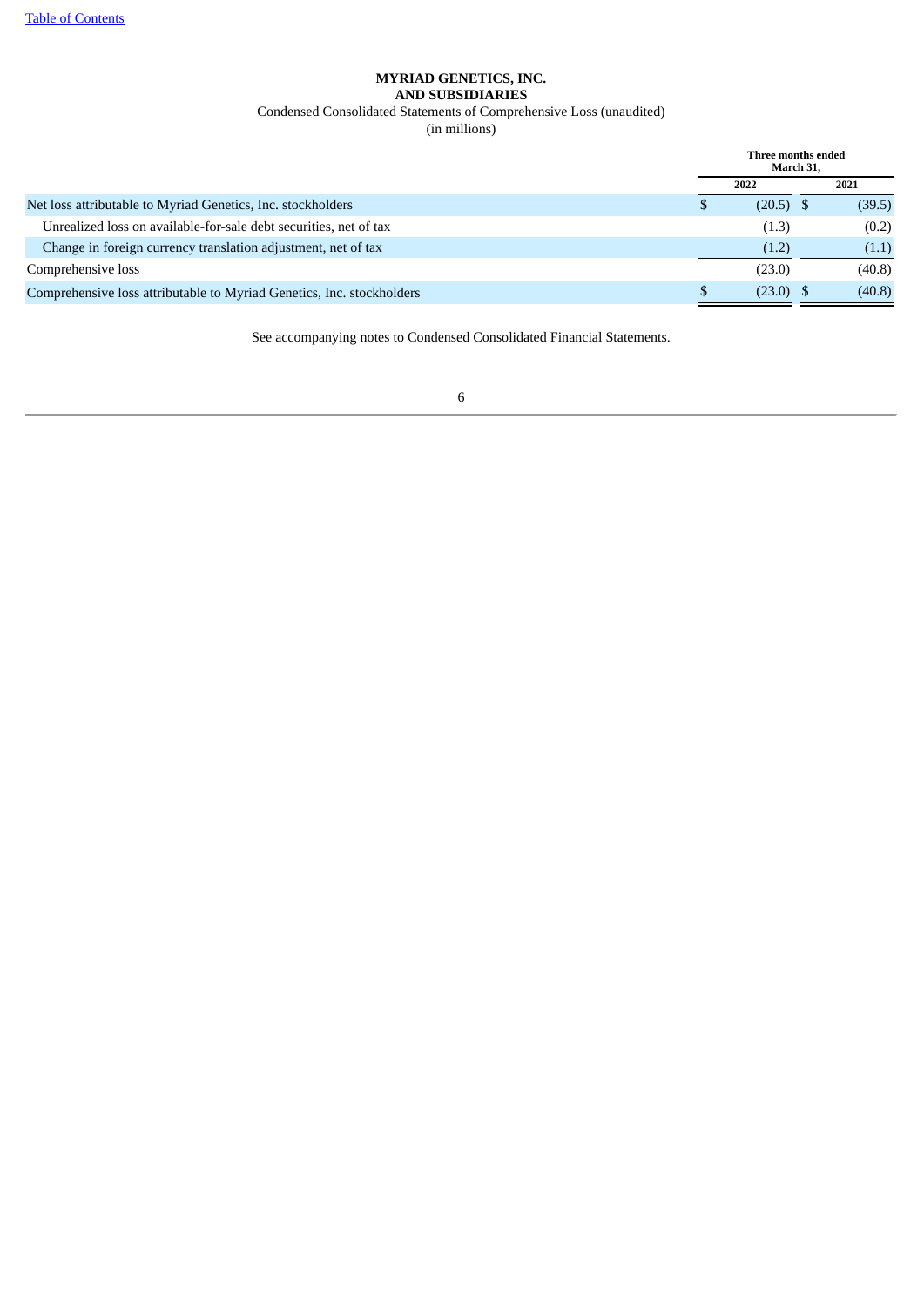# **MYRIAD GENETICS, INC. AND SUBSIDIARIES** Condensed Consolidated Statements of Stockholders' Equity

(in millions)

|                                                                                                               | Common<br>stock | <b>Additional</b><br>paid-in<br>capital | <b>Accumulated</b><br>other<br>comprehensive<br>loss | Accumulated<br>deficit | <b>Myriad Genetics,</b><br>Inc.<br>Stockholders'<br>equity |  |
|---------------------------------------------------------------------------------------------------------------|-----------------|-----------------------------------------|------------------------------------------------------|------------------------|------------------------------------------------------------|--|
| <b>BALANCES AT DECEMBER 31, 2020</b>                                                                          | 0.8             | 1,109.5<br>\$                           | (2.3)<br>-S                                          | $(227.0)$ \$<br>S.     | 881.0                                                      |  |
| Issuance of common stock under stock-based compensation plans, net of<br>shares exchanged for withholding tax |                 | 26.0                                    |                                                      |                        | 26.0                                                       |  |
| Stock-based payment expense                                                                                   |                 | 9.0                                     |                                                      |                        | 9.0                                                        |  |
| Net loss                                                                                                      |                 |                                         |                                                      | (39.5)                 | (39.5)                                                     |  |
| Other comprehensive loss, net of tax                                                                          |                 |                                         | (1.3)                                                |                        | (1.3)                                                      |  |
| <b>BALANCES AT MARCH 31, 2021</b>                                                                             | 0.8             | 1,144.5<br>\$                           | (3.6)<br>\$                                          | (266.5)<br>-S          | 875.2<br>S                                                 |  |
| <b>BALANCES AT DECEMBER 31, 2021</b>                                                                          | 0.8<br>D        | 1,226.3<br>-S                           | (5.1)<br>- \$                                        | $(254.2)$ \$<br>- \$   | 967.8                                                      |  |
| Issuance of common stock under stock-based compensation plans, net of<br>shares exchanged for withholding tax |                 | (4.8)                                   |                                                      |                        | (4.8)                                                      |  |
| Stock-based payment expense                                                                                   |                 | 10.1                                    |                                                      |                        | 10.1                                                       |  |
| Net loss                                                                                                      |                 |                                         |                                                      | (20.5)                 | (20.5)                                                     |  |
| Other comprehensive loss, net of tax                                                                          |                 |                                         | (2.5)                                                |                        | (2.5)                                                      |  |
| <b>BALANCES AT MARCH 31, 2022</b>                                                                             | 0.8             | 1,231.6                                 | (7.6)                                                | (274.7)                | 950.1<br>S                                                 |  |
|                                                                                                               |                 |                                         |                                                      |                        |                                                            |  |

<span id="page-6-0"></span>See accompanying notes to Condensed Consolidated Financial Statements.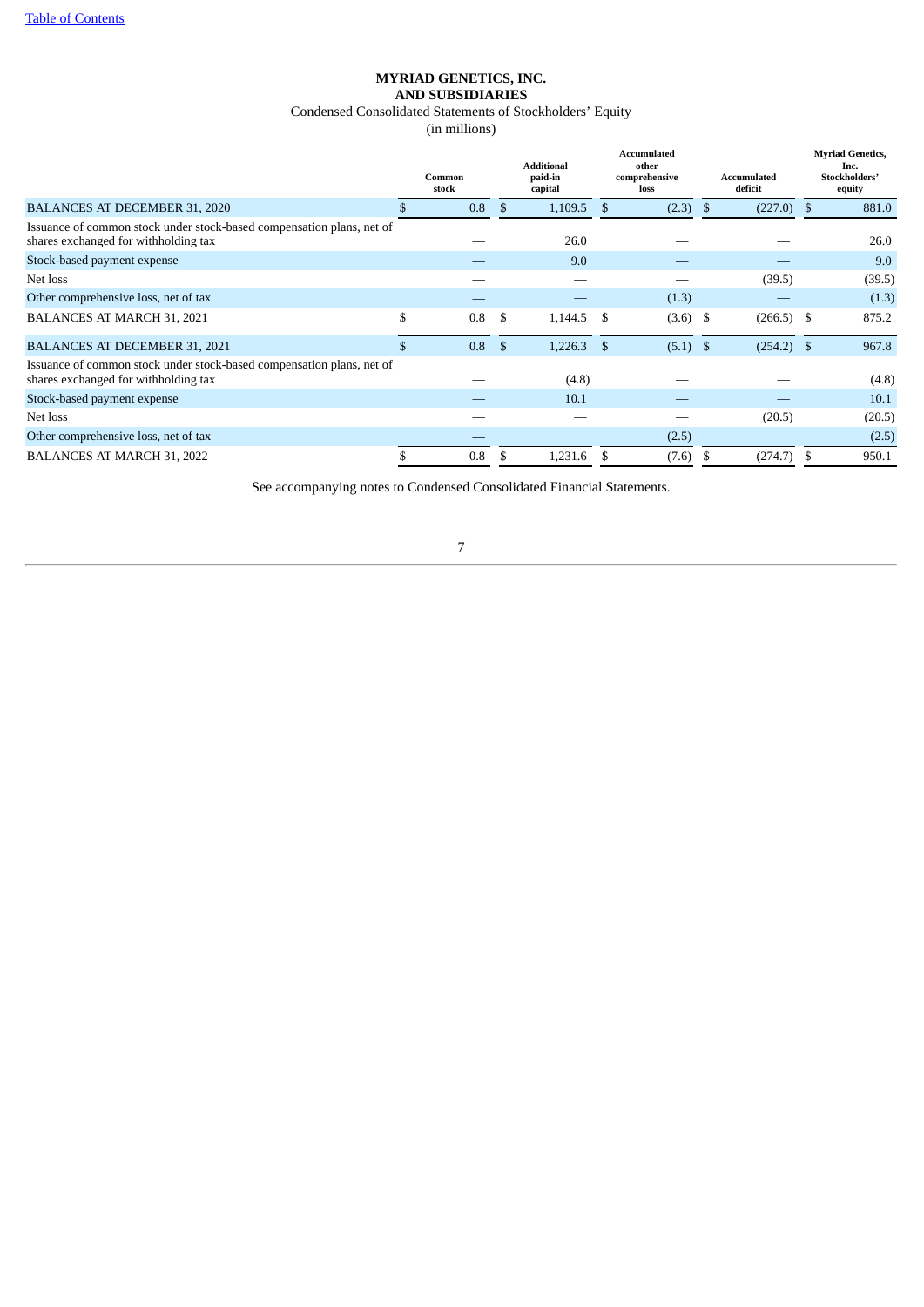# **MYRIAD GENETICS, INC. AND SUBSIDIARIES** Condensed Consolidated Statements of Cash Flows (unaudited) (in millions)

|                                                                                           | <b>Three months ended</b><br>March 31, |     |                          |
|-------------------------------------------------------------------------------------------|----------------------------------------|-----|--------------------------|
|                                                                                           | 2022                                   |     | 2021                     |
| <b>CASH FLOWS FROM OPERATING ACTIVITIES:</b>                                              |                                        |     |                          |
| Net loss attributable to Myriad Genetics, Inc. stockholders                               | \$<br>(20.5)                           | -\$ | (39.5)                   |
| Adjustments to reconcile net loss to net cash provided by (used in) operating activities: |                                        |     |                          |
| Depreciation and amortization                                                             | 13.0                                   |     | 18.4                     |
| Non-cash interest expense                                                                 | 0.2                                    |     | 0.5                      |
| Non-cash lease expense                                                                    | 3.1                                    |     | 3.5                      |
| Stock-based compensation expense                                                          | 10.1                                   |     | 9.0                      |
| Deferred income taxes                                                                     | (5.9)                                  |     | (11.8)                   |
| Unrecognized tax benefits                                                                 | 0.2                                    |     | 0.3                      |
| Impairment of goodwill and long-lived assets                                              | 10.7                                   |     |                          |
| Changes in assets and liabilities:                                                        |                                        |     |                          |
| Prepaid expenses and other current assets                                                 | (3.0)                                  |     | (2.5)                    |
| Trade accounts receivable                                                                 | (10.5)                                 |     | (4.7)                    |
| Inventory                                                                                 | (0.2)                                  |     | 2.4                      |
| Prepaid taxes                                                                             | (0.4)                                  |     | 90.3                     |
| Other assets                                                                              | (0.3)                                  |     | (1.2)                    |
| Accounts payable                                                                          | (3.2)                                  |     | 0.3                      |
| <b>Accrued liabilities</b>                                                                | (35.3)                                 |     | 8.4                      |
| Deferred revenues                                                                         | (4.5)                                  |     | (1.6)                    |
| Net cash provided by (used in) operating activities                                       | (46.5)                                 |     | 71.8                     |
| <b>CASH FLOWS FROM INVESTING ACTIVITIES:</b>                                              |                                        |     |                          |
| Capital expenditures                                                                      | (6.3)                                  |     | (7.1)                    |
| Purchases of marketable investment securities                                             | (52.1)                                 |     | $\overline{\phantom{m}}$ |
| Proceeds from maturities and sales of marketable investment securities                    | 17.1                                   |     | 15.3                     |
| Net cash provided by (used in) investing activities                                       | (41.3)                                 |     | 8.2                      |
| <b>CASH FLOWS FROM FINANCING ACTIVITIES:</b>                                              |                                        |     |                          |
| Proceeds from common stock issued under stock-based compensation plans                    | 0.3                                    |     | 26.5                     |
| Payment of tax withheld for common stock issued under stock-based compensation plans      | (5.1)                                  |     | (0.5)                    |
| Payment of contingent consideration recognized at acquisition                             | -                                      |     | (3.3)                    |
| Fees associated with refinancing of revolving credit facility                             |                                        |     | (1.2)                    |
| Repayment of revolving credit facility                                                    |                                        |     | (70.0)                   |
| Net cash used in financing activities                                                     | (4.8)                                  |     | (48.5)                   |
| Effect of foreign exchange rates on cash and cash equivalents                             | (0.6)                                  |     | 0.4                      |
| Net increase (decrease) in cash and cash equivalents                                      | (93.2)                                 |     | 31.9                     |
| Cash and cash equivalents at beginning of the period                                      | 258.4                                  |     | 117.0                    |
| Cash and cash equivalents at end of the period                                            | \$<br>165.2                            | \$  | 148.9                    |

<span id="page-7-0"></span>See accompanying notes to Condensed Consolidated Financial Statements.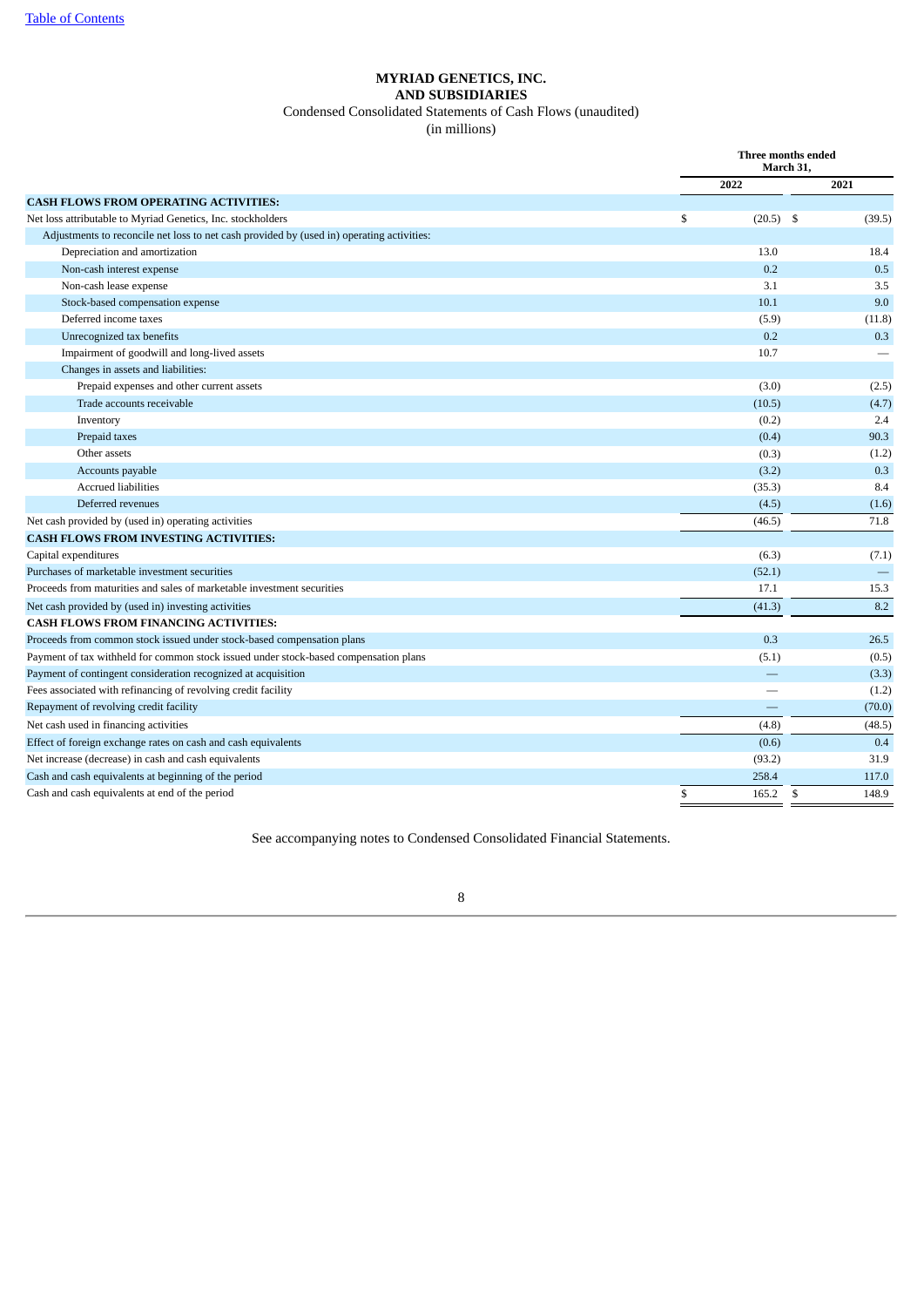# **NOTES TO CONDENSED CONSOLIDATED FINANCIAL STATEMENTS (UNAUDITED)**

### **1. BASIS OF PRESENTATION**

Myriad Genetics, Inc. and its subsidiaries (collectively, the "Company" or "Myriad") is a leading genetic testing and precision medicine company dedicated to advancing health and well-being for all. Myriad provides insights that help people take control of their health and enable healthcare providers to better detect, treat, and prevent disease. Myriad develops and commercializes genetic tests that help assess the risk of developing disease or disease progression or guide treatment decisions across medical specialties. The Company generates revenue by performing molecular diagnostic tests and, prior to the sale of Myriad RBM, Inc. on July 1, 2021, by providing pharmaceutical services to the pharmaceutical and biotechnology industries and medical research institutions utilizing its multiplexed immunoassay technology. The Company currently operates as a single reporting segment. The Company's corporate headquarters are located in Salt Lake City, Utah.

The accompanying Condensed Consolidated Financial Statements for the Company have been prepared in accordance with U.S. generally accepted accounting principles ("GAAP") for interim financial information and pursuant to the applicable rules and regulations of the Securities and Exchange Commission ("SEC"). All intercompany accounts and transactions have been eliminated in consolidation. In the opinion of management, the accompanying financial statements contain all adjustments (consisting of normal and recurring accruals) necessary to present fairly all financial statements in accordance with GAAP. The Condensed Consolidated Financial Statements herein should be read in conjunction with the Company's audited Consolidated Financial Statements and notes thereto included in the Company's Annual Report on Form 10-K for the year ended December 31, 2021 (the "Form 10-K").

The preparation of financial statements in conformity with GAAP requires management to make estimates and assumptions that affect the reported amounts of assets and liabilities and disclosures of contingent assets and liabilities at the date of the financial statements, as well as the reported amounts of revenue and expenses during the reporting period. Operating results for the three months ended March 31, 2022 may not necessarily be indicative of results to be expected for any other interim period or for the full year.

The Company has historically experienced seasonality in its testing business. In the quarters ended March 31, the Company has typically experienced a decrease in volumes due to the annual reset of patient deductibles. Additionally, the volume of testing is negatively impacted by the summer season, which is generally reflected in the quarter ended September 30th. The quarter ended December 31 is generally strong as the Company typically experiences an increase in volumes from patients who have met their annual insurance deductible.

Due to the ongoing COVID-19 global pandemic, including variants of COVID-19 ("COVID-19"), seasonality may not follow the same pattern as in prior years. Volumes and results of operations were impacted negatively in calendar year 2021 and early 2022 by COVID-19. As such, the Company's year over year results may not be comparable. Management continues to monitor the impact of COVID-19 on the Company's financial condition, liquidity, operations, suppliers, industry, and workforce. Given the variants of COVID-19 that have surfaced around the world, the Company is not able to fully estimate the effects of COVID-19 on its results of operations, financial condition, or liquidity for future periods.

#### *Reclassifications*

Certain prior period amounts have been reclassified to conform with the current period's presentation. The reclassifications have no impact on the total assets, total liabilities, stockholders' equity, cash flows from operations, or net loss for the period.

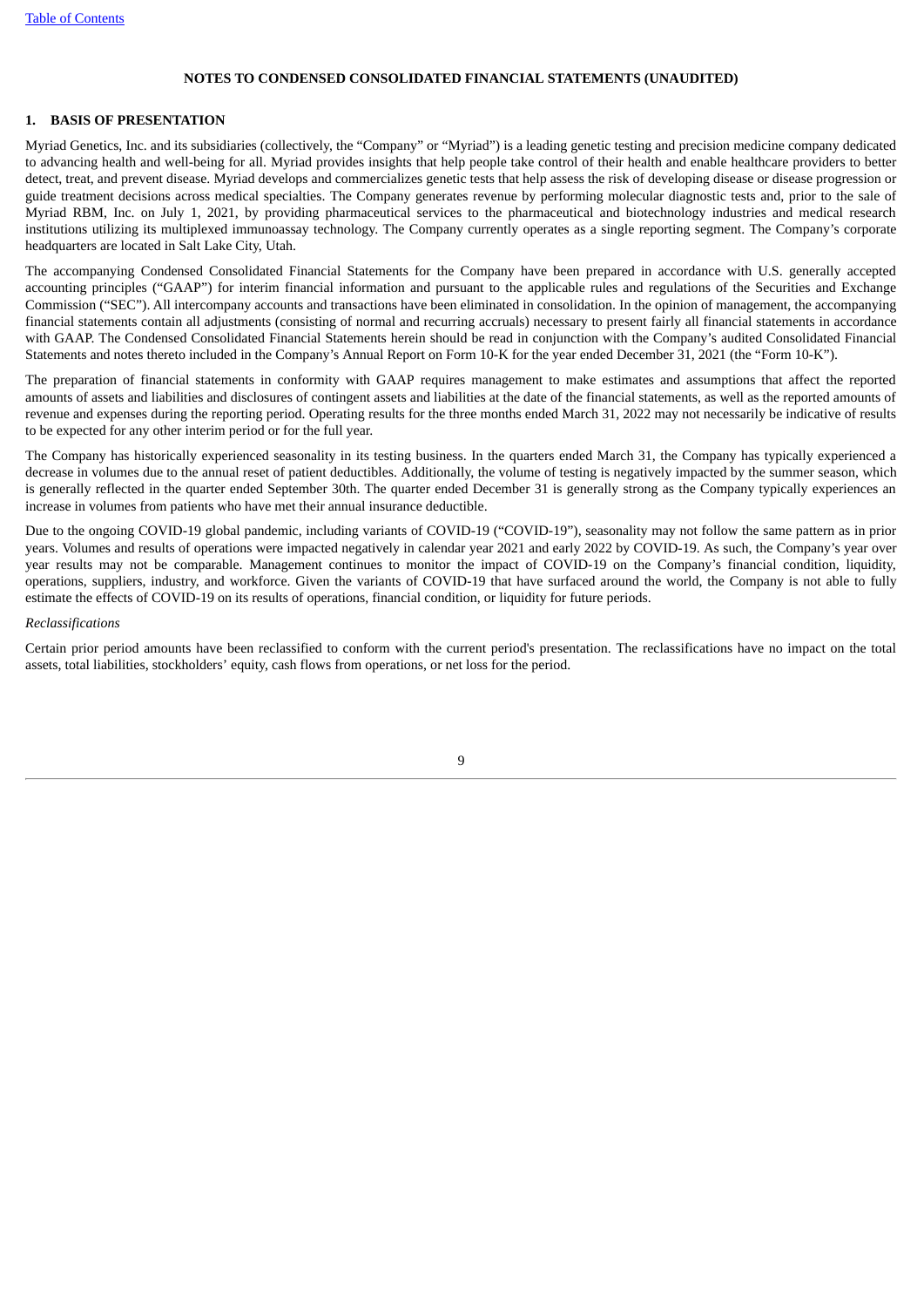### **2. REVENUE**

Myriad primarily generates revenue by performing molecular diagnostic testing. Molecular diagnostic revenues are derived from the following categories of products: Hereditary Cancer (myRisk, BRACAnalysis, BRACAnalysis CDx), Tumor Profiling (MyChoice CDx, Prolaris, EndoPredict, and Precise), Prenatal (Foresight and Prequel), Pharmacogenomics (GeneSight), Autoimmune (Vectra), and Other. The Company previously provided pharmaceutical services and clinical services prior to the sale of Myriad RBM, Inc. in July 2021 and Privatklinik Dr. Robert Schindlbeck GmbH & Co. KG (the "Clinic") in February 2020, respectively. Prior to the sale of the Myriad myPath, LLC laboratory in May 2021 and the Myriad Autoimmune business in September 2021, the associated revenue from such businesses was included within Molecular diagnostic revenues. Revenue is recorded at the estimated transaction price. The Company has determined that the communication of test results or the completion of pharmaceutical and clinical services indicates transfer of control for revenue recognition purposes.

The following table presents detail regarding the composition of the Company's total revenue by type and by U.S. versus rest of world ("RoW"):

|                                              | Three months ended March 31, |       |      |            |    |              |      |                 |            |                |  |              |
|----------------------------------------------|------------------------------|-------|------|------------|----|--------------|------|-----------------|------------|----------------|--|--------------|
|                                              |                              |       |      | 2022       |    |              | 2021 |                 |            |                |  |              |
| (in millions)                                |                              | U.S.  |      | <b>RoW</b> |    | <b>Total</b> | U.S. |                 | <b>RoW</b> |                |  | <b>Total</b> |
| Molecular diagnostic revenues:               |                              |       |      |            |    |              |      |                 |            |                |  |              |
| <b>Hereditary Cancer</b>                     | \$                           | 60.7  | - \$ | 10.2       | -S | 70.9         | \$   | $65.1 \quad$ \$ |            | $11.0 \quad $$ |  | 76.1         |
| <b>Tumor Profiling</b>                       |                              | 19.7  |      | 12.8       |    | 32.5         |      | 24.2            |            | 6.8            |  | 31.0         |
| Prenatal                                     |                              | 31.7  |      | 0.2        |    | 31.9         |      | 23.6            |            | 0.1            |  | 23.7         |
| Pharmacogenomics                             |                              | 29.3  |      |            |    | 29.3         |      | 17.6            |            |                |  | 17.6         |
| Autoimmune                                   |                              | 0.3   |      |            |    | 0.3          |      | 10.7            |            |                |  | 10.7         |
| Other                                        |                              |       |      |            |    |              |      |                 |            | 0.5            |  | 0.5          |
| Total molecular diagnostic revenue           |                              | 141.7 |      | 23.2       |    | 164.9        |      | 141.2           |            | 18.4           |  | 159.6        |
| Pharmaceutical and clinical services revenue |                              |       |      |            |    |              |      | 13.5            |            |                |  | 13.5         |
| Total revenue                                |                              | 141.7 | .S   | 23.2       |    | 164.9        | \$   | 154.7           |            | 18.4           |  | 173.1        |
|                                              |                              |       |      |            |    |              |      |                 |            |                |  |              |

The Company performs its obligation under a contract with a customer by processing diagnostic tests and communicating the test results to customers, in exchange for consideration from the customer. The Company has the right to bill its customers upon the completion of performance obligations and thus does not record contract assets. Occasionally, customers make payments prior to the Company's performance of its contractual obligations. When this occurs, the Company records a contract liability as deferred revenue. During the fiscal year ended June 30, 2020, the Company received approximately \$29.7 million in advance Medicare payments to provide relief from the economic impacts of COVID-19 on the Company. The advanced Medicare payments were applied against services performed in April 2021 and continued until the funds previously received were fully earned, which occurred during the quarter ended March 31, 2022. A reconciliation of the beginning and ending balances of deferred revenue is shown in the table below:

|                                      | Three months ended<br>March 31, |       |  |       |  |
|--------------------------------------|---------------------------------|-------|--|-------|--|
| (in millions)                        |                                 | 2022  |  | 2021  |  |
| Deferred revenue - beginning balance |                                 | ے . د |  | 32.7  |  |
| Revenue recognized                   |                                 | (4.8) |  | (6.7) |  |
| Prepayments                          |                                 | 0.3   |  | 5.1   |  |
| Deferred revenue - ending balance    |                                 | 0.7   |  | 31.1  |  |

In accordance with ASC Topic 606, Revenue from Contracts with Customers, the Company has elected not to disclose the aggregate amount of the transaction price allocated to remaining performance obligations for its contracts that are one year or less, as the revenue is expected to be recognized within the next year. Furthermore, the Company has elected not to disclose the aggregate amount of the transaction price allocated to remaining performance obligations for its agreements wherein the Company's right to payment is in an amount that directly corresponds with the value of the Company's performance to date.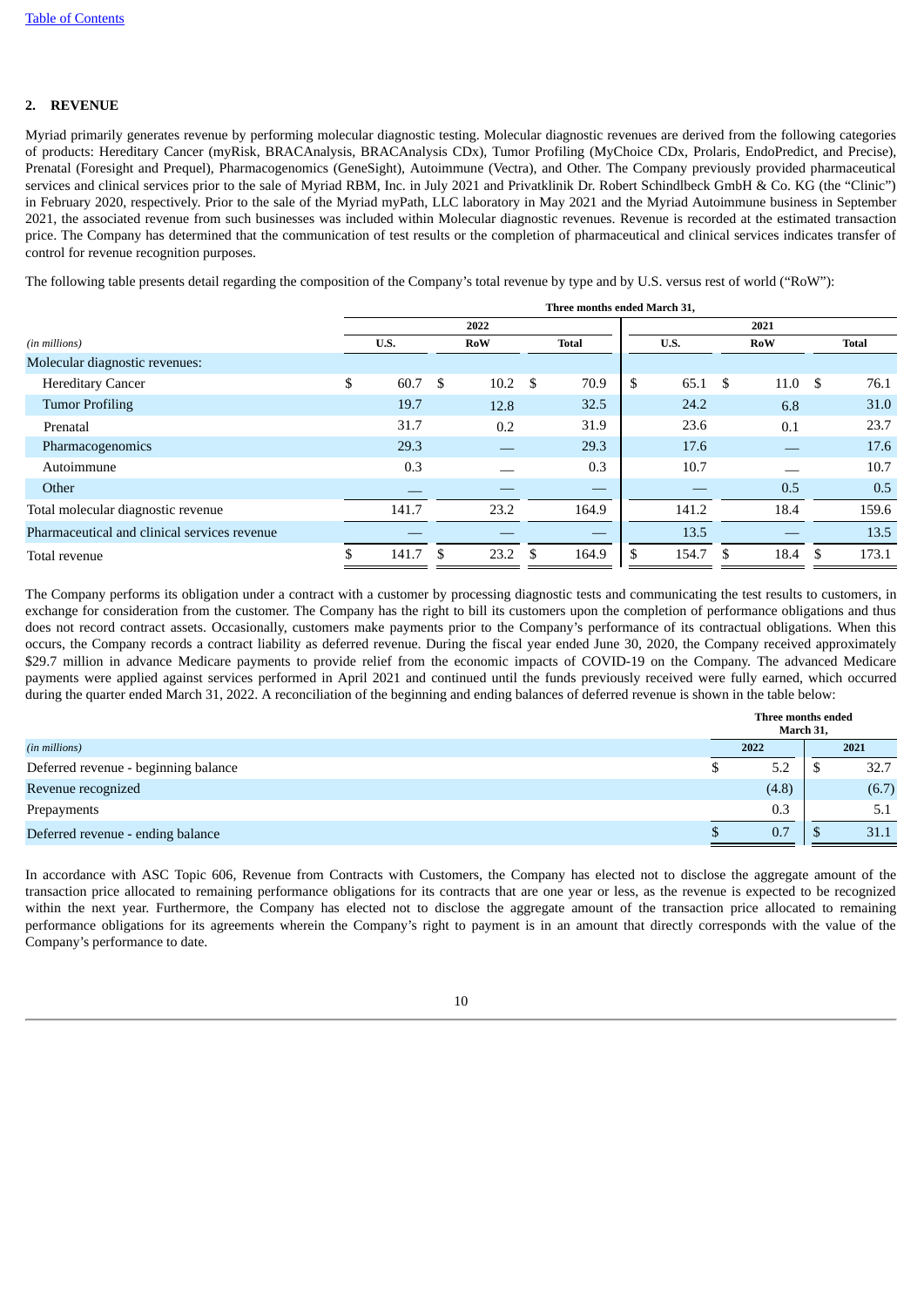In determining the transaction price, the Company includes an estimate of the expected amount of consideration as revenue. The Company applies this method consistently for similar contracts when estimating the effect of any uncertainty on an amount of variable consideration to which it will be entitled. An estimate of transaction price does not include any estimated amount of variable consideration that is constrained. In addition, the Company considers all the information (historical, current, and forecast) that is reasonably available to identify possible consideration amounts. In determining the expected value, the Company considers the probability of the variable consideration for each possible scenario. The Company also has significant experience with historical discount patterns and uses this experience to estimate transaction prices.

The estimate of revenue is affected by assumptions in payor behavior such as changes in payor mix, payor collections, current customer contractual requirements, and experience with collections from third-party payors. When assessing the total consideration for insurance carriers and patients, revenues are further constrained for estimated refunds. The Company reserves certain amounts in Accrued liabilities in the Company's Condensed Consolidated Balance Sheets in anticipation of requests for refunds of payments made previously by insurance carriers, which are accounted for as reductions in revenues in the Condensed Consolidated Statements of Operations and Comprehensive Loss.

Cash collections for certain diagnostic tests delivered may differ from rates originally estimated, primarily driven by changes in the estimated transaction price due to contractual adjustments, obtaining updated information from payors and patients that was unknown at the time the performance obligation was met, and settlements with third party payors. During the three months ended March 31, 2022, the Company recognized \$12.4 million in revenue, which resulted in a \$0.12 impact to earnings per share for tests in which the performance obligation of delivering the tests results was met in prior periods. The changes were primarily driven by changes in the estimated transaction price.

The Company applies the practical expedient related to costs to obtain or fulfill a contract since the amortization period for such costs will be one year or less. Accordingly, no costs incurred to obtain or fulfill a contract have been capitalized. The Company also applies the practical expedient for not adjusting revenue recognized for the effects of the time value of money. This practical expedient has been elected because the Company collects very little cash from customers under payment terms and the vast majority of payment terms have a payback period of less than one year.

#### *Concentration of Credit Risk*

Financial instruments that potentially subject the Company to concentrations of credit risk consist primarily of cash and cash equivalents and accounts receivable. Substantially all of the Company's accounts receivable are with companies in the healthcare industry, U.S. and state governmental agencies, and individuals. The Company does not believe that receivables due from U.S. and state governmental agencies, such as Medicare, represent a credit risk since the related healthcare programs are funded by the U.S. and state governments. The Company only has one payor, Medicare which represents greater than 10% of its revenues. Revenues received from Medicare represented 13% and 19% of total revenue for the three months ended March 31, 2022 and March 31, 2021, respectively. Concentrations of credit risk are mitigated due to the number of the Company's customers as well as their dispersion across many geographic regions. No payor accounted for more than 10% of accounts receivable at March 31, 2022 or December 31, 2021. The Company does not require collateral from its customers.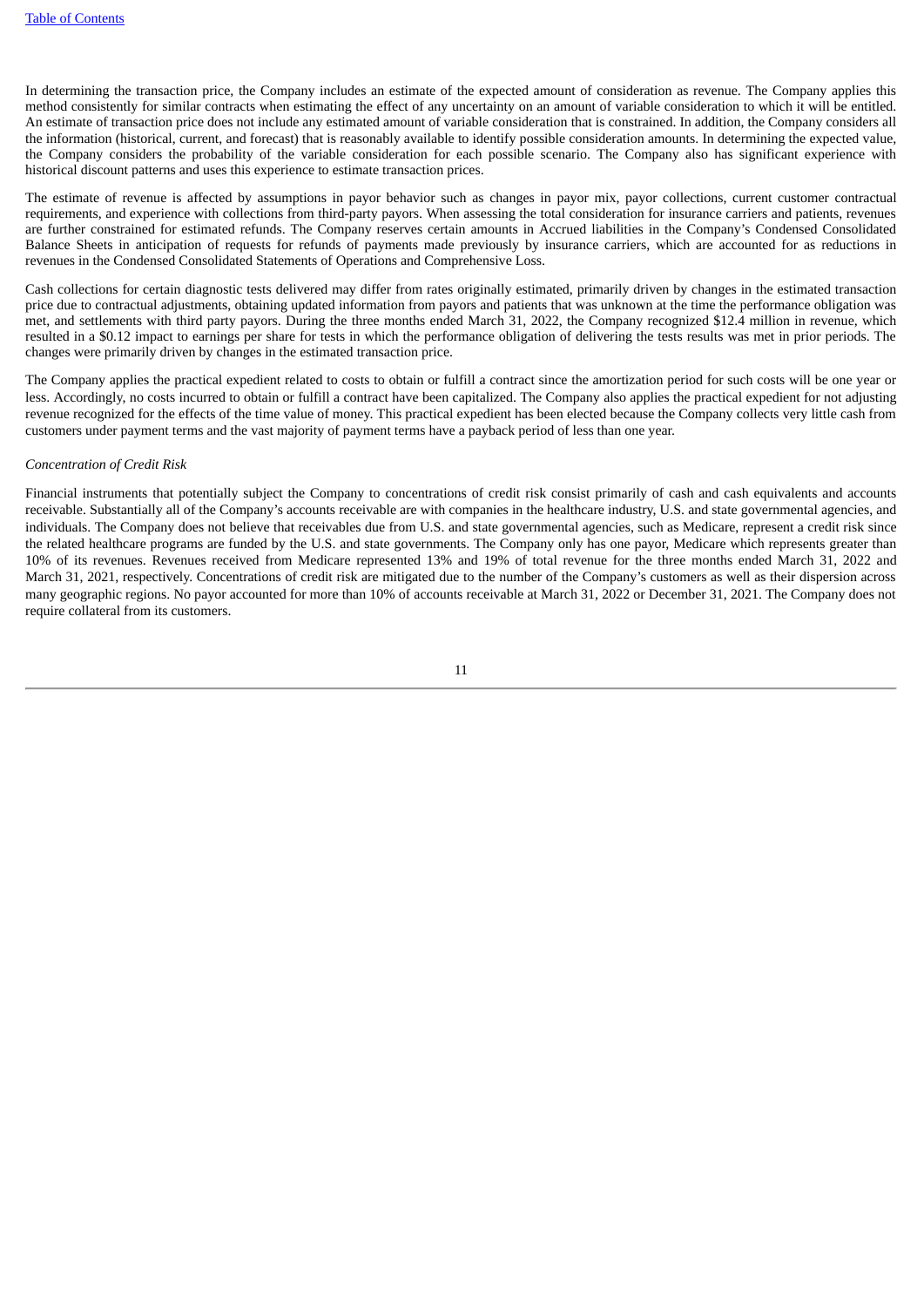# **3. MARKETABLE INVESTMENT SECURITIES**

The amortized cost, gross unrealized holding gains, gross unrealized holding losses, and fair value for available-for-sale securities by major security type and class of security at March 31, 2022 and December 31, 2021 were as follows:

| (in millions)                   | <b>Amortized</b><br>cost | <b>Gross</b><br><b>Gross</b><br>unrealized<br>unrealized<br>holding<br>holding<br>losses |       |               | <b>Estimated</b><br>fair value |      |       |
|---------------------------------|--------------------------|------------------------------------------------------------------------------------------|-------|---------------|--------------------------------|------|-------|
| March 31, 2022                  |                          |                                                                                          | gains |               |                                |      |       |
|                                 |                          |                                                                                          |       |               |                                |      |       |
| Cash and cash equivalents:      |                          |                                                                                          |       |               |                                |      |       |
| Cash                            | \$<br>138.0              | -\$                                                                                      |       | <sup>\$</sup> |                                | \$   | 138.0 |
| Cash equivalents                | 27.2                     |                                                                                          |       |               |                                |      | 27.2  |
| Total cash and cash equivalents | 165.2                    |                                                                                          |       |               |                                |      | 165.2 |
| Available-for-sale:             |                          |                                                                                          |       |               |                                |      |       |
| Corporate bonds and notes       | 109.1                    |                                                                                          |       |               | (1.0)                          |      | 108.1 |
| Municipal bonds                 | 21.6                     |                                                                                          |       |               | (0.2)                          |      | 21.4  |
| Federal agency issues           | 18.0                     |                                                                                          |       |               | (0.3)                          |      | 17.7  |
| US government securities        | 27.0                     |                                                                                          |       |               | (0.2)                          |      | 26.8  |
| <b>Total</b>                    | \$<br>340.9              | $\mathfrak{S}$                                                                           |       |               | (1.7)                          | - \$ | 339.2 |

|                                 | <b>Gross</b><br>unrealized<br>holding<br>Amortized |       |      | <b>Gross</b><br>unrealized<br>holding | <b>Estimated</b> |            |             |
|---------------------------------|----------------------------------------------------|-------|------|---------------------------------------|------------------|------------|-------------|
| (in millions)                   |                                                    | cost  |      | gains                                 |                  | losses     | fair value  |
| December 31, 2021:              |                                                    |       |      |                                       |                  |            |             |
| Cash and cash equivalents:      |                                                    |       |      |                                       |                  |            |             |
| Cash                            | \$                                                 | 195.2 | - \$ | $\overline{\phantom{0}}$              | \$               |            | \$<br>195.2 |
| Cash equivalents                |                                                    | 63.2  |      |                                       |                  |            | 63.2        |
| Total cash and cash equivalents |                                                    | 258.4 |      |                                       |                  |            | 258.4       |
| Available-for-sale:             |                                                    |       |      |                                       |                  |            |             |
| Corporate bonds and notes       |                                                    | 105.7 |      | 0.1                                   |                  | (0.2)      | 105.6       |
| Municipal bonds                 |                                                    | 16.1  |      |                                       |                  |            | 16.1        |
| Federal agency issues           |                                                    | 6.8   |      |                                       |                  |            | 6.8         |
| US government securities        |                                                    | 11.9  |      |                                       |                  |            | 11.9        |
| <b>Total</b>                    |                                                    | 398.9 | -\$  | 0.1                                   | - \$             | $(0.2)$ \$ | 398.8       |

Cash, cash equivalents, and maturities of debt securities classified as available-for-sale securities were as follows at March 31, 2022:

| (in millions)                         | <b>Amortized</b><br>cost |    | <b>Estimated</b><br>fair value |
|---------------------------------------|--------------------------|----|--------------------------------|
| Cash                                  | 138.0                    | -S | 138.0                          |
| Cash equivalents                      | 27.2                     |    | 27.2                           |
| Available-for-sale:                   |                          |    |                                |
| Due within one year                   | 103.4                    |    | 103.2                          |
| Due after one year through five years | 72.3                     |    | 70.8                           |
| Due after five years                  |                          |    |                                |
| Total                                 | 340.9                    | -S | 339.2                          |

Additional information relating to fair value of marketable investment securities can be found in Note 4.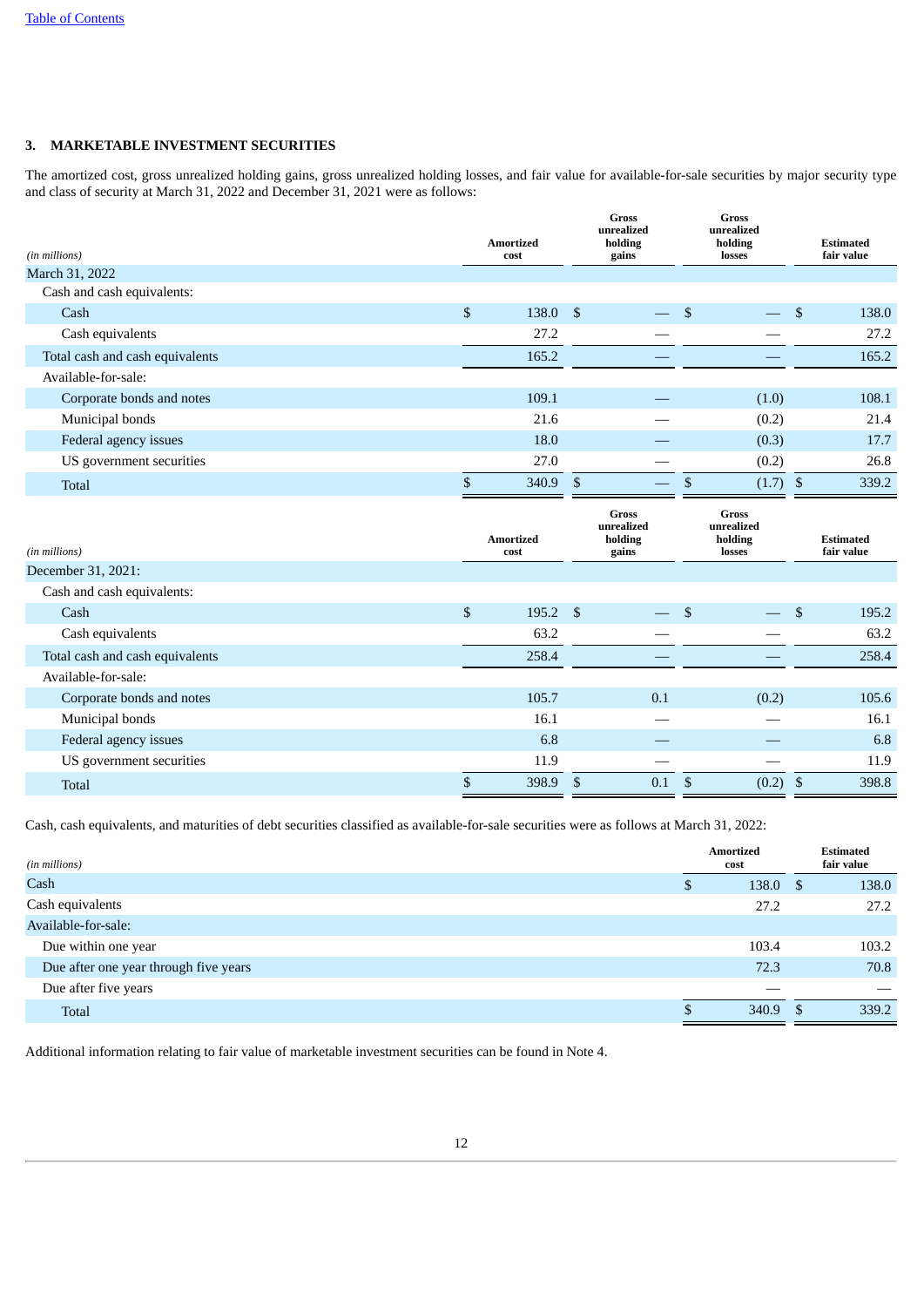# **4. FAIR VALUE MEASUREMENTS**

The fair value of the Company's financial instruments reflects the amounts that the Company estimates it will receive in connection with the sale of an asset or pay in connection with the transfer of a liability in an orderly transaction between market participants at the measurement date (exit price). The fair value hierarchy prioritizes the use of inputs used in valuation techniques into the following three levels:

Level 1—quoted prices in active markets for identical assets and liabilities.

Level 2—observable inputs other than quoted prices in active markets for identical assets and liabilities; quoted prices in markets that are not active; or other inputs that are observable or can be corroborated by observable market data for substantially the full term of the assets or liabilities. Some of the Company's marketable securities primarily utilize broker quotes in a non-active market for valuation of these securities.

Level 3—unobservable inputs.

All of the Company's financial instruments are valued using quoted prices in active markets or based on other observable inputs. For Level 2 securities, the Company uses a third party pricing service which provides documentation on an ongoing basis that includes, among other things, pricing information with respect to reference data, methodology, inputs summarized by asset class, pricing application and corroborative information. For Level 3 contingent consideration, the Company reassesses the fair value of expected contingent consideration and the corresponding liability each reporting period using the Monte Carlo Method, which is consistent with the initial measurement of the expected earn out liability. This fair value measurement is considered a Level 3 measurement because the Company estimates projections during the expected measurement period of approximately 13.3 years, utilizing various potential pay-out scenarios. Probabilities were applied to each potential scenario and the resulting values were discounted using a rate that considers weighted average cost of capital as well as a specific risk premium associated with the riskiness of the earn-out itself, the related projections, and the overall business. The contingent earn-out liabilities are classified as components of Accrued liabilities and Other long-term liabilities in the Company's Condensed Consolidated Balance Sheets. Changes to contingent consideration liabilities are reflected in Selling, general and administrative expense in the Company's Condensed Consolidated Statements of Operations. Changes to the unobservable inputs could have a material impact on the Company's financial statements.

The following table sets forth the fair value of the financial assets and liabilities that the Company re-measures on a regular basis:

| (in millions)             | Level 1    | <b>Level 2</b>                   | <b>Level 3</b>                | <b>Total</b>  |
|---------------------------|------------|----------------------------------|-------------------------------|---------------|
| March 31, 2022            |            |                                  |                               |               |
| Money market funds (a)    | \$<br>27.2 | - \$<br>$\overline{\phantom{m}}$ | $\overbrace{\phantom{12333}}$ | -\$<br>27.2   |
| Corporate bonds and notes |            | 108.1                            |                               | 108.1         |
| Municipal bonds           |            | 21.4                             |                               | 21.4          |
| Federal agency issues     |            | 17.7                             |                               | 17.7          |
| US government securities  |            | 26.8                             |                               | 26.8          |
| Contingent consideration  |            |                                  | (7.9)                         | (7.9)         |
| Total                     | 27.2       | 174.0<br>-\$                     | (7.9)                         | 193.3<br>- \$ |
|                           |            |                                  |                               |               |

(a) Money market funds are primarily comprised of exchange traded funds and accrued interest.

| (in millions)             | <b>Level 1</b> |      | <b>Level 2</b> | Level 3    |      | <b>Total</b> |
|---------------------------|----------------|------|----------------|------------|------|--------------|
| December 31, 2021         |                |      |                |            |      |              |
| Money market funds (a)    | \$<br>63.2     | - \$ |                |            | - \$ | 63.2         |
| Corporate bonds and notes |                |      | 105.6          |            |      | 105.6        |
| Municipal bonds           |                |      | 16.1           |            |      | 16.1         |
| Federal agency issues     |                |      | 6.8            |            |      | 6.8          |
| US government securities  |                |      | 11.9           |            |      | 11.9         |
| Contingent consideration  |                |      |                | (8.6)      |      | (8.6)        |
| Total                     | 63.2           |      | 140.4          | $(8.6)$ \$ |      | 195.0        |

(a) Money market funds are primarily comprised of exchange traded funds and accrued interest.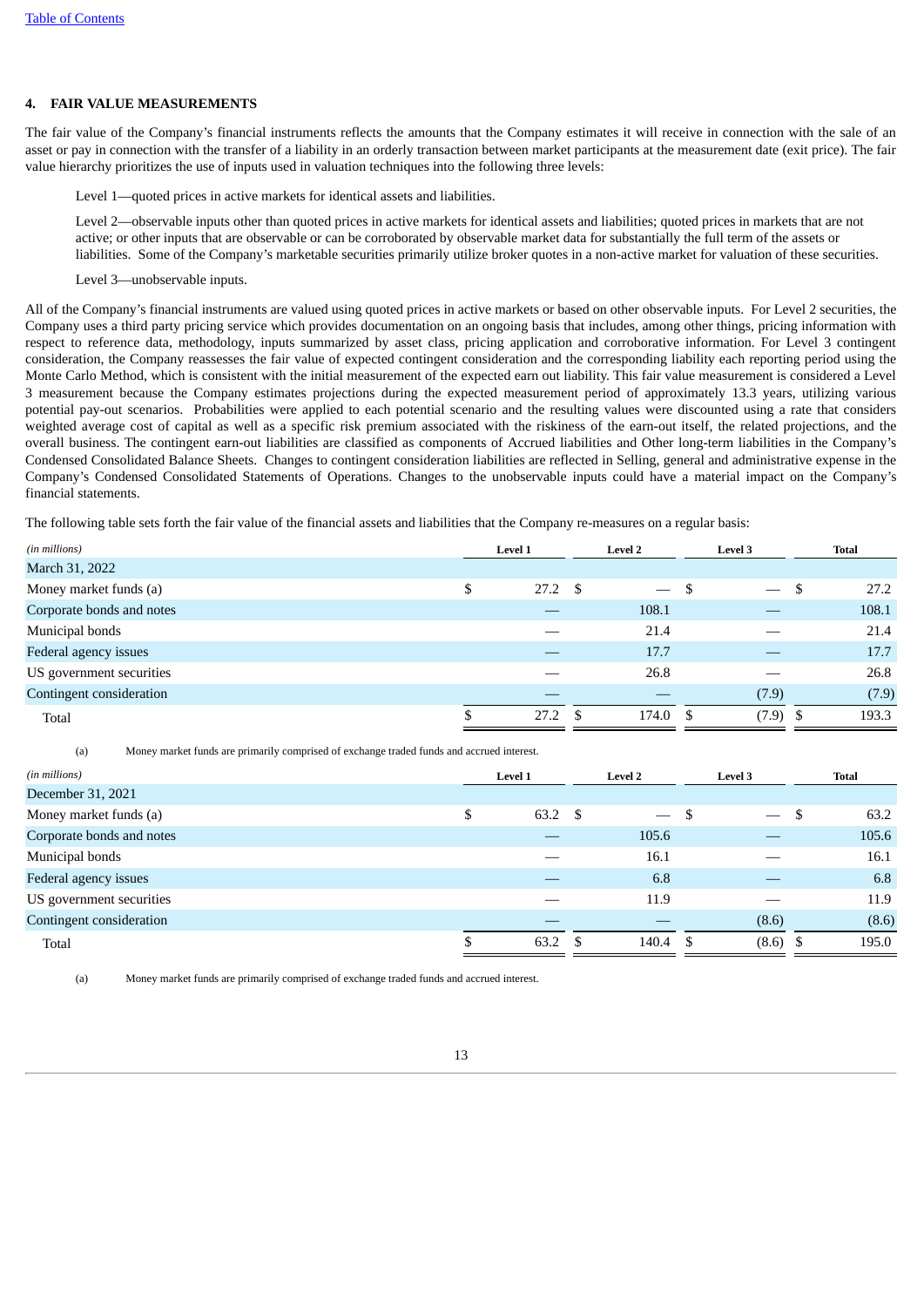The following table reconciles the change in the fair value of the contingent consideration during the periods presented:

| (in millions)                                                  | Carrying<br>Amount |
|----------------------------------------------------------------|--------------------|
| Balance December 31, 2021                                      | 8.6                |
| Change in fair value recognized in the Statement of Operations | (0.5)              |
| Translation adjustments recognized in Other comprehensive loss | (0.2)              |
| Ending balance March 31, 2022                                  | 7.9                |

# **5. PROPERTY, PLANT AND EQUIPMENT, NET**

| (in millions)                        | March 31,<br>2022 | December 31,<br>2021 |
|--------------------------------------|-------------------|----------------------|
| Leasehold improvements               | 34.2              | 38.0                 |
| Equipment                            | 114.9             | 112.4                |
| Property, plant and equipment, gross | 149.1             | 150.4                |
| Less accumulated depreciation        | (103.4)           | (106.9)              |
| Property, plant and equipment, net   | 45.               | 43.5                 |

During the three months ended March 31, 2022, the Company ceased the use of one of its leased Salt Lake City facilities. As a result, the Company recognized a \$2.1 million impairment on the property, plant and equipment associated with the lease, which consisted primarily of leasehold improvements. See Note 15 for further discussion.

| (in millions)        |  | Three months ended<br>March 31 |   |           |  |  |
|----------------------|--|--------------------------------|---|-----------|--|--|
|                      |  | 2022                           |   | 2021      |  |  |
| Depreciation expense |  | റ റ<br>2.U                     | ш | 20<br>ں ک |  |  |

# **6. GOODWILL AND INTANGIBLE ASSETS**

# *Goodwill*

The following table summarizes the changes in the carrying amount of goodwill for the three months ended March 31, 2022:

| (in millions)           | <b>Total</b> |
|-------------------------|--------------|
| Beginning balance       | 239.2        |
| Translation adjustments | (0.4)        |
| <b>Ending balance</b>   | 238.8        |

# *Intangible Assets*

Intangible assets consists of purchased licenses and technologies. The following summarizes the amounts reported as intangible assets:

| (in millions)                       | <b>Gross</b><br>Carrying<br><b>Amount</b> |      | Accumulated<br><b>Amortization</b>        | Net   |
|-------------------------------------|-------------------------------------------|------|-------------------------------------------|-------|
| At March 31, 2022:                  |                                           |      |                                           |       |
| Purchased licenses and technologies | \$<br>616.1                               | - \$ | $(222.5)$ \$                              | 393.6 |
| Total intangible assets             | 616.1 \$                                  |      | $(222.5)$ \$                              | 393.6 |
| (in millions)                       | <b>Gross</b><br>Carrying<br>Amount        |      | <b>Accumulated</b><br><b>Amortization</b> | Net   |
| At December 31, 2021:               |                                           |      |                                           |       |
| Purchased licenses and technologies | \$<br>616.6 \$                            |      | $(212.5)$ \$                              | 404.1 |
| Total intangible assets             | 616.6                                     |      | $(212.5)$ \$                              | 404.1 |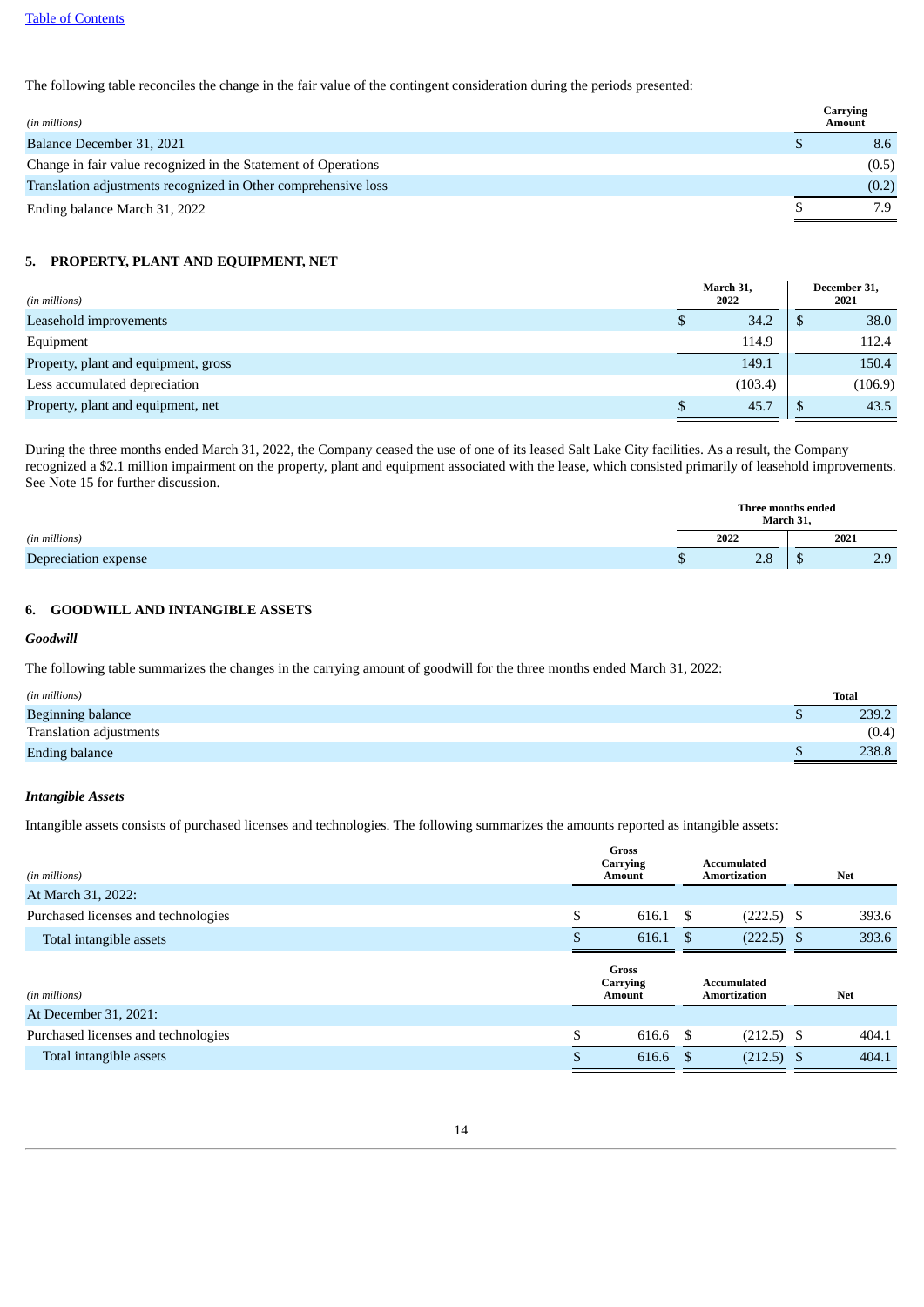The Company recorded amortization expense during the respective periods for these intangible assets as follows:

|                                   | Three months ended<br>March 31, |  |      |  |
|-----------------------------------|---------------------------------|--|------|--|
| (in millions)                     | 2022                            |  | 2021 |  |
| Amortization of intangible assets | 10.2                            |  | 15.5 |  |
|                                   |                                 |  |      |  |

# **7. ACCRUED LIABILITIES**

| (in millions)                       | March 31,<br>2022 |    | December 31,<br>2021 |
|-------------------------------------|-------------------|----|----------------------|
| Employee compensation and benefits  | 37.9              | -S | 52.8                 |
| Legal charges pending settlement    | 48.0              |    | 62.0                 |
| Accrued taxes payable               | 4.1               |    | 4.0                  |
| Refunds payable and reserves        | 9.2               |    | 9.8                  |
| Short-term contingent consideration | 3.1               |    | 3.2                  |
| Accrued royalties                   | 5.0               |    | 5.4                  |
| Other accrued liabilities           | 17.5              |    | 19.3                 |
| Total accrued liabilities           | 124.8             |    | 156.5                |

# **8. LONG-TERM DEBT**

On December 23, 2016, the Company entered into a senior secured revolving credit facility (the "Facility") as borrower, with the lenders from time to time party thereto. On July 31, 2018, the Company entered into Amendment No. 1 to the Facility, which effected an "amend and extend" transaction with respect to the Facility by which the maturity date thereof was extended to July 31, 2023 and the maximum aggregate principal commitment was increased from \$300.0 million to \$350.0 million. On May 1, 2020, the Company entered into Amendment No. 2 to the Facility, which waived the Company's compliance with certain covenants and modified the interest rate and other terms during the modification period from March 31, 2020 through June 30, 2021 ("Modification Period"). This included a modification to the Amended Facility's compliance with the leverage covenant and the interest coverage ratio covenant, which were waived through March 31, 2021, as well as revision to certain negative covenants of the Amended Facility during the Modification Period. On February 22, 2021, the Company entered into Amendment No. 3 (the "Amended Facility"), which waived compliance with the leverage ratio and the interest coverage ratio covenants through the quarter ended March 31, 2022 and also lowered the minimum liquidity covenant, which was added by Amendment No. 2, to \$150.0 million, and made it applicable through such quarter. Amendment No. 3 also restricted the Company from borrowing under the Amended Facility if unrestricted cash, cash equivalents and marketable investment securities exceed \$150.0 million, unless such borrowings are in connection with permitted acquisitions, decreased the maximum aggregate principal commitment from \$350.0 million to \$300.0 million, with a further reduction in the maximum aggregate principal commitment from \$300.0 million to \$250.0 million by September 30, 2021, extended the Modification Period for an additional year through June 30, 2022, and revised certain negative covenants in connection with the extension. The amendments were accounted for as modifications pursuant to guidance in ASC 470-50, Debt.

Covenants in the Amended Facility impose operating and financial restrictions on the Company. These restrictions may prohibit or place limitations on, among other things, the Company's ability to incur additional indebtedness, create certain types of liens, and complete mergers, consolidations, or change in control transactions. The Amended Facility may also prohibit or place limitations on the Company's ability to sell assets, pay dividends or provide other distributions to stockholders. Beginning with the quarter ended June 30, 2022, the Company must maintain specified leverage and interest ratios measured as of the end of each quarter as a financial covenant in the Amended Facility. The Company was in compliance with all applicable financial covenants at March 31, 2022. It is possible that the Company could be in violation of certain financial covenants contained in the Amended Facility in the future. If the Company is unable to comply with certain covenants and ratios in the Amended Facility, the Company may be in default under the Amended Facility, which could impact the Company's ability to borrow under the facility or result in the termination of the commitments under the Amended Facility or the Company being required to pay off any outstanding loans or fees and cash collateralize any outstanding letters of credit. In the future, the Company may seek waivers or amendments from lenders in order to avoid a future covenant violation, in addition to taking other potential actions.

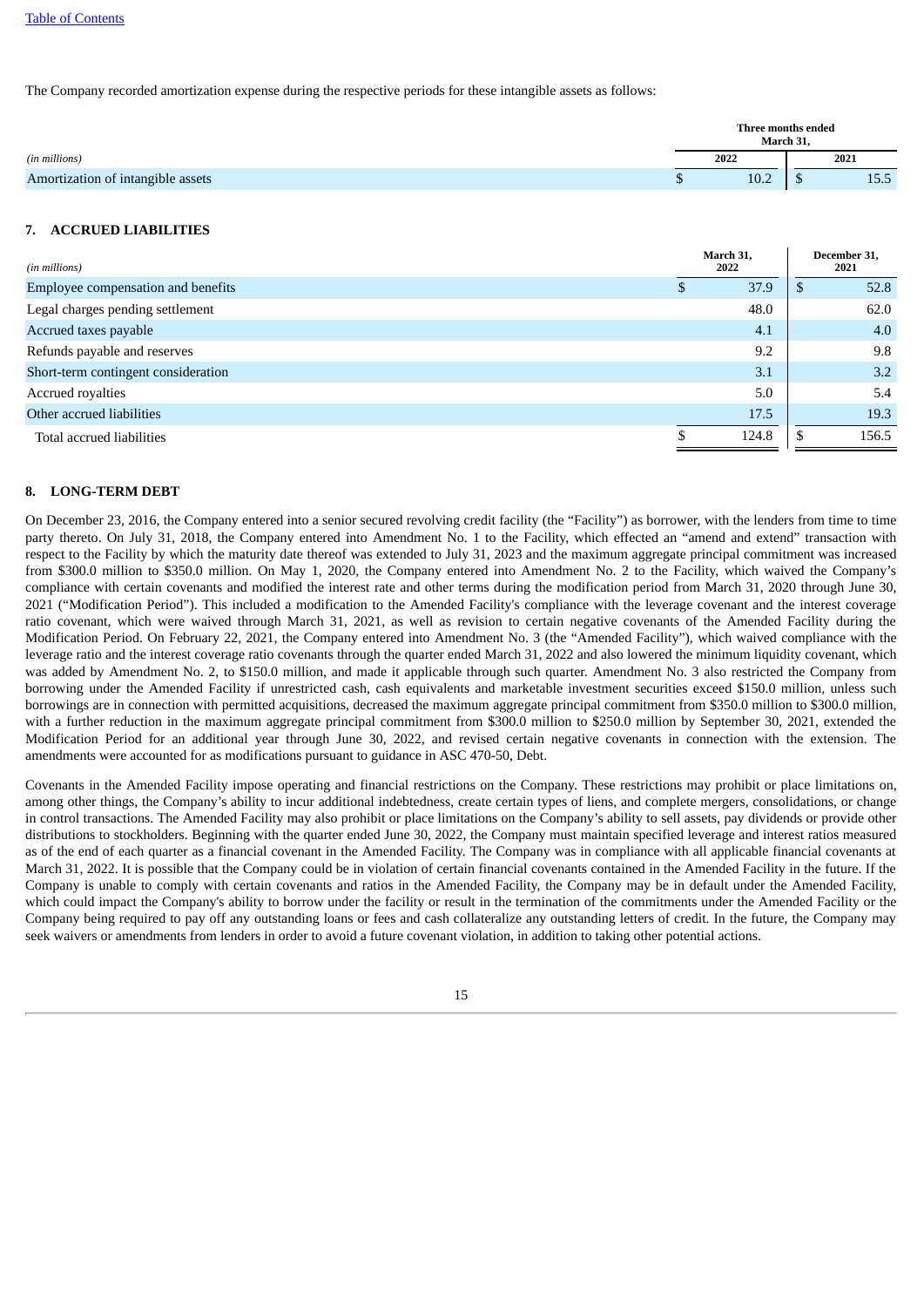The Amended Facility contains customary loan terms, interest rates, representations and warranties, affirmative and negative covenants, in each case, subject to customary limitations, exceptions and exclusions. The Amended Facility also contains certain customary events of default. Amendment No. 2 modified the Amended Facility to increase the interest rate to be fixed at a spread of LIBOR plus 350 basis points on drawn balances and the undrawn fee was increased to 50 basis points during the Modification Period. At the end of the Modification Period, interest rates return to the previous pricing based on a spread of LIBOR plus 150-250 basis points on drawn balances and an undrawn fee ranging from 25 to 45 basis points, in each case, based on the Company's leverage ratio. The LIBOR floor was also increased to 1.0% during the Modification Period.

During the year ended December 31, 2021, the Company made principal repayments totaling \$226.4 million to pay off the remaining outstanding balances on the Amended Facility. As a result, the Company had no outstanding balances under the Amended Facility as of March 31, 2022 and December 31, 2021. The Company's maximum aggregate principal commitment on its Amended Facility is \$250.0 million as of March 31, 2022.

### **9. OTHER LONG-TERM LIABILITIES**

| (in millions)                     | March 31,<br>2022 |  | December 31,<br>2021 |
|-----------------------------------|-------------------|--|----------------------|
| Contingent consideration          | 4.8               |  | 5.4                  |
| Other                             | v.                |  | 0.2                  |
| Total other long-term liabilities | 4.9               |  | 5.6                  |

The Company's balance of other long-term liabilities as of March 31, 2022 and December 31, 2021 consists primarily of the long-term portion of contingent consideration related to the acquisition of Sividon Diagnostics.

#### **10. PREFERRED AND COMMON STOCKHOLDERS' EQUITY**

The Company is authorized to issue up to 5.0 million shares of preferred stock, par value \$0.01 per share. There were no preferred shares outstanding at March 31, 2022.

The Company is authorized to issue up to 150.0 million shares of common stock, par value \$0.01 per share. There were 80.3 million shares issued and outstanding at March 31, 2022.

*Common shares issued and outstanding*

|                                                                                                               | Three months ended<br>March 31. |      |  |  |
|---------------------------------------------------------------------------------------------------------------|---------------------------------|------|--|--|
| (in millions)                                                                                                 | 2022                            | 2021 |  |  |
| Beginning common stock issued and outstanding                                                                 | 80.0                            | 75.4 |  |  |
| Common stock issued upon exercise of options, vesting of restricted stock units, and purchases under employee |                                 |      |  |  |
| stock purchase plan                                                                                           | 0.3                             | 1.3  |  |  |
| Common stock issued and outstanding at end of period                                                          | 80.3                            | 76.7 |  |  |

Basic earnings per share is computed based on the weighted-average number of shares of common stock outstanding. Diluted earnings per share is computed based on the weighted-average number of shares of common stock, including the dilutive effect of common stock equivalents, outstanding. In periods when the Company has a net loss, stock awards are excluded from the calculation of diluted net loss per share as their inclusion would have an antidilutive effect.

The following is a reconciliation of the denominators of the basic and diluted earnings per share ("EPS") computations:

|                                                                                         | Three months ended<br>March 31, |      |  |  |  |  |
|-----------------------------------------------------------------------------------------|---------------------------------|------|--|--|--|--|
| (in millions)                                                                           | 2022                            | 2021 |  |  |  |  |
| Denominator:                                                                            |                                 |      |  |  |  |  |
| Weighted-average shares outstanding used to compute basic EPS                           | 80.1                            | 76.0 |  |  |  |  |
| Effect of dilutive shares                                                               | __                              |      |  |  |  |  |
| Weighted-average shares outstanding and dilutive securities used to compute diluted EPS | 80.1                            | 76.0 |  |  |  |  |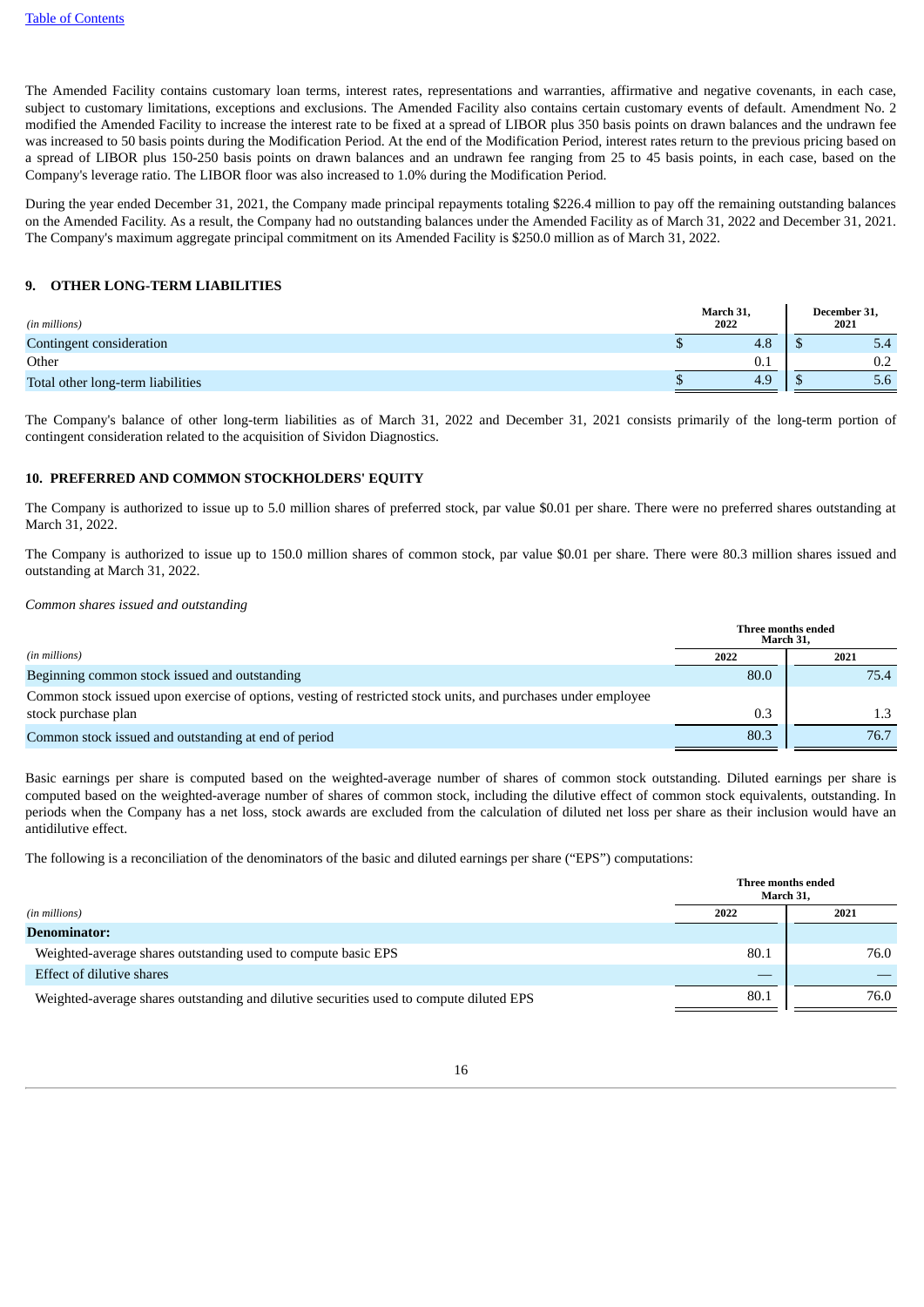Certain outstanding options and restricted stock units ("RSUs") were excluded from the computation of diluted earnings per share because the effect would have been anti-dilutive. These potential dilutive common shares, which may be dilutive to future diluted earnings per share, are as follows:

|                                                              | Three months ended<br>March 31 |      |  |  |  |  |
|--------------------------------------------------------------|--------------------------------|------|--|--|--|--|
| (in millions)                                                | 2022                           | 2021 |  |  |  |  |
| Anti-dilutive options and RSUs excluded from EPS computation | 5.5                            | 0.3  |  |  |  |  |

#### *Stock Repurchase Program*

In June 2016, the Company's Board of Directors authorized a share repurchase program of \$200.0 million of the Company's outstanding common stock. The Company may repurchase its common stock from time to time or on an accelerated basis through open market transactions or privately negotiated transactions as determined by the Company's management. The amount and timing of stock repurchases under the program will depend on business and market conditions, stock price, trading restrictions, acquisition activity and other factors. As of March 31, 2022, the Company has \$110.7 million remaining under its current share repurchase authorization. No shares were repurchased during the three months ended March 31, 2022 or 2021.

# **11. STOCK-BASED COMPENSATION**

On November 30, 2017, the Company's stockholders approved the adoption of the 2017 Employee, Director and Consultant Equity Incentive Plan (as amended, the "2017 Plan"). The 2017 Plan allows the Company, under the direction of the Compensation and Human Capital Committee of the Board of Directors, to make grants of restricted and unrestricted stock awards to employees, consultants, and directors. Stockholders have approved amendments to the 2017 Plan increasing the shares available to grant. As of March 31, 2022, the Company has 2.0 million shares of common stock available for grant under the 2017 Plan. If an RSU awarded under the 2017 Plan is cancelled or forfeited without the issuance of shares of common stock, the unissued or reacquired shares that were subject to the RSU will again be available for issuance pursuant to the 2017 Plan. To the extent that awards outstanding under the Company's prior equity plans expire or are cancelled without delivery of shares of common stock, they also will be available for issuance pursuant to the 2017 Plan.

The number of shares, terms, and vesting periods are generally determined by the Company's Board of Directors or a committee thereof on an award-byaward basis. RSUs granted to employees generally vest ratably over four years either on the anniversary of the date on which the RSUs were granted or during the month in which such anniversary dates occur. The number of performance-based RSUs ("PSUs") awarded to certain employees may be increased or may be reduced based on certain additional performance and market metrics. Options and RSUs granted to non-employee directors vest in full upon the earlier of the completion of one year of service following the date of the grant or the date of the next annual meeting of stockholders following such grant. Options granted generally expire ten years from the date of grant. Options granted to the Company's President and Chief Executive Officer as an inducement to his employment expire seven years from the grant date.

The performance and market conditions associated with PSU awards granted during the quarter ended March 31, 2022 include vesting that is based on revenue growth targets (34% weighting), adjusted earnings per share targets (33% weighting), and relative total stockholder return (33% weighting) measured against the Nasdaq Health Care Index (IXHC) using the 20-trading day averages at the beginning and end of the measurement period. The measurement period for the PSUs is January 1, 2022 through December 31, 2024. The Company estimates the likelihood of achievement of performance conditions at the end of each period.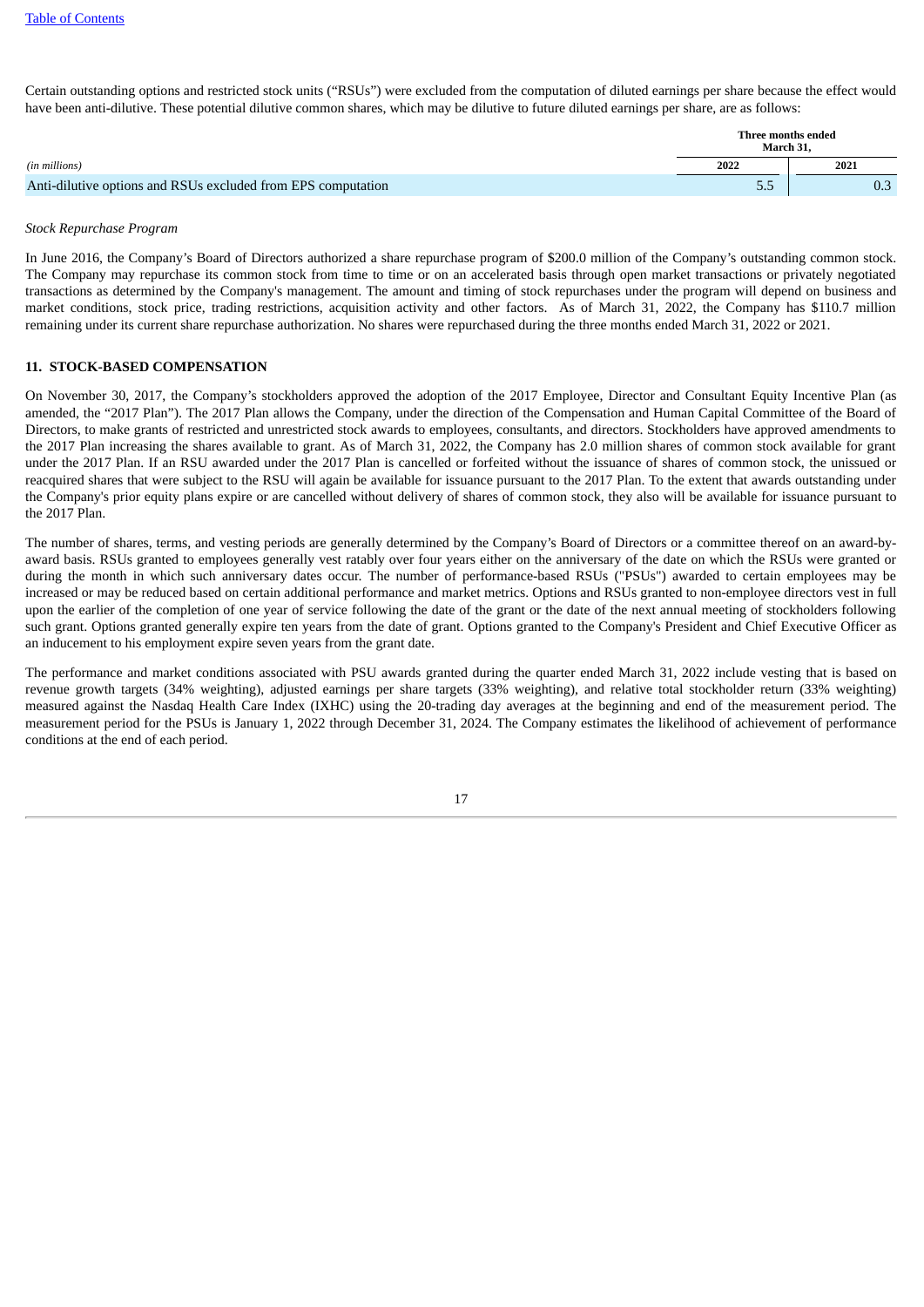### *Stock Options*

A summary of the stock option activity under the Company's equity plans and inducement awards, for the three months ended March 31, 2022 is as follows:

| (number of shares in millions)           | <b>Number</b><br>of<br><b>Shares</b> |   | Weighted<br>Average<br><b>Exercise</b><br>Price |
|------------------------------------------|--------------------------------------|---|-------------------------------------------------|
| Options outstanding at December 31, 2021 | $1.4 \quad$ \$                       |   | 20.36                                           |
| Less:                                    |                                      |   |                                                 |
| Options exercised                        | $-$ \$                               |   | 23.98                                           |
| Options canceled or expired              | $(0.1)$ \$                           |   | 24.24                                           |
| Options outstanding at March 31, 2022    | 1.3 <sub>5</sub>                     |   | 20.17                                           |
| Options exercisable at March 31, 2022    | 0.9                                  | S | 22.99                                           |

As of March 31, 2022, there was \$2.0 million of total unrecognized stock-based compensation expense related to stock options that will be recognized over a weighted-average period of 1.8 years. There were no options granted during the three months ended March 31, 2022.

### *Restricted Stock Units*

A summary of the RSU awards activity under the Company's equity plans and inducement awards, including RSU awards with performance metrics, for the three months ended March 31, 2022 is as follows:

| (number of shares in millions)        | <b>Number</b><br>of<br><b>Shares</b> |   | Average<br><b>Grant Date</b><br><b>Fair Value</b> |
|---------------------------------------|--------------------------------------|---|---------------------------------------------------|
| RSUs outstanding at December 31, 2021 | 3.1 $\sqrt{ }$                       |   | 24.96                                             |
| RSUs granted                          | 1.6 <sup>5</sup>                     |   | 27.17                                             |
| Less:                                 |                                      |   |                                                   |
| <b>RSUs vested</b>                    | $(0.4)$ \$                           |   | 28.24                                             |
| RSUs canceled                         | $(0.1)$ \$                           |   | 24.26                                             |
| RSUs outstanding at March 31, 2022    | 4.2                                  | S | 25.43                                             |

As of March 31, 2022, there was \$90.8 million of total unrecognized stock-based compensation expense related to RSUs that will be recognized over a weighted-average period of 2.7 years.

#### *Employee Stock Purchase Plan*

The Company also has an Employee Stock Purchase Plan that was approved by stockholders in 2012 (the "2012 Purchase Plan"), under which 2.0 million shares of common stock have been authorized. On September 23, 2021, the Board of Directors of the Company approved an Amended and Restated 2012 Employee Stock Purchase Plan, which authorizes an additional 2.0 million shares of common stock and extends the term of the 2012 Purchase Plan to November 30, 2032, subject in each case to obtaining stockholder approval. The Company is seeking stockholder approval of the Amended and Restated 2012 Employee Stock Purchase Plan at its 2022 Annual Meeting of Stockholders to be held on June 2, 2022. The Amended and Restated 2012 Employee Stock Purchase Plan also amended certain provisions of the 2012 Purchase Plan effective upon approval by the Board of Directors, including expanding the definition of "offering period" to provide that the Board of Directors may determine the period in accordance with the terms of the plan, and capping the number of shares that may be purchased by any participant during an offering period at 5,000 shares. Shares are issued under the 2012 Purchase Plan twice yearly at the end of each offering period. As of March 31, 2022, a total of approximately 2.0 million shares of common stock had been purchased under the 2012 Purchase Plan.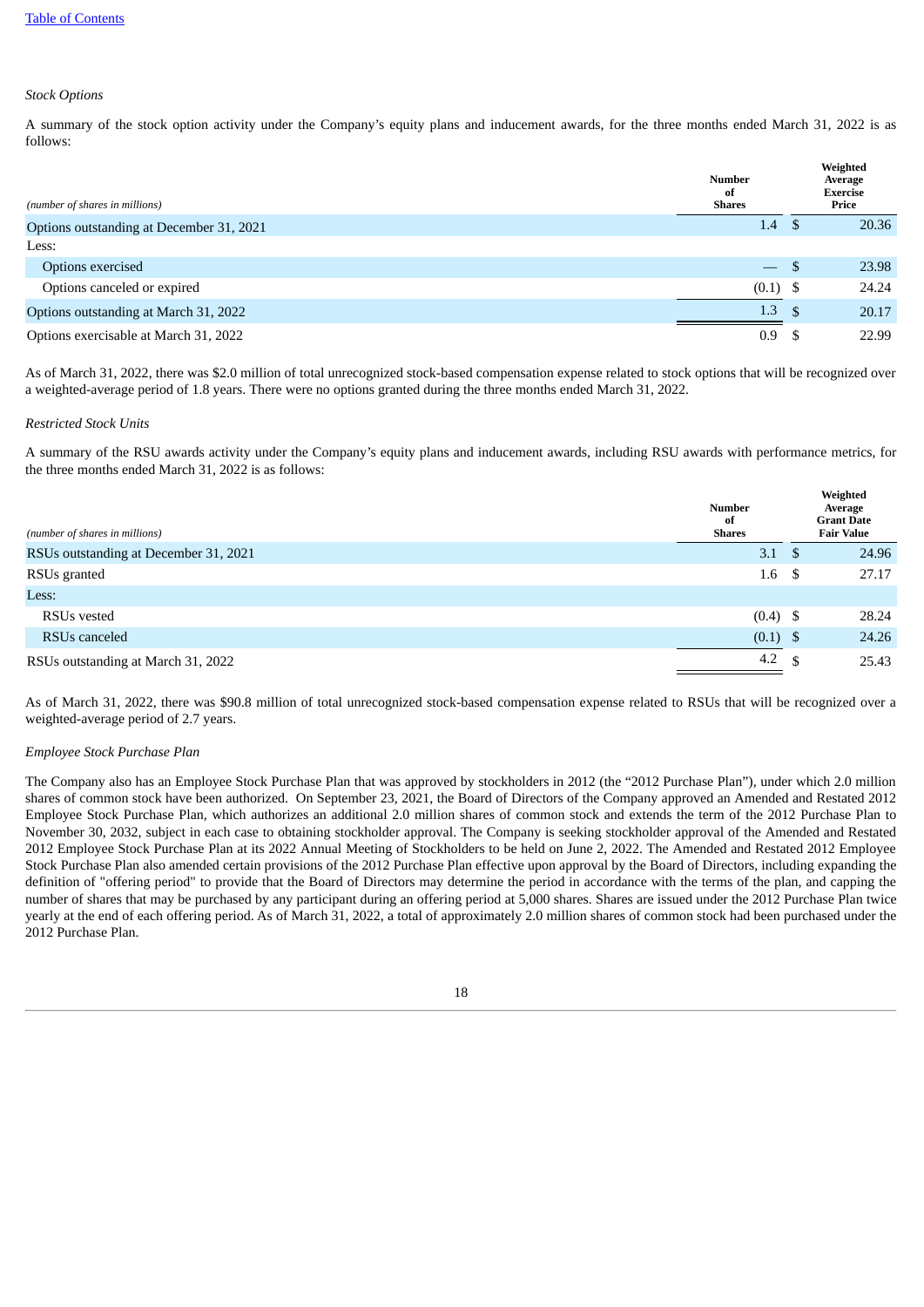# *Stock-Based Compensation Expense*

Stock-based compensation expense recognized and included in the Condensed Consolidated Statements of Operations and Comprehensive Loss was allocated as follows:

|                                              | Three months ended<br>March 31, |      |   |      |  |  |
|----------------------------------------------|---------------------------------|------|---|------|--|--|
| (in millions)                                |                                 | 2022 |   | 2021 |  |  |
| Cost of molecular diagnostic testing         |                                 | 0.3  | ა | 0.3  |  |  |
| Cost of pharmaceutical and clinical services |                                 | __   |   | 0.1  |  |  |
| Research and development expense             |                                 | 2.4  |   | 1.5  |  |  |
| Selling, general, and administrative expense |                                 | 7.4  |   | 7.1  |  |  |
| Total stock-based compensation expense       |                                 | 10.1 |   | 9.0  |  |  |

# **12. INCOME TAXES**

In order to determine the Company's quarterly provision for income taxes, the Company used an estimated annual effective tax rate that is based on expected annual income and statutory tax rates in the various jurisdictions in which the Company operates. Certain significant or unusual items are separately recognized in the quarter during which they occur and can be a source of variability in the effective tax rate from quarter to quarter.

Income tax benefit for the three months ended March 31, 2022 was \$5.9 million, or approximately 22.3% of pre-tax income compared to an income tax benefit of \$10.1 million, or approximately 20.4% of pre-tax loss, for the three months ended March 31, 2021. Income tax expense for the three months ended March 31, 2022 is based on the Company's estimated annualized effective tax rate for the fiscal year ending December 31, 2022, adjusted for discrete items recognized during the respective periods. For the three months ended March 31, 2022, the Company's recognized effective tax rate differs from the U.S. federal statutory rate primarily due to disallowed executive compensation expenses, disallowed meals and entertainment expenses, stock compensation expenses, and asset impairment expenses.

The Company files U.S., foreign and state income tax returns in jurisdictions with various statutes of limitations. The Company is currently under audit by the State of California for the fiscal years ended June 30, 2017-2018, the State of New Jersey for the fiscal years ended June 30, 2013-2017; and Switzerland for the fiscal years ended June 30, 2015-2016. Annual and interim tax provisions include amounts considered necessary to pay assessments that may result from examination of prior year tax returns; however, the amount ultimately paid upon resolution of issues may differ materially from the amount accrued.

### **13. COMMITMENTS AND CONTINGENCIES**

#### *Legal Proceedings*

The Company is involved from time to time in various disputes, claims and legal actions, including class actions and other litigation, including the matters described below, arising in the ordinary course of business. Such actions may include allegations of negligence, product or professional liability or other legal claims, and could involve claims for substantial compensatory and punitive damages or claims for indeterminate amount of damages. The Company is also involved, from time to time, in investigations by governmental agencies regarding the Company's business which may result in adverse judgments, settlements, fines, penalties, injunctions or other relief. In addition, certain federal and state statutes, including the qui tam provisions of the federal False Claims Act, allow private individuals to bring lawsuits against healthcare companies on behalf of the government or private payors. The Company is involved, and has received subpoenas, from time to time, related to billing or other practices based on the False Claims Act or other federal and state statutes, regulations or other laws.

The Company intends to vigorously defend its current litigation matters, but cannot provide any assurance as to the ultimate outcome or that an adverse resolution would not have a material adverse effect on its financial condition, results of operations or cash flows.

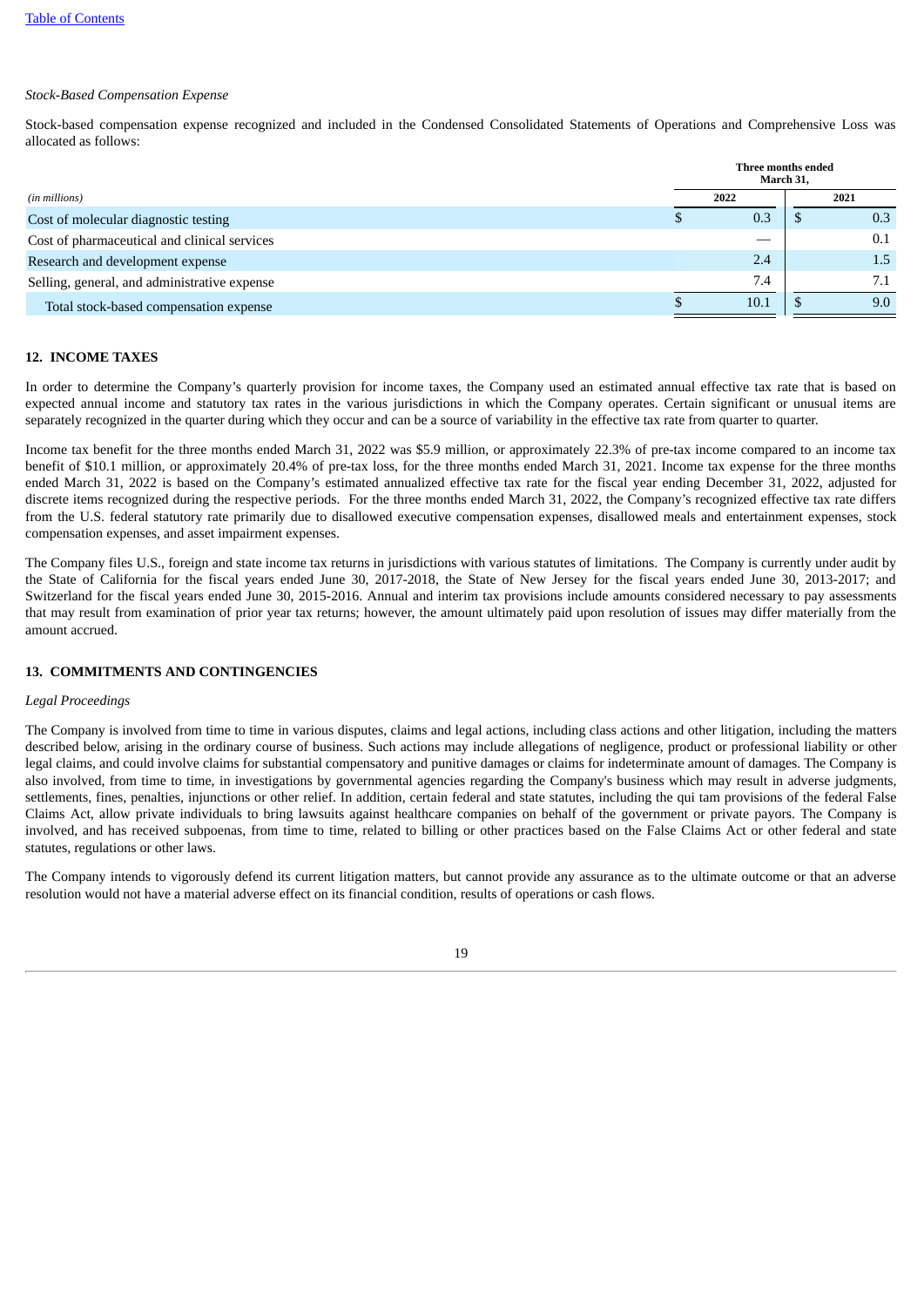The Company assesses legal contingencies to determine the degree of probability and range of possible loss for potential accrual in its financial statements. When evaluating legal contingencies, the Company may be unable to provide a meaningful estimate due to a number of factors, including the proceedings may be in early stages, there may be uncertainty as to the outcome of pending appeals or motions, there may be significant factual issues to be resolved, and there may be complex or novel legal theories to be presented. In addition, damages may not be specified or the damage amounts claimed may be unsupported, exaggerated or unrelated to possible outcomes, and therefore, such amounts are not a reliable indicator of potential liability.

Except as noted below, as of March 31, 2022, the Company has not recorded any accrual for loss contingencies associated with legal proceedings or other matters or determined that an unfavorable outcome is probable and reasonably estimable in accordance with ASC 450, *Contingencies.* However, it is possible that the ultimate resolution of legal proceedings or other matters, if unfavorable, may be material to the Company's results of operations, financial condition or cash flows.

### *Qui Tam Lawsuit*

In June 2016, the Company's wholly owned subsidiary, Crescendo Bioscience, LLC (formerly known as Crescendo Biosciences, Inc. ("CBI"), received a subpoena from the Office of Inspector General of the Department of Health and Human Services (the "Office of Inspector General") requesting that CBI produce documents relating to entities that received payment from CBI for the collection and processing of blood specimens for testing, including a named unrelated company, healthcare providers and other third party entities. The Office of Inspector General subsequently requested additional documentation in December 2017. CBI provided to the Office of Inspector General the documents requested. On January 30, 2020, the United States District Court for the Northern District of California unsealed a qui tam complaint, filed on April 16, 2016 against CBI and the Company, alleging violations of the Federal and California False Claims Acts and the California Insurance Fraud Prevention Act ("CIFPA"). On January 22, 2020, after a multi-year investigation into CBI's and the Company's alleged conduct, the United States declined to intervene. On January 27, 2020, the State of California likewise filed its notice of declination. The Company was not aware of the complaint until after it was unsealed. On May 23, 2020, the court denied CBI and the Company's motion to dismiss. As of March 31, 2022, the Company has accrued \$48.0 million for a potential settlement of this qui tam lawsuit against CBI and the Company, which is included in accrued liabilities in the Company's Condensed Consolidated Balance Sheet as of March 31, 2022.

On April 1, 2022, the Company settled the qui tam lawsuit with the relator, STF, LLC (the "Relator"). Pursuant to the terms of the settlement agreements, the Company agreed to pay a total of \$45.25 million to the United States and the State of California and \$2.75 million to Relator's counsel. The Relator agreed to the dismissal of the lawsuit with prejudice as to the Relator and fully released all claims against the defendants and their affiliates, directors, officers, and employees. The State of California agreed to the dismissal of the lawsuit with prejudice as to the State of California and released the defendants from any claims submitted to the State's Medicaid program or under the CIFPA as a result of certain alleged conduct. The United States Department of Justice approved the settlement of federal claims, including dismissal of the lawsuit without prejudice as to the United States. The settlement agreements contain no admission of liability, wrongdoing or responsibility on the part of the defendants. The Company expressly denies any and all liability for claims alleged in the lawsuit. On May 4, 2022, the qui tam lawsuit was formally dismissed by the United States District Court for the Northern District of California.

#### *Securities Class Action*

On September 27, 2019, a class action complaint was filed in the United States District Court for the District of Utah against the Company, its former President and Chief Executive Officer, Mark C. Capone, and its Chief Financial Officer, R. Bryan Riggsbee (the "Defendants"). On February 21, 2020, the plaintiff filed an amended class action complaint, which added the Company's former Executive Vice President of Clinical Development, Bryan M. Dechairo, as an additional Defendant. This action, captioned *In re Myriad Genetics, Inc. Securities Litigation* (No. 2:19-cv-00707-DBB), is premised upon allegations that the Defendants made false and misleading statements regarding the Company's business, operations, and acquisitions. The lead plaintiff seeks the payment of damages allegedly sustained by it and the purported class by reason of the allegations set forth in the amended complaint, plus interest, and legal and other costs and fees. On March 16, 2021, the United States District Court for the District of Utah denied the Company's motion to dismiss. On December 1, 2021, the United States District Court for the District of Utah granted plaintiff's motion for class certification.

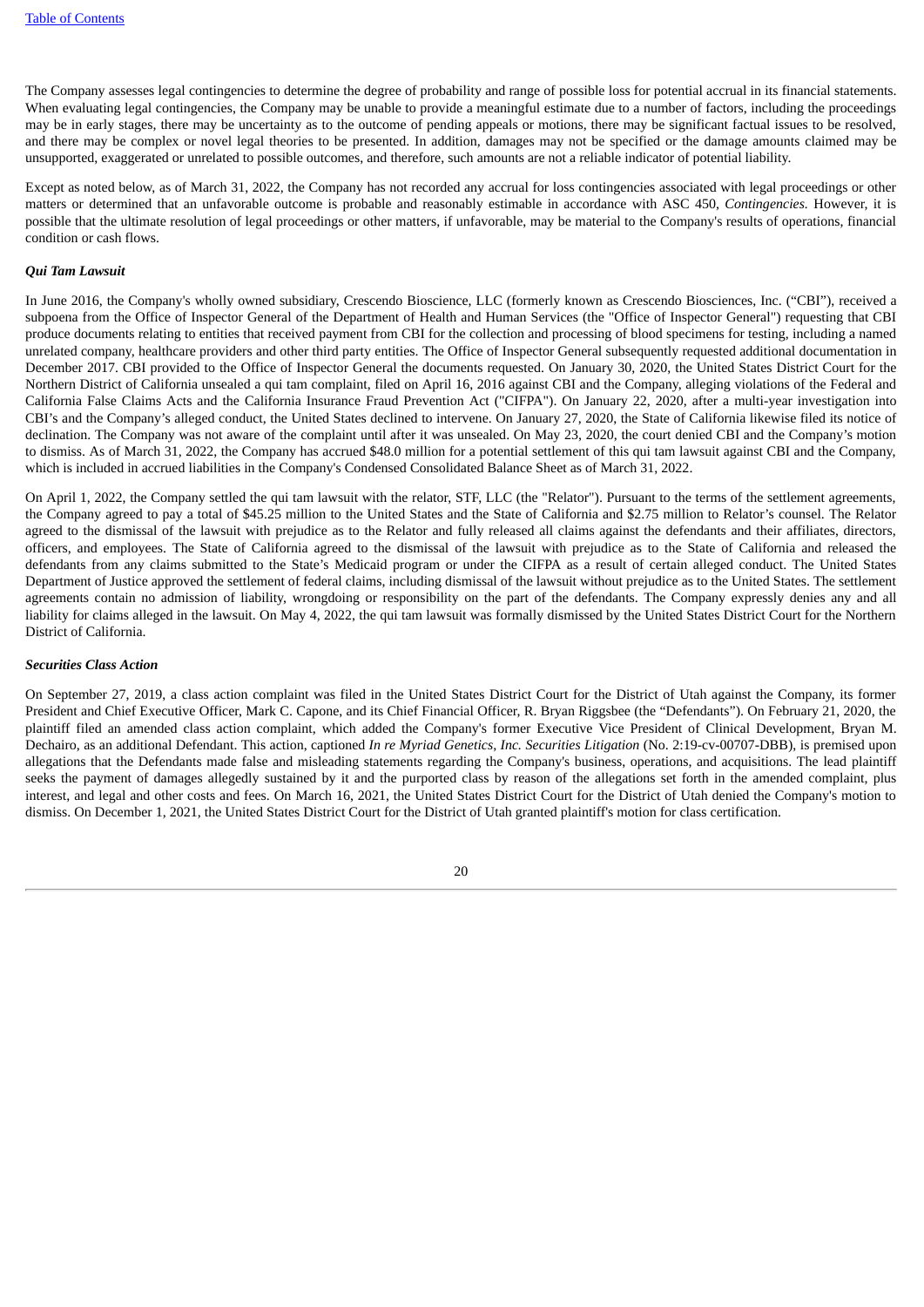# *Stockholder Derivative Actions*

On August 9, 2021, a stockholder derivative complaint was filed in the Delaware Court of Chancery against the Company's former President and Chief Executive Officer, Mark C. Capone, its Chief Financial Officer, R. Bryan Riggsbee, its former Executive Vice President of Clinical Development, Bryan M. Dechairo, and certain of its current and former directors, Lawrence C. Best, Walter Gilbert, John T. Henderson, Heiner Dreismann, Dennis Langer, Lee N. Newcomer, S. Louise Phanstiel, and Colleen F. Reitan (collectively, the "Individual Defendants"), and the Company, as nominal defendant. The complaint is premised upon similar allegations as set forth in the securities class action, including that the Individual Defendants made false and misleading statements regarding the Company's business and operations. The plaintiff, Donna Hickock, asserts breach of fiduciary duty and unjust enrichment claims against the Individual Defendants and seeks, on behalf of the Company, damages allegedly sustained by the Company as a result of the alleged breaches, or disgorgement or restitution, from each of the Individual Defendants, plus interest. Plaintiff Hickock also seeks legal and other costs and fees relating to this action. On November 19, 2021, this action was stayed by the Delaware Court of Chancery pending the resolution of the securities class action lawsuit.

On January 18, 2022, a stockholder derivative complaint was filed in the Delaware Court of Chancery against the Individual Defendants, and the Company, as nominal defendant. The action is premised upon similar allegations as set forth in the securities class action and the Hickock stockholder derivative action. The plaintiff, Esther Kogus, asserts that the Individual Defendants breached their fiduciary duties and also asserts unjust enrichment and aiding and abetting breaches of fiduciary duty claims against the Individual Defendants. Plaintiff Kogus seeks, on behalf of the Company, damages allegedly sustained by the Company as a result of the alleged breaches and claims, and restitution from the Individual Defendants. On behalf of herself, plaintiff Kogus seeks legal and other costs and fees relating to this action.

On March 3, 2022, the Delaware Court of Chancery consolidated the Hickock and Kogus derivative actions and stayed the consolidated action.

On September 17, 2021, a stockholder derivative complaint was filed in the United States District Court in the District of Delaware against the Individual Defendants, and the Company, as nominal defendant. The action is premised upon similar allegations as set forth in the securities class action and Hickock stockholder derivative action. The plaintiff, Karen Marcey, asserts that the Individual Defendants violated U.S. securities laws and breached their fiduciary duties, and also asserts unjust enrichment, waste of corporate assets and insider trading claims against all or some of the Individual Defendants. Plaintiff Marcey seeks, on behalf of the Company, damages allegedly sustained by the Company as a result of the alleged violations and restitution from the Individual Defendants, plus interest and, on behalf of herself, legal and other costs and fees relating to this action. On January 4, 2022, this action was stayed by the United States District Court for the District of Delaware pending the resolution of the securities class action lawsuit.

# *Other Legal Matters*

On February 3, 2022, a purported class action lawsuit was filed against the Company in the United States District Court in the Northern District of California by Ashley Carroll. Plaintiff alleges, among other things, that the Company made false statements about the accuracy of its Prequel prenatal screening test. The complaint seeks unspecified monetary damages and injunctive relief. On April 1, 2022, the Company filed a motion to dismiss the lawsuit.

From time to time, the Company receives recoupment requests from third-party payors for alleged overpayments. The Company disagrees with the contentions of the pending requests or has recorded an estimated reserve for the alleged overpayments.

# **14. SUPPLEMENTAL CASH FLOW INFORMATION**

|                                                                            | Three months ended<br>March 31, |    |      |  |  |  |  |
|----------------------------------------------------------------------------|---------------------------------|----|------|--|--|--|--|
| (in millions)                                                              | 2022                            |    | 2021 |  |  |  |  |
| Cash paid during the period for income taxes                               | 0.3                             | \$ |      |  |  |  |  |
| Cash paid for interest                                                     | __                              |    | 2.3  |  |  |  |  |
| Establishment of operating lease right-of-use assets and lease liabilities |                                 |    |      |  |  |  |  |
| Operating lease right-of-use assets                                        | __                              | S  | 2.7  |  |  |  |  |
| Operating lease liabilities                                                | 0.8                             |    | 2.7  |  |  |  |  |
| Purchases of property, plant and equipment in accounts payable             | 0.9                             |    |      |  |  |  |  |

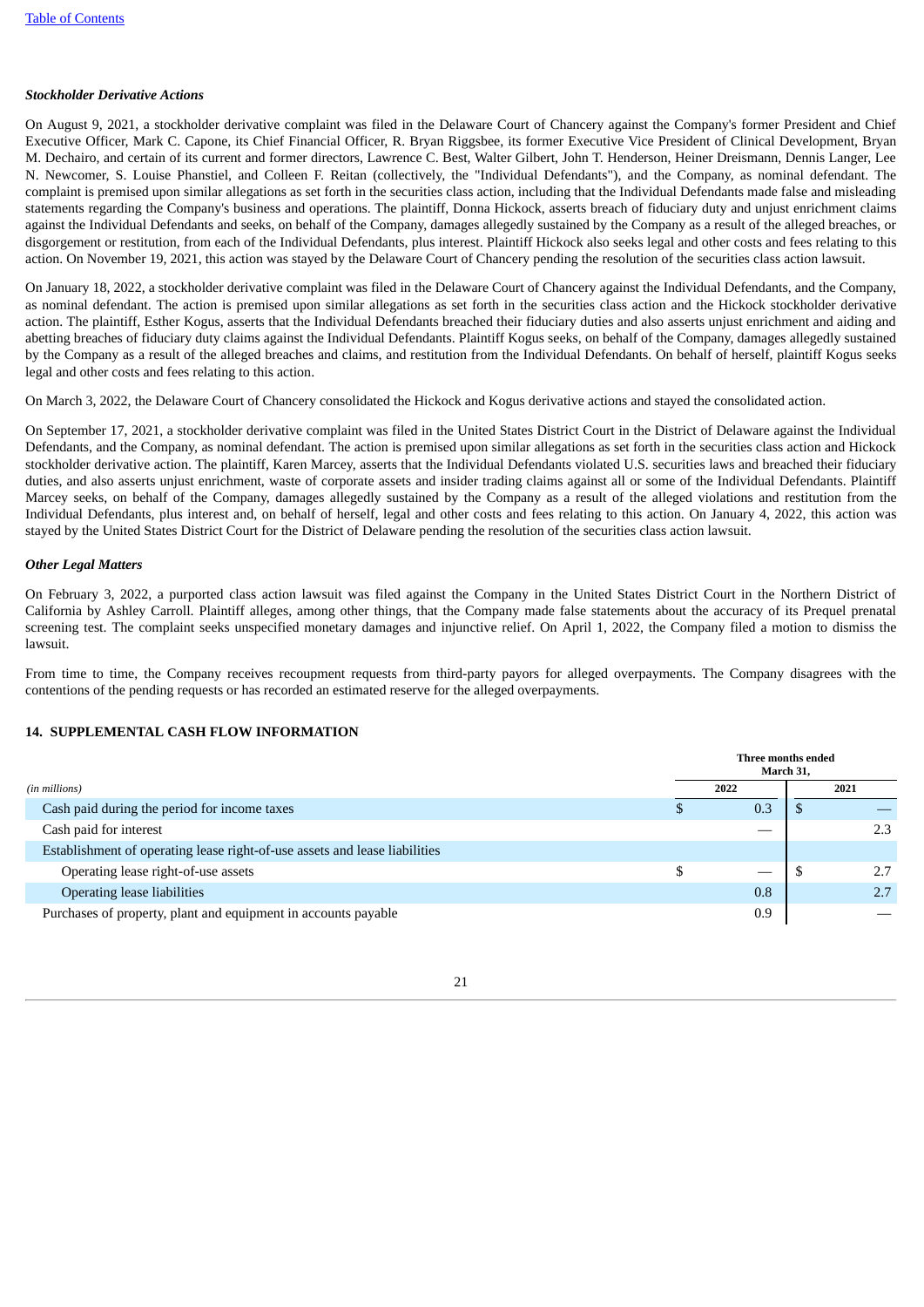### **15. LEASES**

The Company leases certain office spaces and research and development laboratory facilities, vehicles, and office equipment with remaining lease terms ranging from one to fourteen years. During the quarter ended March 31, 2022, in an effort to reduce its real estate footprint, the Company ceased the use of one of its leased Salt Lake City facilities. As a result, the Company recorded an impairment charge on right-of-use assets of \$8.6 million and an impairment charge of \$2.1 million on the related leasehold improvements. The total \$10.7 million impairment is included in Goodwill and long-lived asset impairment charges in the Condensed Consolidated Statement of Operations.

In the first quarter of 2022, we entered into a non-cancelable operating lease for approximately 230,000 square feet in west Salt Lake City, Utah. The lease has a term of 15 years, which, along with rent payments, are expected to commence in the third quarter of 2023. Total future rent payments under the lease is approximately \$77.8 million.

# **16. SUBSEQUENT EVENTS**

<span id="page-21-0"></span>As previously noted, on April 1, 2022, the Company settled the qui tam lawsuit with the Relator. Pursuant to the terms of the settlement agreements, the Company agreed to pay a total of \$45.25 million to the United States and the State of California and \$2.75 million to Relator's counsel. On April 7, 2022, the Company paid the settlement amounts in full. On May 4, 2022, the qui tam lawsuit was formally dismissed by the United States District Court for the Northern District of California.

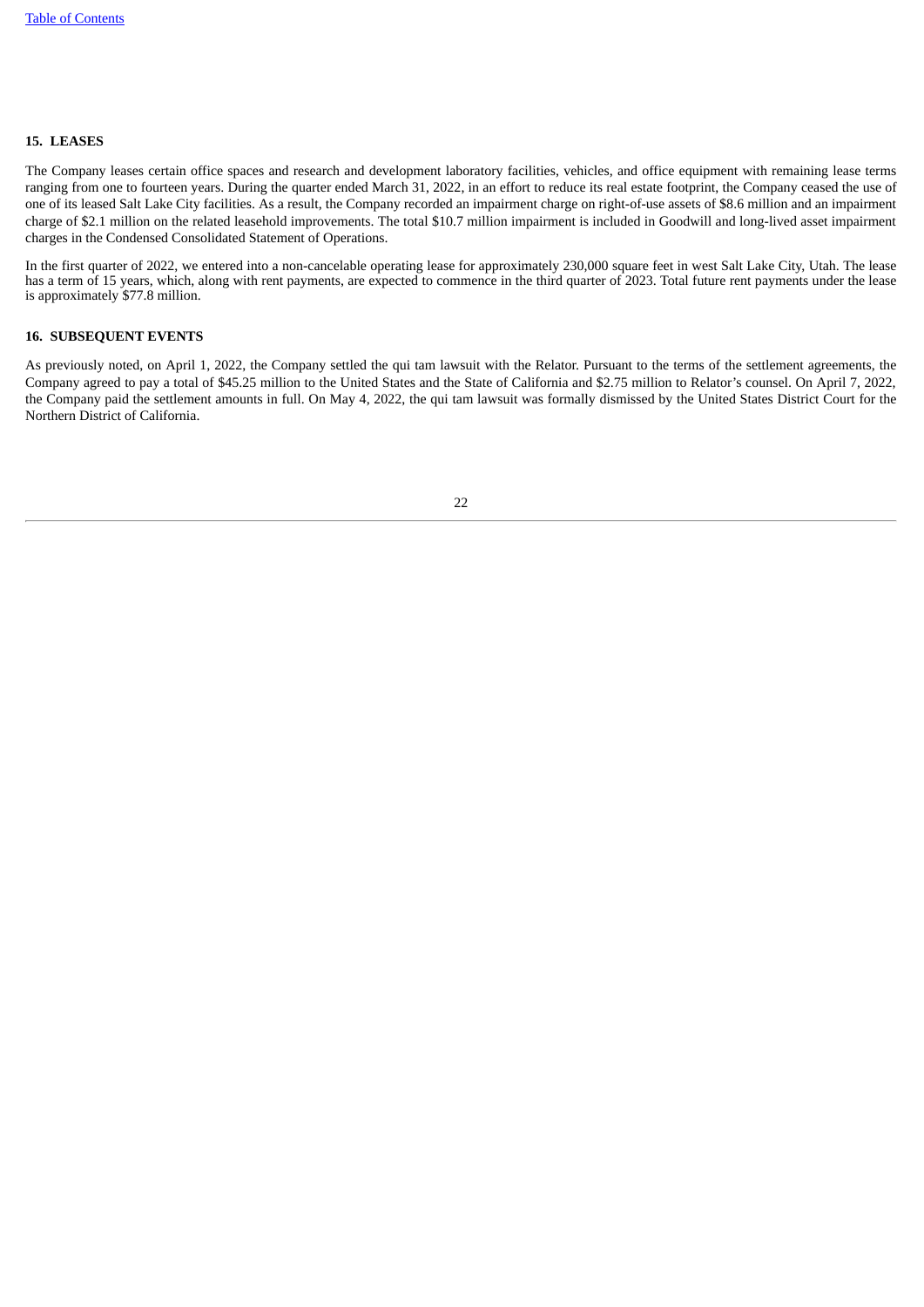# **Item 2. Management's Discussion and Analysis of Financial Condition and Results of Operations**

(Dollars and shares in millions, except per share data)

The following Management's Discussion and Analysis of Financial Condition and Results of Operations should be read in conjunction with the unaudited Condensed Consolidated Financial Statements and the related notes thereto included in this Quarterly Report on Form 10-Q and the audited Consolidated Financial Statements and notes thereto and Management's Discussion and Analysis of Financial Condition and Results of Operations for the year ended December 31, 2021 included in our Annual Report on Form 10-K filed with the SEC on February 25, 2022. "We," "us," "our," "Myriad" and the "Company" as used in this Quarterly Report on Form 10‑Q refer to Myriad Genetics, Inc., a Delaware corporation, and its subsidiaries.

# **Cautionary Statement Regarding Forward-Looking Statements**

The SEC encourages companies to disclose forward-looking information so that investors can better understand a company's future prospects and make informed investment decisions. This Quarterly Report on Form 10‑Q contains such "forward-looking statements" within the meaning of the Private Securities Litigation Reform Act of 1995.

Words such as "may," "anticipate," "estimate," "expects," "projects," "intends," "plans," "believes," "seek," "could," "continue," "likely," "will," "strategy" and "goal" and words and terms of similar substance used in connection with any discussion of future operating or financial performance identify forward-looking statements. All forward-looking statements are management's present expectations of future events and are subject to a number of risks and uncertainties that could cause actual results to differ materially and adversely from those described in the forward-looking statements. These risks include, but are not limited to:

- uncertainties associated with COVID-19, including its possible effects on our operations and the demand for our products and services and on our ability to efficiently and flexibly manage our business;
- the risk that sales and profit margins of our existing molecular diagnostic tests may decline or that we may not be able to operate our business on a profitable basis;
- risks related to our ability to generate sufficient revenue from our existing product portfolio or in launching and commercializing new tests;
- risks related to changes in governmental or private insurers' coverage and reimbursement levels for our tests or our ability to obtain reimbursement for our new tests at comparable levels to our existing tests;
- risks related to increased competition and the development of new competing tests and services;
- the risk that we may be unable to develop or achieve commercial success for additional molecular diagnostic tests in a timely manner, or at all;
- the risk that we may not successfully develop new markets for our molecular diagnostic tests, including our ability to successfully generate revenue outside the United States;
- the risk that licenses to the technology underlying our molecular diagnostic tests and any future tests are terminated or cannot be maintained on satisfactory terms;
- risks related to delays or other problems with operating and constructing our laboratory testing facilities;
- risks related to public concern over genetic testing in general or our tests in particular;
- risks related to regulatory requirements or enforcement in the United States and foreign countries and changes in the structure of the healthcare system or healthcare payment systems;
- risks related to our ability to obtain new corporate collaborations or licenses and acquire or develop new technologies or businesses on satisfactory terms, if at all;
- risks related to our ability to successfully integrate and derive benefits from any technologies or businesses that we license, acquire, or develop;
- risks related to our projections about the potential market opportunity for our current and future products;
- the risk that we or our licensors may be unable to protect or that third parties will infringe the proprietary technologies underlying our tests;
- the risk of patent-infringement claims or challenges to the validity of our patents;
- risks related to changes in intellectual property laws covering our molecular diagnostic tests, or patents or enforcement, in the United States and foreign countries;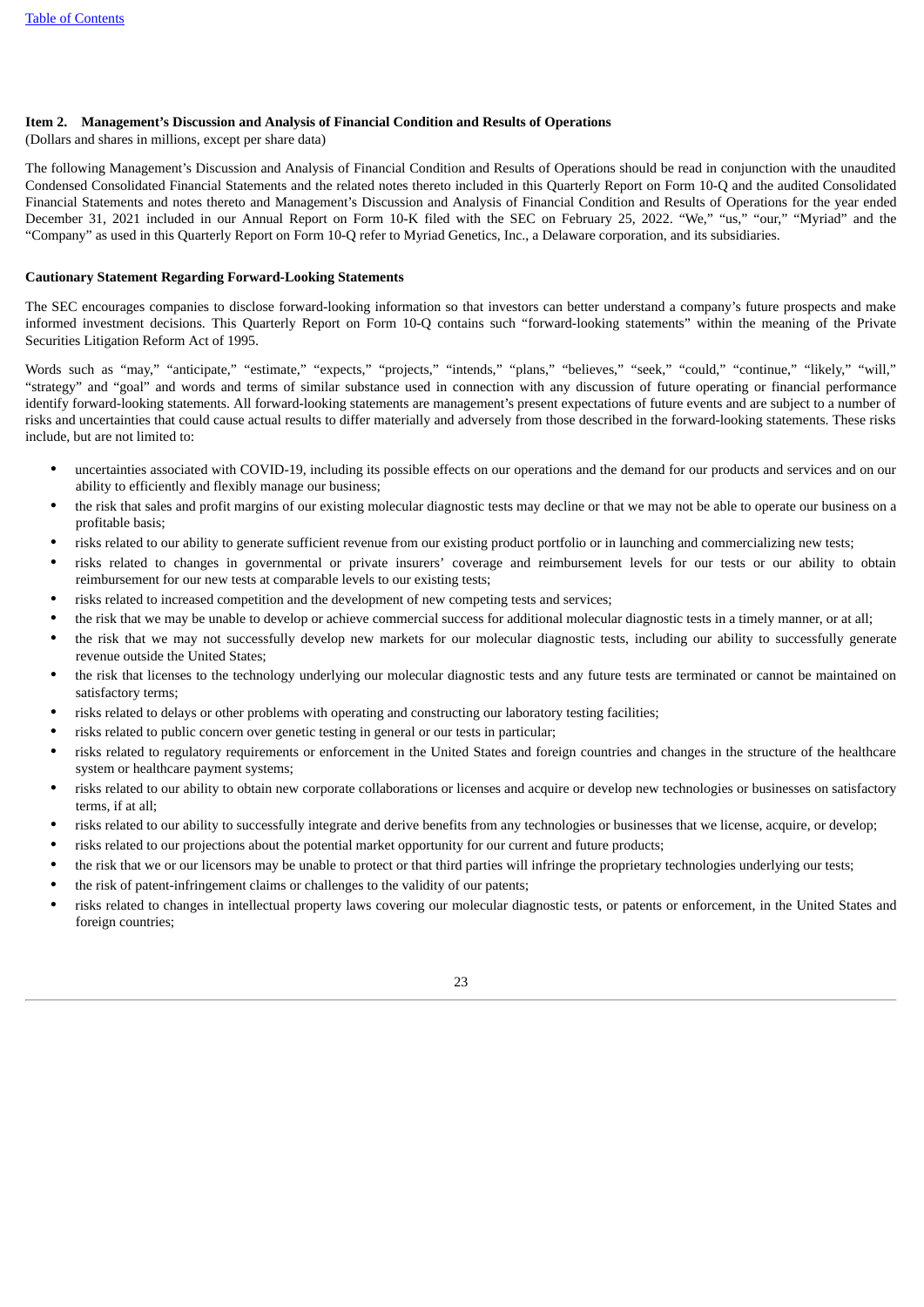- risks related to security breaches, loss of data and other disruptions, including from cyberattacks;
- risks of new, changing and competitive technologies and regulations in the United States and internationally;
- the risk that we may be unable to comply with financial operating covenants under our credit or lending agreements;
- risks related to the material weakness related to our general information technology controls, including the impact thereof and our remediation plan, and our inability to achieve and maintain effective disclosure controls and procedures and internal control over financial reporting;
- risks related to current and future lawsuits, including product or professional liability claims; and
- other factors discussed under the heading "Risk Factors" contained in Item 1A of our Annual Report on Form 10-K filed with the U.S. Securities and Exchange Commission on February 25, 2022.

In light of these assumptions, risks and uncertainties, the results and events discussed in the forward-looking statements contained in this Quarterly Report, or in any document incorporated by reference might not occur. Stockholders are cautioned not to place undue reliance on the forward-looking statements, which speak only as of the date of this Quarterly Report. We are not under any obligation, and we expressly disclaim any obligation, to update or alter any forward-looking statements, whether as a result of new information, future events or otherwise. All forward-looking statements in this Quarterly Report attributable to us or to any person acting on our behalf are expressly qualified in their entirety by the cautionary statements contained or referred to in this section.

### **General**

We are a leading genetic testing and precision medicine company dedicated to advancing health and well-being for all. We provide insights that help people take control of their health and enable healthcare providers to better detect, treat, and prevent disease. We develop and commercialize genetic tests that help assess the risk of developing disease or disease progression or guide treatment decisions across medical specialties where critical genetic insights can significantly improve patient care and lower health care costs.

Personalized genetic data and digital and virtual consumer trends are converging to change traditional models of care. Significant growth opportunities exist to help patient populations with pressing health care needs through innovative solutions and services. We are currently executing a strategic transformation and growth plan that aims to capitalize on those trends by focusing on three strategic priorities: (1) innovation that improves clinical outcomes, ease of use, and access, (2) enterprise capabilities to accelerate growth and scale to market opportunity; and (3) a focus on execution and delivery of consistent results. In connection with these strategic priorities, we are focusing our efforts in three key areas where we have specialized products, capabilities, and expertise: Oncology, Women's Health, and Mental Health. In each of these areas, we intend to develop and enhance best-in-class products to support growth, improve patient and provider experience, and reach more patients of all backgrounds. By investing in tech-enabled commercial tools, we believe we will be able to drive increased engagement, improve revenue cycle management, and reduce complexity and cost. We are committed to disciplined management of a key set of initiatives to fulfill our mission and drive long-term growth and profitability. With a foundation of financial, commercial, operational and technological strength, we expect to accelerate growth as we launch a new enterprise commercial model, launch a unified ordering portal, invest in new sequencing technologies, further develop direct-to-consumer channels, and build commercial capabilities to support new products and offerings.

# **Business Updates**

During the quarter ended March 31, 2022, we continued to take meaningful steps to fulfill our mission and execute our strategic transformation and growth plan. We have also made the following recent announcements:

- On February 23, 2022, we announced that peer-reviewed journal *Psychiatry Research* published a new analysis of GeneSight Psychotropic showing that the combinatorial approach available in the GeneSight® Psychotropic test is more effective than single-gene testing at predicting setraline metabolism in patients with major depressive disorder.
- On March 8, 2022, we announced that Myriad Genetics, Inc. was recognized on *Fast Company*'s annual list of the World's Most Innovative Companies for 2022.
- On March 11, 2022, we received FDA approval of BRACAnalysis CDx as a companion diagnostic for Lynparza in early breast cancer.
- On March 14, 2022, we announced the launch of Precise Oncology Solutions, a comprehensive offering designed to help oncologists determine effective and personalized treatment plans for individual patients.

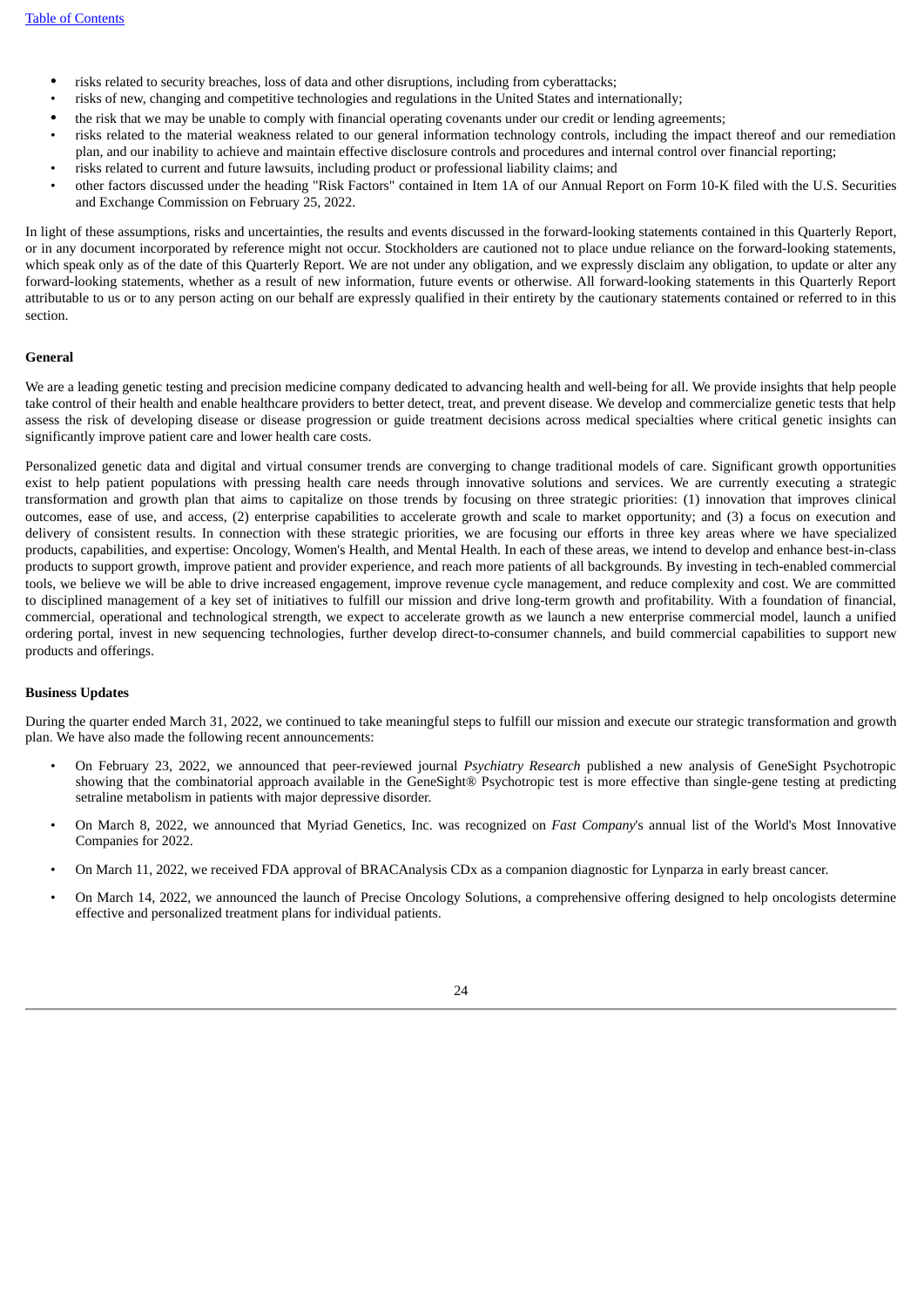# **Results of Operations for the Three Months Ended March 31, 2022 and 2021**

The results of operations for the three months ended March 31, 2022 and 2021 are discussed below.

### *Revenue*

|                                              | Three months ended March 31, |    | <b>Change</b>   |        | % of total revenue |       |
|----------------------------------------------|------------------------------|----|-----------------|--------|--------------------|-------|
| (in millions)                                | 2022                         |    | 2021            | 2022   | 2022               | 2021  |
| Molecular diagnostic revenues:               |                              |    |                 |        |                    |       |
| <b>Hereditary Cancer</b>                     | \$<br>70.9                   | \$ | 76.1 S          | (5.2)  | 43%                | 44%   |
| <b>Tumor Profiling</b>                       | 32.5                         |    | 31.0            | 1.5    | 20%                | 18%   |
| Prenatal                                     | 31.9                         |    | 23.7            | 8.2    | 19%                | 14%   |
| Pharmacogenomics                             | 29.3                         |    | 17.6            | 11.7   | 18%                | 10%   |
| Autoimmune                                   | 0.3                          |    | 10.7            | (10.4) | $-$ %              | 6%    |
| Other                                        |                              |    | 0.5             | (0.5)  | $-$ %              | $-$ % |
| Total molecular diagnostic revenue           | 164.9                        |    | 159.6           | 5.3    |                    |       |
| Pharmaceutical and clinical services revenue | _                            |    | 13.5            | (13.5) | $-$ %              | 8%    |
| Total revenue                                | \$<br>164.9                  | \$ | $173.1 \quad $$ | (8.2)  | 100%               | 100%  |

Molecular diagnostic revenues increased \$5.3 million for the three months ended March 31, 2022 compared to the same period in the prior year. Revenues from Pharmacogenomics increased \$11.7 million compared to the same period in the prior year due primarily to a 49% increase in volume. Prenatal revenues increased \$8.2 million compared to the same period in the prior year due primarily to a 23% increase in average reimbursement per test and revenue related to tests performed in prior periods. Hereditary Cancer revenues decreased \$5.2 million compared to the same period in the prior year due to a 13% decrease in volume, partially offset by a 4% increase in average reimbursement per test. Tumor profiling revenues increased \$1.5 million compared to the same period in the prior year. Autoimmune revenues decreased \$10.4 million due to the sale of the Myriad Autoimmune business on September 13, 2021.

Pharmaceutical and clinical services revenues were \$13.5 million in the prior period. As a result of the sale of Myriad RBM, Inc. on July 1, 2021, there were no Pharmaceutical and clinical services revenues during the current period.

#### *Cost of Sales*

|                                                                | Three months ended March 31. |        |  |        |  |        |
|----------------------------------------------------------------|------------------------------|--------|--|--------|--|--------|
| (in millions)                                                  |                              | 2022   |  | 2021   |  | Change |
| Cost of molecular diagnostic testing                           |                              | 48.0   |  | 44.1   |  | 3.9    |
| Cost of molecular diagnostic testing as a % of revenue         |                              | 29.1 % |  | 27.6 % |  |        |
| Cost of pharmaceutical and clinical services                   |                              |        |  | 6.2    |  | (6.2)  |
| Cost of pharmaceutical and clinical services as a % of revenue |                              | $-$ %  |  | 45.9%  |  |        |

The cost of molecular diagnostic testing as a percentage of revenue increased from 27.6% to 29.1% during the three months ended March 31, 2022 compared to the same period in the prior year. The increase was primarily driven by the shift in the product mix for the current period.

The cost of pharmaceutical and clinical services as a percentage of revenue was 45.9% for the three months ended March 31, 2021. The sale of Myriad RBM, Inc. was completed on July 1, 2021, and as a result there were no corresponding costs during the current period.

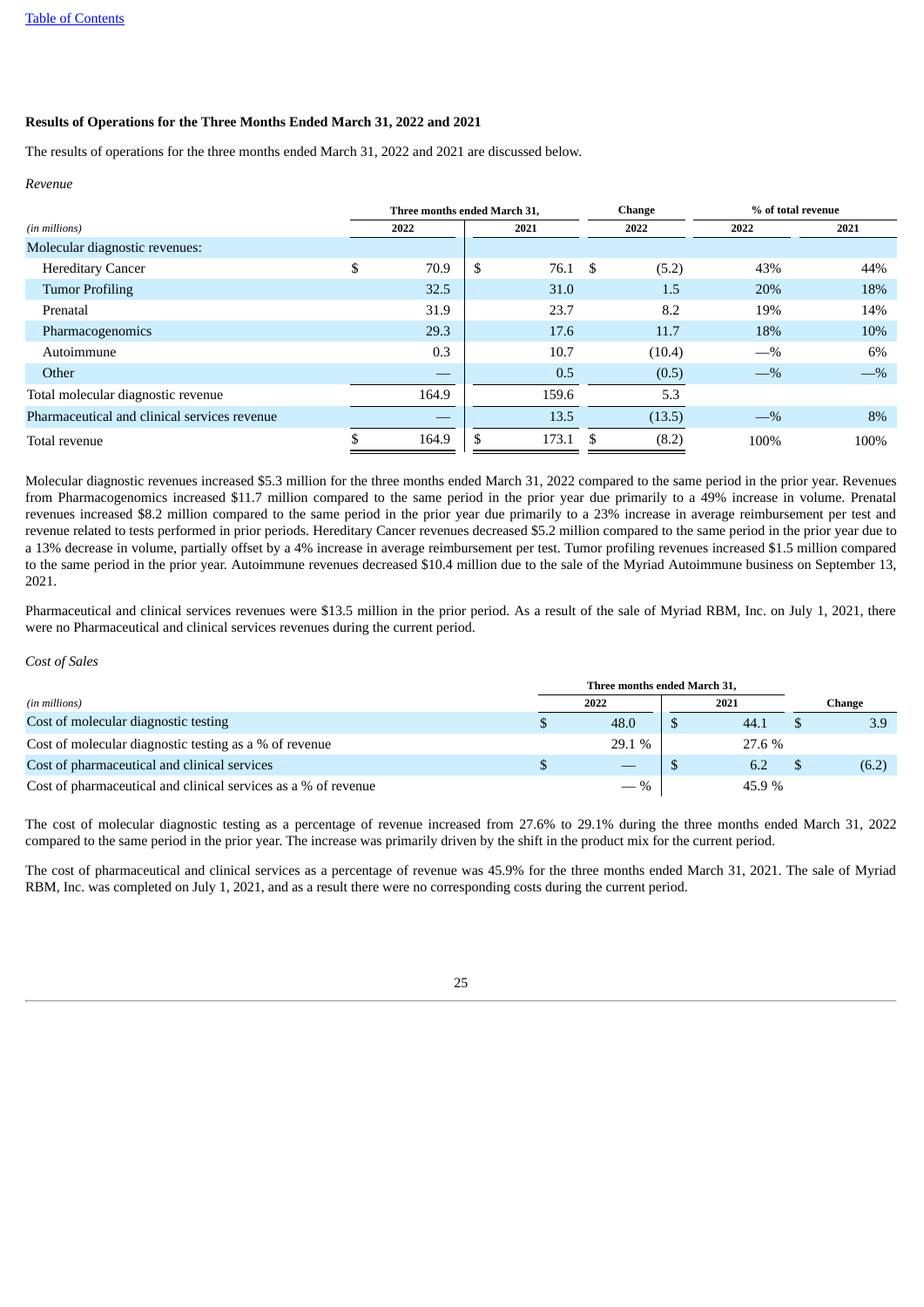# *Research and Development Expense*

|                                     |      | Three months ended March 31. |  |          |       |  |        |
|-------------------------------------|------|------------------------------|--|----------|-------|--|--------|
| (in millions)                       | 2022 |                              |  |          | 2021  |  | Change |
| R&D expense                         |      | 21.2                         |  | 23.1     | (1.9) |  |        |
| R&D expense as a % of total revenue |      | 12.9 %                       |  | $13.3\%$ |       |  |        |

Research and development expense for the three months ended March 31, 2022 decreased compared to the same period in the prior year primarily due to a decrease in costs incurred in the current period as a result of certain costs related to the Company's strategic transformation initiatives not recurring in the current period.

# *Selling, General and Administrative Expense*

|                                                                     | Three months ended March 31. |        |        |
|---------------------------------------------------------------------|------------------------------|--------|--------|
| (in millions)                                                       | 2022                         | 2021   | Change |
| Selling, general and administrative expense                         | 110.6                        | 146.4  | (35.8) |
| Selling, general and administrative expense as a % of total revenue | 67.1 %                       | 84.6 % |        |

Selling, general and administrative expense decreased for the three months ended March 31, 2022 compared to the same period in the prior year primarily due to an \$11.0 million decrease in costs incurred in the current period as part of the Company's strategic transformation initiatives, the receipt of \$11.4 million from insurers to offset the previously accrued Abelli settlement and other legal expenses, an \$8.7 million decrease in compensation-related expenses due to lower headcount as a result of the divestitures in the prior year, a \$2.9 million decrease in amortization expense due to intangible assets sold in the divestitures in the prior year, and a \$2.7 million decrease in general legal expenses, partially offset by a \$3.0 million increase in marketing expenses.

# *Goodwill and long-lived asset impairment charges*

|                                                                          | Three months ended March 31. |         |  |       |  |        |
|--------------------------------------------------------------------------|------------------------------|---------|--|-------|--|--------|
| (in millions)                                                            | 2022                         |         |  | 2021  |  | Change |
| Goodwill and long-lived asset impairment charges                         |                              | 10.7    |  |       |  | 10.7   |
| Goodwill and long-lived asset impairment charges as a % of total revenue |                              | 6.5 $%$ |  | $-$ % |  |        |

Goodwill and long-lived asset impairment charges increased for the three months ended March 31, 2022 compared to the same period in the prior year primarily due to the Company recognizing an \$8.6 million impairment to right-of-use assets and a \$2.1 million impairment to the related leasehold improvements in the current period as a result of its decision to no longer use one of its facilities in order to consolidate space. There were no impairments recognized in the prior period.

# *Other Income (Expense), Net*

|                             | Three months ended March 31, |       |      |       |  |        |
|-----------------------------|------------------------------|-------|------|-------|--|--------|
| (in millions)               |                              | 2022  | 2021 |       |  | Change |
| Other income (expense), net |                              | (0.8) |      | (2.9) |  | .      |

Other income (expense), net decreased for the three months ended March 31, 2022 compared to the same period in the prior year due primarily to a \$2.1 million decrease in interest expense in the current period. The interest expense in the prior period is related to the debt outstanding at that time with no corresponding debt outstanding in the current period, as the debt was repaid in full on July 30, 2021.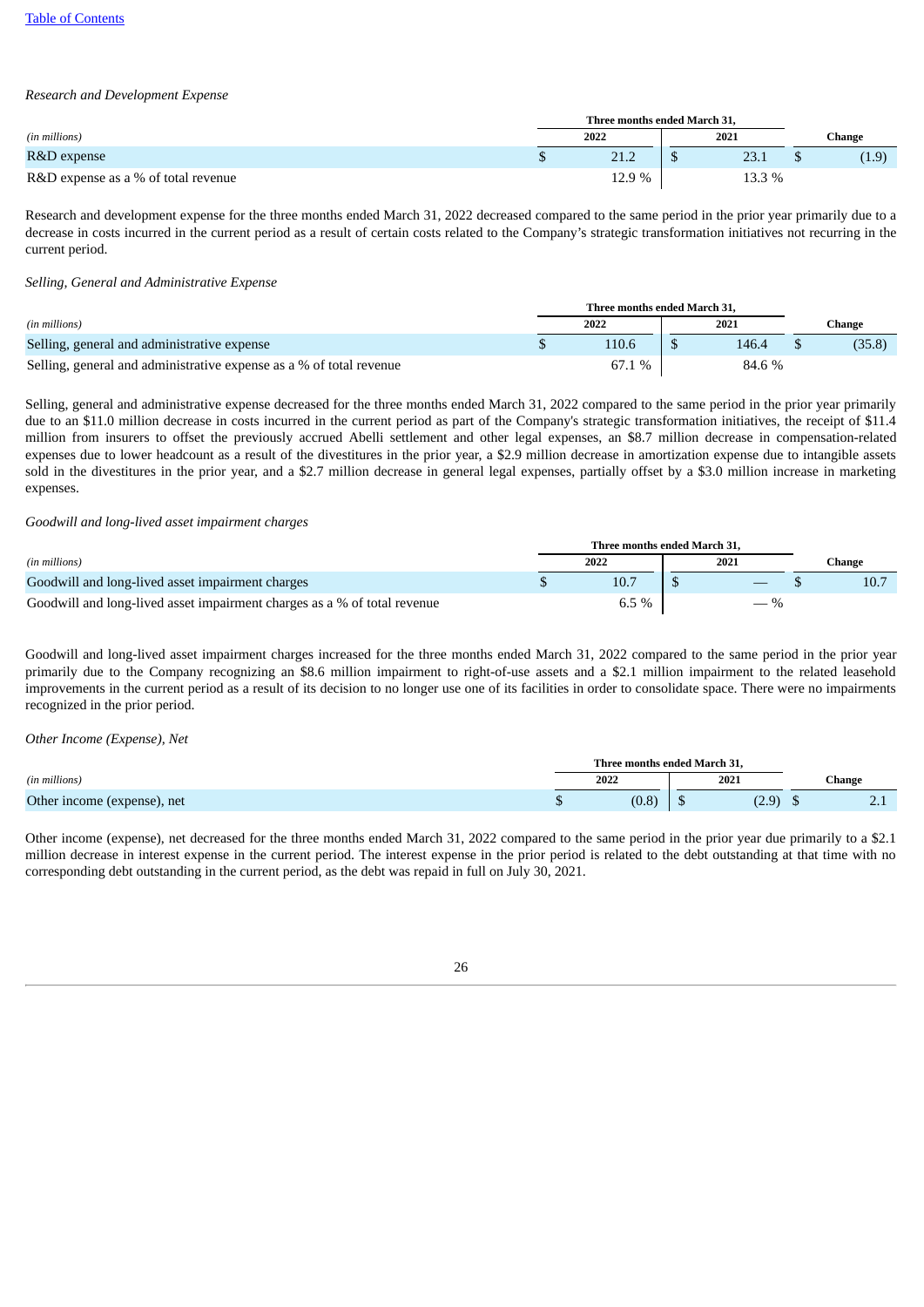### *Income Tax Benefit*

|                    | Three months ended March 31, |        |      |        |  |            |  |  |
|--------------------|------------------------------|--------|------|--------|--|------------|--|--|
| (in millions)      |                              | 2022   | 2021 |        |  | Change     |  |  |
| Income tax benefit |                              | (5.9)  | Ψ    | (10.1) |  | ר ו<br>4.4 |  |  |
| Effective tax rate |                              | 22.3 % |      | 20.4 % |  |            |  |  |

Our tax rate is the product of a blended U.S. federal effective rate of 21.0% and a blended state income tax rate of approximately 4.2%. Certain significant or unusual items are separately recognized during the period in which they occur and can be a source of variability in the effective tax rates from period to period.

Income tax benefit for the three months ended March 31, 2022 was \$5.9 million, and our effective tax rate was 22.3%. For the three months ended March 31, 2022, our recognized effective tax rate differs from the U.S. federal statutory rate primarily due to disallowed executive compensation expenses, disallowed meals and entertainment expenses, stock compensation expenses and asset impairment expenses. For the three months ended March 31, 2021, our recognized effective tax rate differs from the U.S. federal statutory rate primarily due to disallowed executive compensation expenses, disallowed meals and entertainment expenses, and stock compensation expenses.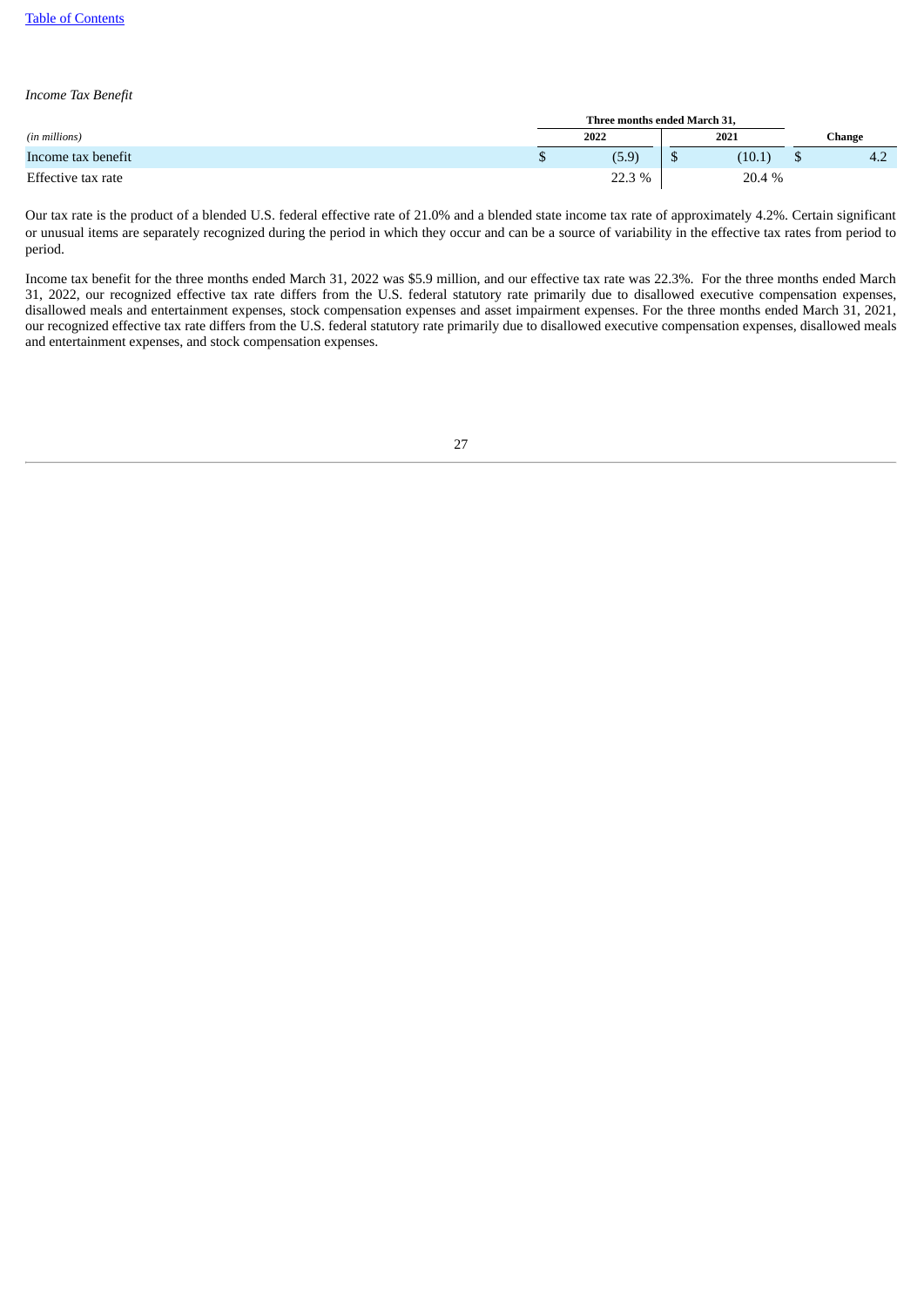### **Liquidity and Capital Resources**

Our primary sources of liquidity are our cash, cash equivalents and marketable investment securities, our cash flows from operations, our cash flows from investing activities, and, in certain circumstances, as discussed below, amounts available for borrowing under our Amended Facility. Our capital deployment strategy focuses on use of resources in the key areas of research and development, technology and acquisitions. We believe that investing organically through research and development or acquisitively to support business strategy provides the best return on invested capital.

We believe that our existing capital resources will be sufficient to meet our projected operating requirements for the foreseeable future. In addition, our capital resources and cash on hand may be used for acquisitions or other strategic investments.

All previously outstanding borrowings under our Amended Facility, which matures on July 31, 2023, were repaid on July 30, 2021 using cash generated from our recent divestitures and as such, we have no outstanding borrowings as of March 31, 2022. Our available capital resources, however, may be consumed more rapidly than currently expected, and we may need or want to raise additional financing. We may not be able to secure such financing in a timely manner or on favorable terms, if at all, and the current rising interest rate environment could make any potential financing more difficult or expensive to obtain. In addition, we are subject to financial covenants under our Amended Facility that could limit our ability to incur additional indebtedness or impact our decision to pursue other financing. Without additional funds, we may be forced to delay, scale back or eliminate some of our sales and marketing efforts, research and development activities, or other operations, and potentially delay development of our diagnostic tests in an effort to provide sufficient funds to continue our operations. If any of these events occurs, our ability to achieve our development and commercialization goals could be adversely affected.

The Amended Facility restricts our ability to make future borrowings if unrestricted cash, cash equivalents and marketable securities exceed \$150.0 million, unless such borrowings are used in connection with certain permitted acquisitions. Unrestricted cash, cash equivalents and marketable securities totaled \$339.2 million as of March 31, 2022. Our revolving commitment amount is \$250.0 million as of March 31, 2022. As the Company's total unrestricted cash, cash equivalents, and marketable securities exceeded \$150.0 million as of March 31, 2022, we are unable to make future borrowings unless related to a permitted acquisition. In addition, following the expiration of the waiver of the leverage ratio and interest coverage ratio covenants, which waiver was effective until March 31, 2022, our ability to borrow under the Amended Facility will be limited if we are unable to comply with those financial covenants. If we are unable to comply with certain covenants and ratios in the Amended Facility, we may be in default under the Amended Facility, which could impact our ability to borrow under the facility or result in the termination of the commitments under the Amended Facility or the Company being required to pay off any outstanding loans or fees and cash collateralize any outstanding letters of credit. In the future, we may seek waivers or amendments from our lenders in order to avoid a future covenant violation, in addition to taking other potential actions.

From time to time, we enter into purchase commitments or other agreements that may materially impact our liquidity position in future periods. In February 2022, we entered into a non-cancelable operating lease for approximately 230,000 square feet in west Salt Lake City, Utah. The lease has a term of 15 years, which, along with rent payments, are expected to commence in the third quarter of 2023. Total future rent payments under the lease is approximately \$77.8 million. In addition, we have accrued \$48.0 million for the settlement of the qui tam lawsuit against Crescendo Bioscience, LLC and the Company, which is included in Accrued liabilities in our Condensed Consolidated Balance Sheet as of March 31, 2022. The \$48.0 million settlement was subsequently paid in April 2022.

Due to the continually evolving global situation from the COVID-19 pandemic, it is not possible to predict whether ongoing consequences of the pandemic are reasonably likely to materially affect our liquidity and capital resources in the future. Because of the technical nature of our business and our focus on science, research and development, we are highly dependent upon our ability to attract and retain highly qualified and experienced management, scientific, and technical personnel. Competition and compensation for such personnel and other qualified personnel increased as employment vacancies surged during the year ended December 31, 2021 and into the quarter ended March 31, 2022, which has increased the difficulty and cost of hiring and retaining qualified personnel. Loss of the services of or failure to recruit additional key management, scientific and technical personnel and other qualified personnel who are necessary to operate our business would adversely affect our business, and it may have a material adverse effect on our business as a whole. Additionally, disruptions to our supply chain could cause shortages of critical materials required to conduct our business, which may have a material adverse effect on our business as a whole. In addition, inflation has had, and we expect it will continue to have, an impact on the costs we incur to attract and retain qualified personnel, costs to generate sales and produce diagnostic testing results, and costs of lab supplies.

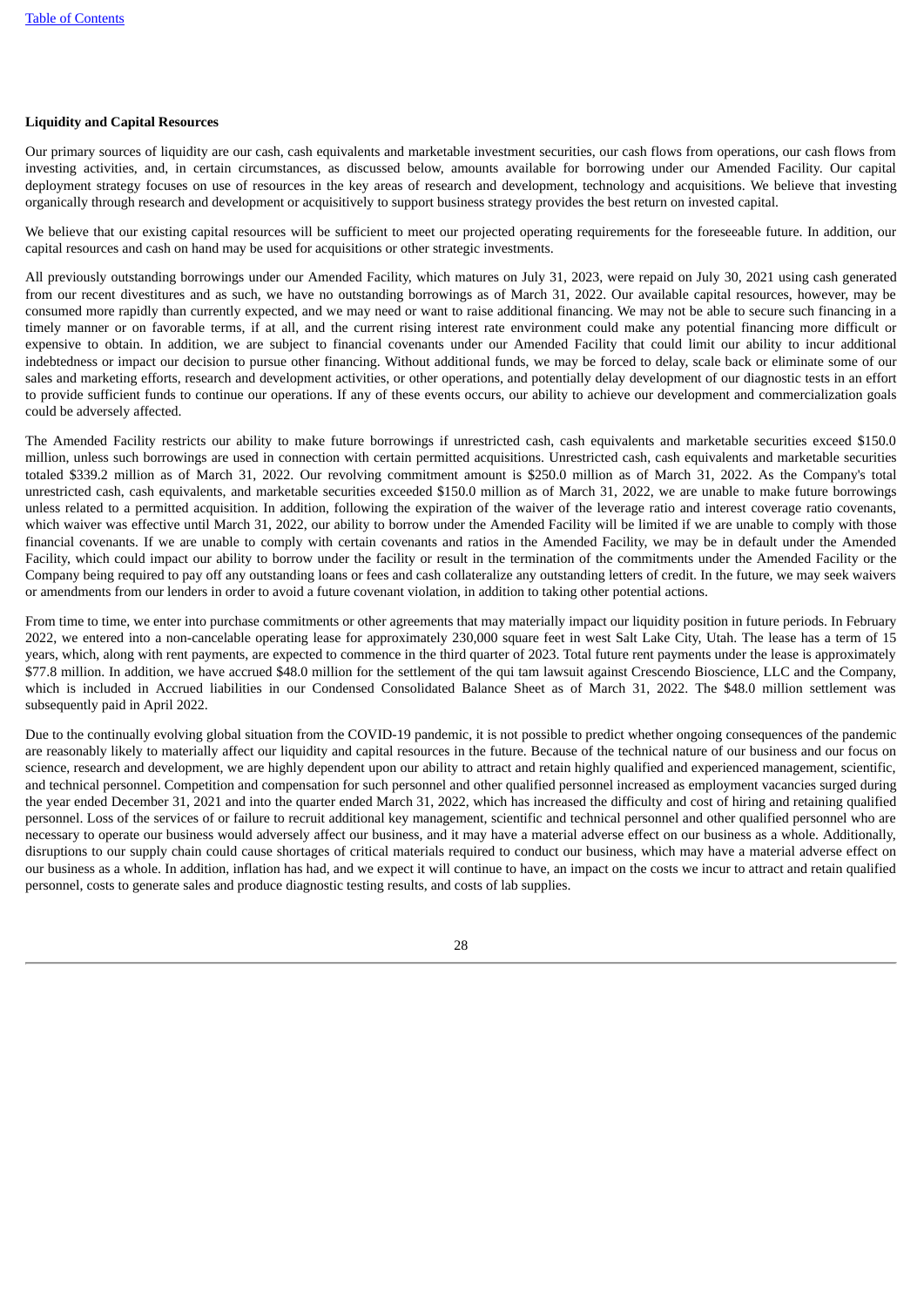The following table represents the balances of cash, cash equivalents and marketable investment securities:

| (in millions)                                               | March 31,<br>2022 | December 31,<br>2021 |       | Change |        |
|-------------------------------------------------------------|-------------------|----------------------|-------|--------|--------|
| Cash and cash equivalents                                   | 165.2             |                      | 258.4 |        | (93.2) |
| Marketable investment securities                            | 103.2             |                      | 81.4  |        | 21.8   |
| Long-term marketable investment securities                  | 70.8              |                      | 59.0  |        | 11.8   |
| Cash, cash equivalents and marketable investment securities | 339.2             |                      | 398.8 |        | (59.6) |

The decrease in cash, cash equivalents, and marketable investment securities was primarily driven by \$46.5 million in cash used by operations, \$6.3 million used for capital expenditures, and \$4.8 million used for the payment of withholding tax for the issuance of common stock, net of proceeds from the issuance of common stock.

The following table represents the Condensed Consolidated Cash Flow Statement:

|                                                               | Three Months Ended March 31, |        |      |        |        |         |
|---------------------------------------------------------------|------------------------------|--------|------|--------|--------|---------|
| (in millions)                                                 |                              | 2022   | 2021 |        | Change |         |
| Cash flows from (used in) operating activities                |                              | (46.5) | S,   | 71.8   |        | (118.3) |
| Cash flows from (used in) investing activities                |                              | (41.3) |      | 8.2    |        | (49.5)  |
| Cash flows used in financing activities                       |                              | (4.8)  |      | (48.5) |        | 43.7    |
| Effect of foreign exchange rates on cash and cash equivalents |                              | (0.6)  |      | 0.4    |        | (1.0)   |
| Net increase in cash and cash equivalents                     |                              | (93.2) |      | 31.9   |        | (125.1) |
| Cash and cash equivalents at the beginning of the period      |                              | 258.4  |      | 117.0  |        | 141.4   |
| Cash and cash equivalents at the end of the period            |                              | 165.2  |      | 148.9  |        | 16.3    |

### *Cash Flows from Operating Activities*

The decrease in cash flows from operating activities for the three months ended March 31, 2022, compared to the same period in the prior year, was primarily due to the change in the balance of prepaid taxes due to the receipt of an \$89.6 million U.S. federal tax refund in the prior period and a \$35.3 million decrease in accrued liabilities for the current period, which was primarily driven by a legal settlement payment of \$14.0 million and a decrease of \$14.6 million in accrued bonuses due to payout of prior year bonuses, as compared to an \$8.4 million increase in accrued liabilities for the prior period.

#### *Cash Flows from Investing Activities*

The decrease in cash flows from investing activities for the three months ended March 31, 2022, compared to the same period in the prior year, was primarily due to an increase of \$52.1 million in purchases of marketable investments securities in the current period as compared to the prior period.

### *Cash Flows used in Financing Activities*

The decrease in cash flows used in financing activities for the three months ended March 31, 2022, compared to the same period in the prior year, was primarily due to the use of \$70.0 million in cash for repayments of the Amended Facility during the three months ended March 31, 2021, partially offset by a decrease of \$30.8 million in proceeds from the exercise of stock options, net of shares exchanged for payroll withholding tax, compared to the same period in the prior year.

# *Effects of Inflation*

We do not believe that inflation has had a material impact on our business, sales, or operating results during the periods presented. However, inflation, led by supply constraints, federal stimulus funding, increases to household savings, and the sudden macroeconomic shift in activity levels arising from the loosening or removal of many government restrictions and the broader availability of COVID-19 vaccines, has had, and may continue to have, an impact on the labor costs we incur to attract and retain qualified personnel, costs to generate sales and produce diagnostic testing results, and costs of lab supplies. Inflationary costs may impact our profitability and could adversely affect our business, financial condition and results of operations. In addition, increased inflation has had, and may continue to have, an effect on interest rates. Increased interest rates may adversely affect our borrowing rate and our ability to obtain, or the terms under which we can obtain, any potential additional funding.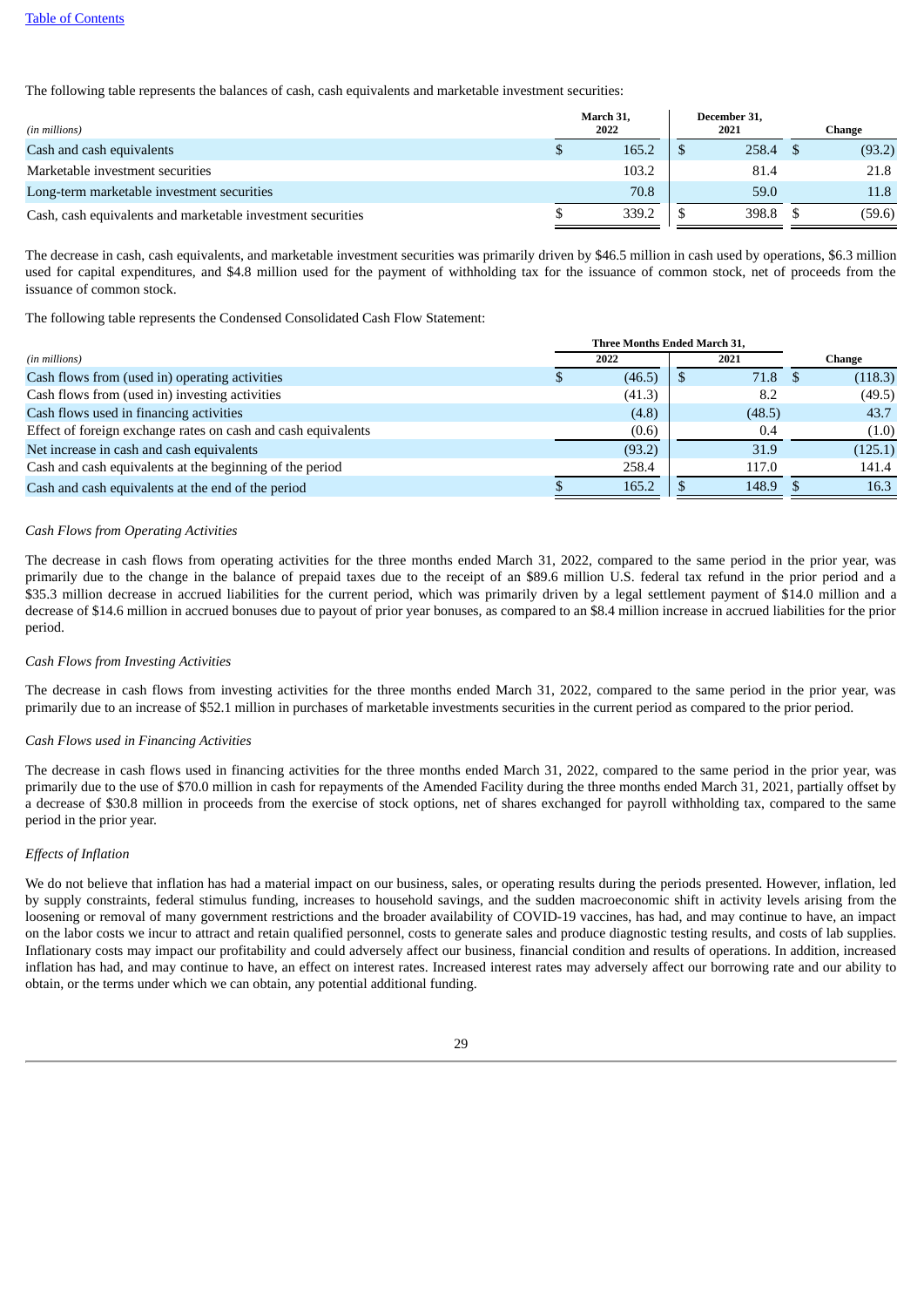# **Critical Accounting Policies**

Critical accounting policies are those policies which are both important to the presentation of a company's financial condition and results and require management's most difficult, subjective or complex judgments, often as a result of the need to make estimates about the effect of matters that are inherently uncertain. For a further discussion of our critical accounting policies, see our Annual Report on Form 10-K. No significant changes to our accounting policies took place during the three months ended March 31, 2022.

# <span id="page-29-0"></span>**Item 3. Quantitative and Qualitative Disclosures About Market Risk**

There have been no material changes in our market risk during the three months ended March 31, 2022 compared to the disclosures in Part II, Item 7A of our Annual Report on Form 10-K filed with the SEC on February 25, 2022, which are [incorporated](https://www.sec.gov/ix?doc=/Archives/edgar/data/899923/000089992322000033/mygn-20211231.htm#ifead9d28cda549c1af769d1d50d95807_64) by reference herein.

### <span id="page-29-1"></span>**Item 4. Controls and Procedures**

### *Evaluation of Disclosure Controls and Procedures*

We maintain disclosure controls and procedures ("Disclosure Controls") within the meaning of Rules 13a-15(e) and 15d-15(e) of the Securities Exchange Act of 1934, as amended, or the Exchange Act. Our Disclosure Controls are designed to ensure that information required to be disclosed by us in the reports we file or submit under the Exchange Act, such as this Quarterly Report on Form 10-Q, is recorded, processed, summarized, and reported within the time periods specified in the SEC's rules and forms. Our Disclosure Controls are also designed to ensure that such information is accumulated and communicated to our management, including our Chief Executive Officer and Chief Financial Officer, as appropriate, to allow timely decisions regarding required disclosure. In designing and evaluating our Disclosure Controls, management recognized that any controls and procedures, no matter how well designed and operated, can provide only reasonable assurance of achieving the desired control objectives, and management necessarily applied its judgment in evaluating and implementing possible controls and procedures.

As of the end of the period covered by this Quarterly Report on Form 10-Q, we evaluated the effectiveness of the design and operation of our Disclosure Controls, which was done under the supervision and with the participation of our management, including our Chief Executive Officer and Chief Financial Officer. Based on the evaluation of our Disclosure Controls, our Chief Executive Officer and Chief Financial Officer have concluded that, as of March 31, 2022, our Disclosure Controls are not effective.

Management concluded that, as of December 31, 2021, a material weakness in internal control over financial reporting exists related to general information technology controls for information systems that are relevant to the preparation of the financial statements. Specifically, the material weakness resulted from the aggregation of control deficiencies related to systems supporting the Company's internal control processes. This material weakness has not been remediated as of March 31, 2022. Our IT-dependent business process controls were also deemed ineffective because they could have been adversely impacted. While the aggregation of these deficiencies did not result in any misstatement of the consolidated financial statements, the material weakness could have resulted in a misstatement impacting account balances or disclosures that would have resulted in a material misstatement to the consolidated financial statements that would not have been prevented or detected on a timely basis.

# *Plan to Remediate Material Weakness*

Management is committed to the remediation of the material weakness described above, as well as the continued improvement of our internal control over financial reporting. Management has been implementing, and will continue to implement, measures designed to ensure that our controls are designed, implemented, and operating effectively.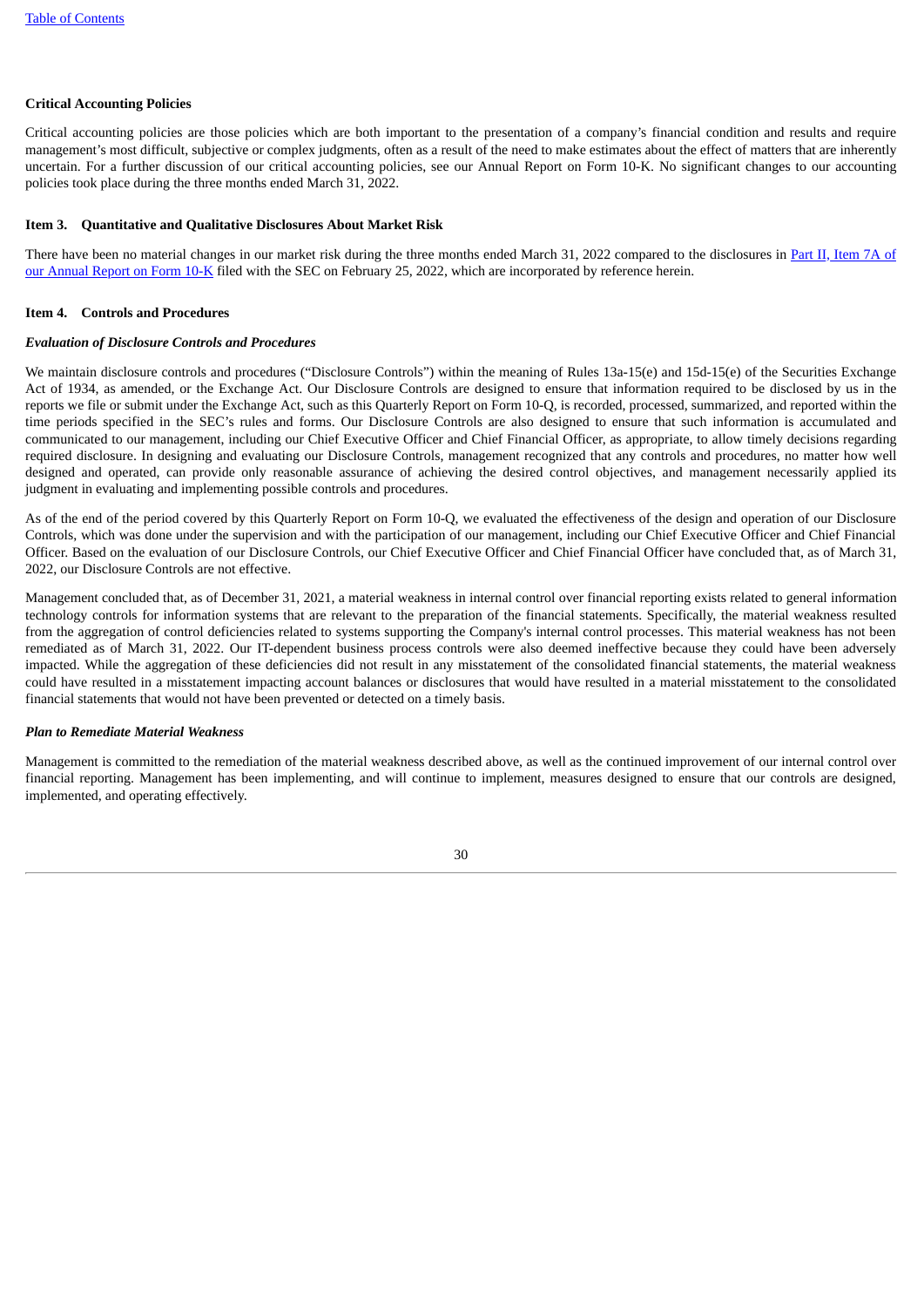We have begun the process of, and we are focused on, designing and implementing effective internal control measures to improve our internal control over financial reporting and remediate the material weaknesses identified above. Our efforts include the following actions:

*Information Technology General Controls ("ITGCs")*

- We have conducted and will continue to conduct additional training for our IT personnel to ensure a clear understanding of risk assessment, controls and monitoring activities related to automated processes and systems and ITGCs related to financial reporting.
- We are implementing improved IT policies, procedures and control activities for key systems which impact our financial reporting.
- We are increasing resources dedicated to monitoring ITGCs related to financial reporting, including additional personnel with the appropriate level of knowledge, experience and training, to ensure compliance with policies and procedures.

We intend to remediate this material weakness as soon as possible. We will continue to monitor the effectiveness of our controls and will make any further changes that management determines are appropriate.

### *Remediation of Previously Reported Material Weakness*

The material weakness in our internal control over financial reporting related to our income tax provision process identified in connection with the preparation of our condensed consolidated quarterly financial statements as of September 30, 2021 has been remediated. Specifically, we did not provide adequate review and control with respect to the completeness and accuracy of inputs used in the income tax provision and related accrual. While the control deficiency did not result in a misstatement of our previously issued consolidated financial statements, the control deficiency could have resulted in a misstatement of the income tax related accounts or disclosures that would have resulted in a material misstatement of our annual or interim consolidated financial statements that would not have been prevented or detected on a timely basis. This material weakness has been remediated as of March 31, 2022.

To improve our internal control over financial reporting and remediate this prior period material weakness, we designed and implemented enhanced controls over the review of information underlying discrete transactions in the income tax provision.

#### *Changes in Internal Controls*

<span id="page-30-0"></span>There were no changes in our internal control over financial reporting that occurred during the three months ended March 31, 2022 that have materially affected, or are reasonably likely to materially affect, our internal control over financial reporting.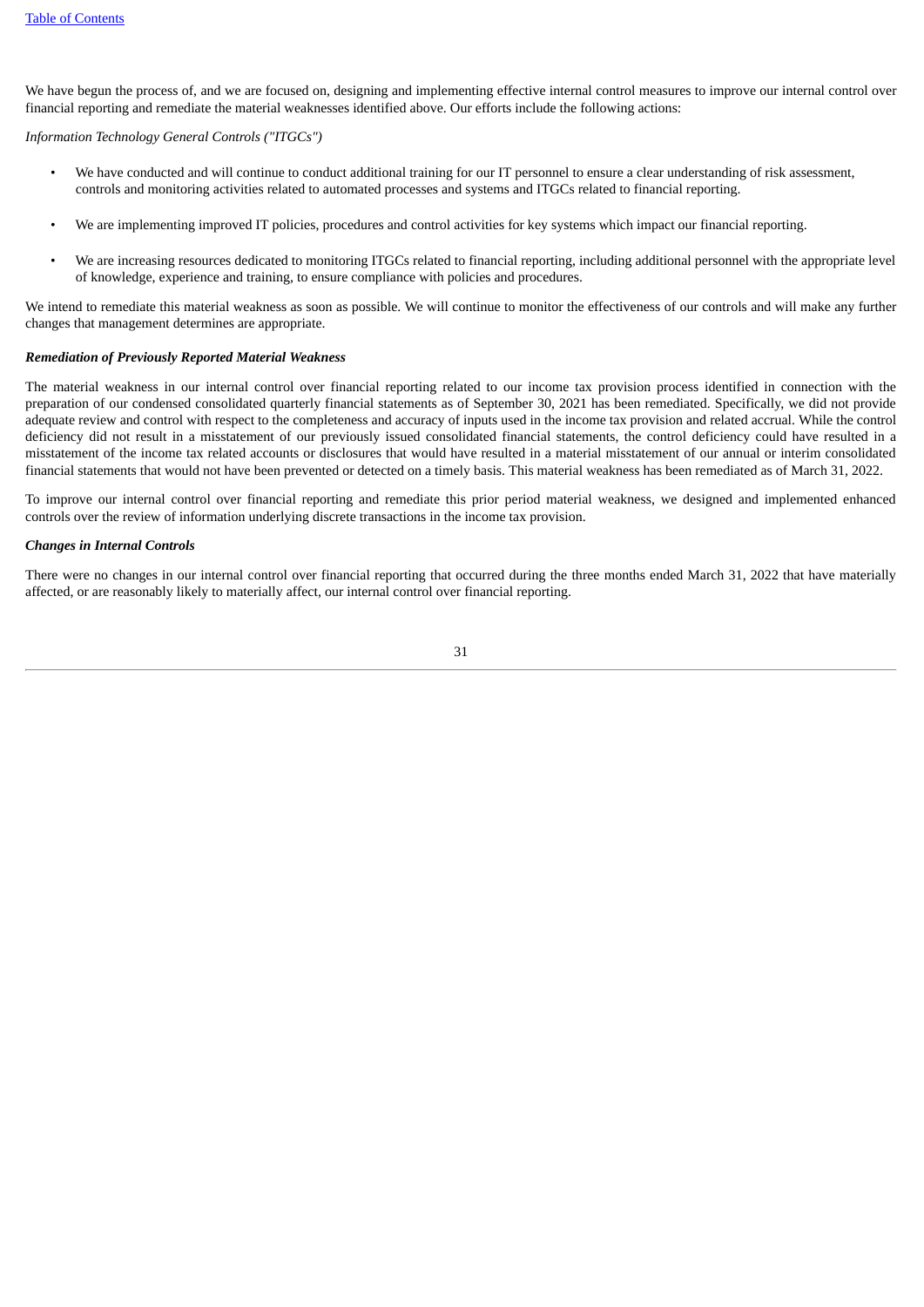# **PART II - Other Information**

### <span id="page-31-0"></span>**Item 1. Legal Proceedings.**

For information regarding certain current legal proceedings, see Note 13, "Commitments and Contingencies - Legal Proceedings" in Notes to Condensed Consolidated Financial Statements, which are included herein.

### <span id="page-31-1"></span>**Item 1A. Risk Factors.**

In addition to the other information set forth in this Quarterly Report, you should carefully consider the risk factors and other cautionary statements described under the heading "Item 1A. Risk Factors" included in our Annual Report on Form 10-K, which could materially affect our business, financial condition or future results. Additional risks and uncertainties not currently known to us or that we currently deem to be immaterial also may materially and adversely affect our business, financial condition or future results. There have been no material changes in our risk factors from those described in our Annual Report on Form 10-K. We may disclose changes to risk factors or additional risk factors from time to time in our future filings with the SEC.

### <span id="page-31-2"></span>**Item 2. Unregistered Sales of Equity Securities and Use of Proceeds.**

### **Issuer Purchases of Equity Securities**

Our Board of Directors has previously authorized us to repurchase up to \$200.0 million of our outstanding common stock, of which \$110.7 million is still available to repurchase as of March 31, 2022. We are authorized to complete the repurchase through open market transactions or through an accelerated share repurchase program, in each case to be executed at management's discretion based on business and market conditions, stock price, trading restrictions, acquisition activity and other factors. The repurchase program may be suspended or discontinued at any time without prior notice.

<span id="page-31-3"></span>No stock repurchases were made under our stock repurchase program during the three months ended March 31, 2022.

### **Item 3. Defaults Upon Senior Securities.**

<span id="page-31-4"></span>None.

### **Item 4. Mine Safety Disclosures.**

<span id="page-31-5"></span>Not applicable.

### **Item 5. Other Information.**

<span id="page-31-6"></span>None.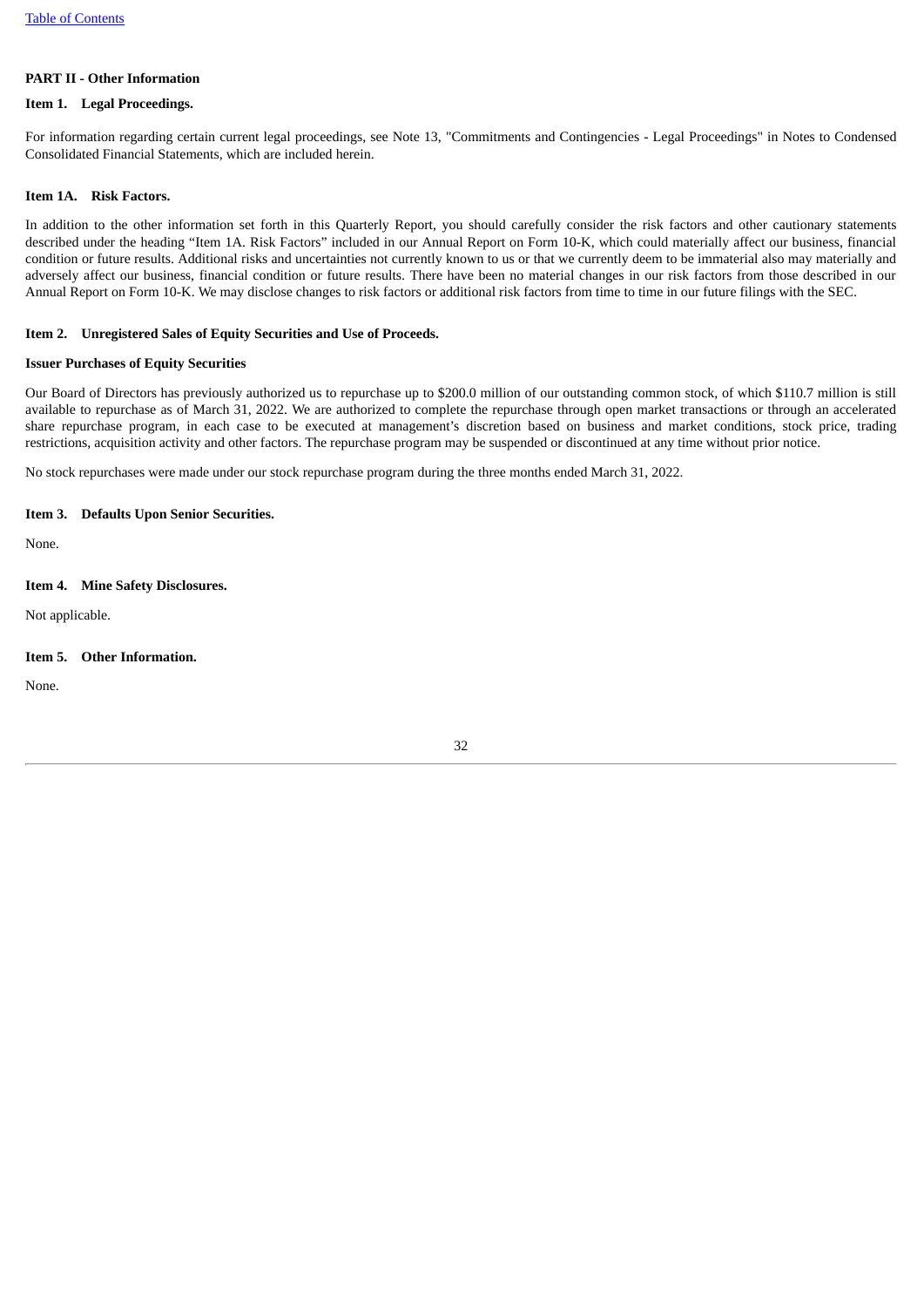### **Item 6. Exhibits.**

| 10.1 | <u>Separation and Consulting Agreement, dated February 7, 2022, by and between Myriad Genetics, Inc. and Jerry Lanchbury</u><br>(incorporated by reference to Exhibit 10.1 to the Company's Current Report on Form 8-K, File No. 000-26642, filed with the SEC on |
|------|-------------------------------------------------------------------------------------------------------------------------------------------------------------------------------------------------------------------------------------------------------------------|
|      | February 9, 2022) +                                                                                                                                                                                                                                               |

- 31.1 Certification of Chief Executive Officer pursuant to Section 302(a) of the [Sarbanes-Oxley](#page-34-0) Act of 2002.
- 31.2 Certification of Chief Financial Officer pursuant to Section 302(a) of the [Sarbanes-Oxley](#page-35-0) Act of 2002.
- 32.1 Certification pursuant to Section 906 of the [Sarbanes-Oxley](#page-36-0) Act of 2002 (Furnished).
- 101.INS Inline XBRL Instance Document - the instance document does not appear in the Interactive Data File because its XBRL tags are embedded within the Inline XBRL document.
- 101.SCH Inline XBRL Taxonomy Extension Schema Document
- 101.CAL Inline XBRL Taxonomy Extension Calculation Linkbase Document
- 101.DEF Inline XBRL Taxonomy Extension Definition Linkbase Document
- 101.LAB Inline XBRL Taxonomy Extension Label Linkbase Document
- 101.PRE Inline XBRL Taxonomy Extension Presentation Linkbase Document
- 104 The cover page from the Company's Quarterly Report on Form 10-Q for the quarter ended March 31, 2022 has been formatted in Inline XBRL.

<span id="page-32-0"></span>(+) Management contract or compensatory plan arrangement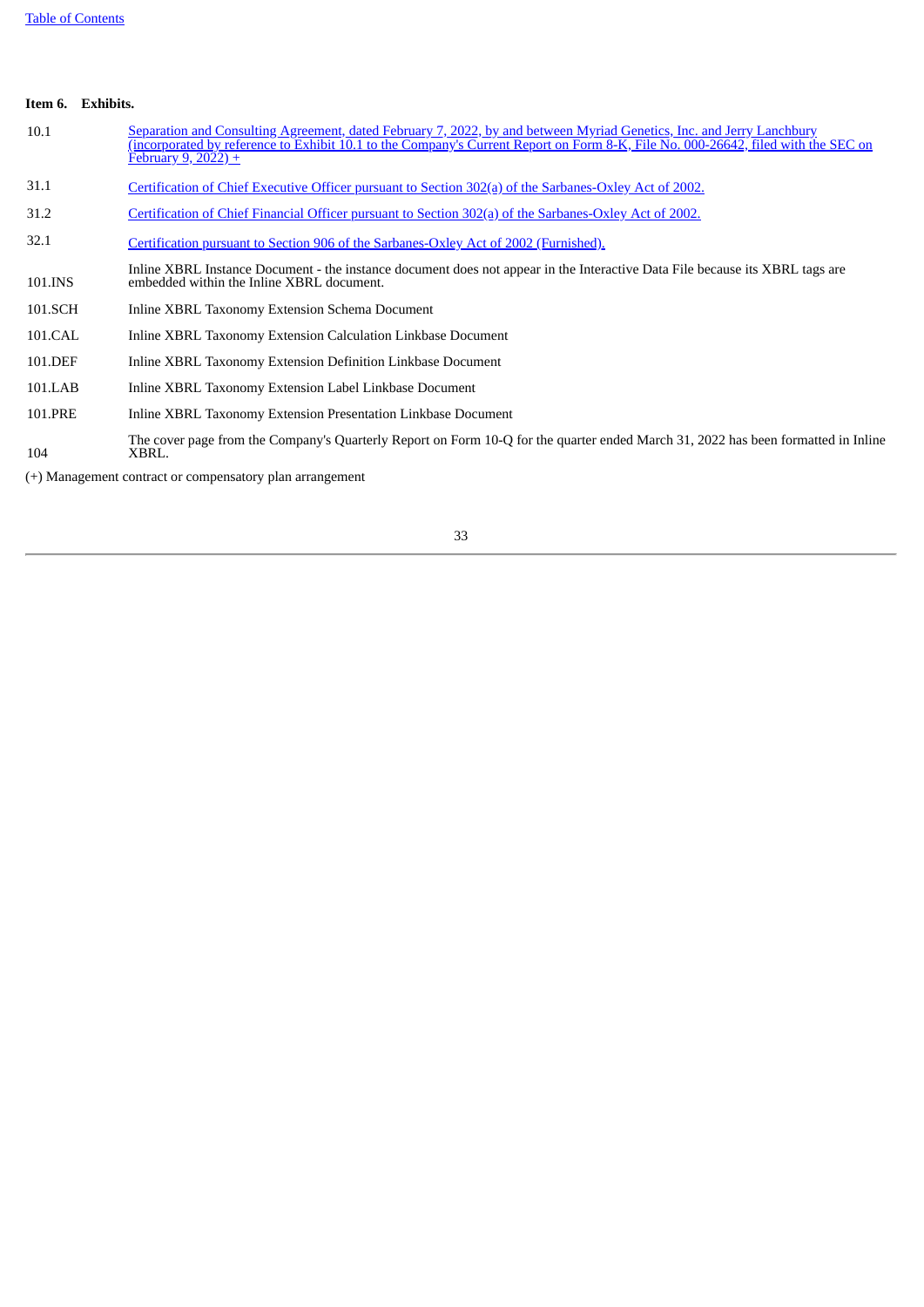# **SIGNATURES**

Pursuant to the requirements of the Securities Exchange Act of 1934, the Registrant has duly caused this report to be signed on its behalf by the undersigned thereunto duly authorized.

MYRIAD GENETICS, INC.

Date: May 6, 2022 By: /s/ Paul J. Diaz

Paul J. Diaz President and Chief Executive Officer (Principal executive officer)

Date: May 6, 2022 By: /s/ R. Bryan Riggsbee

R. Bryan Riggsbee Chief Financial Officer (Principal financial and accounting officer)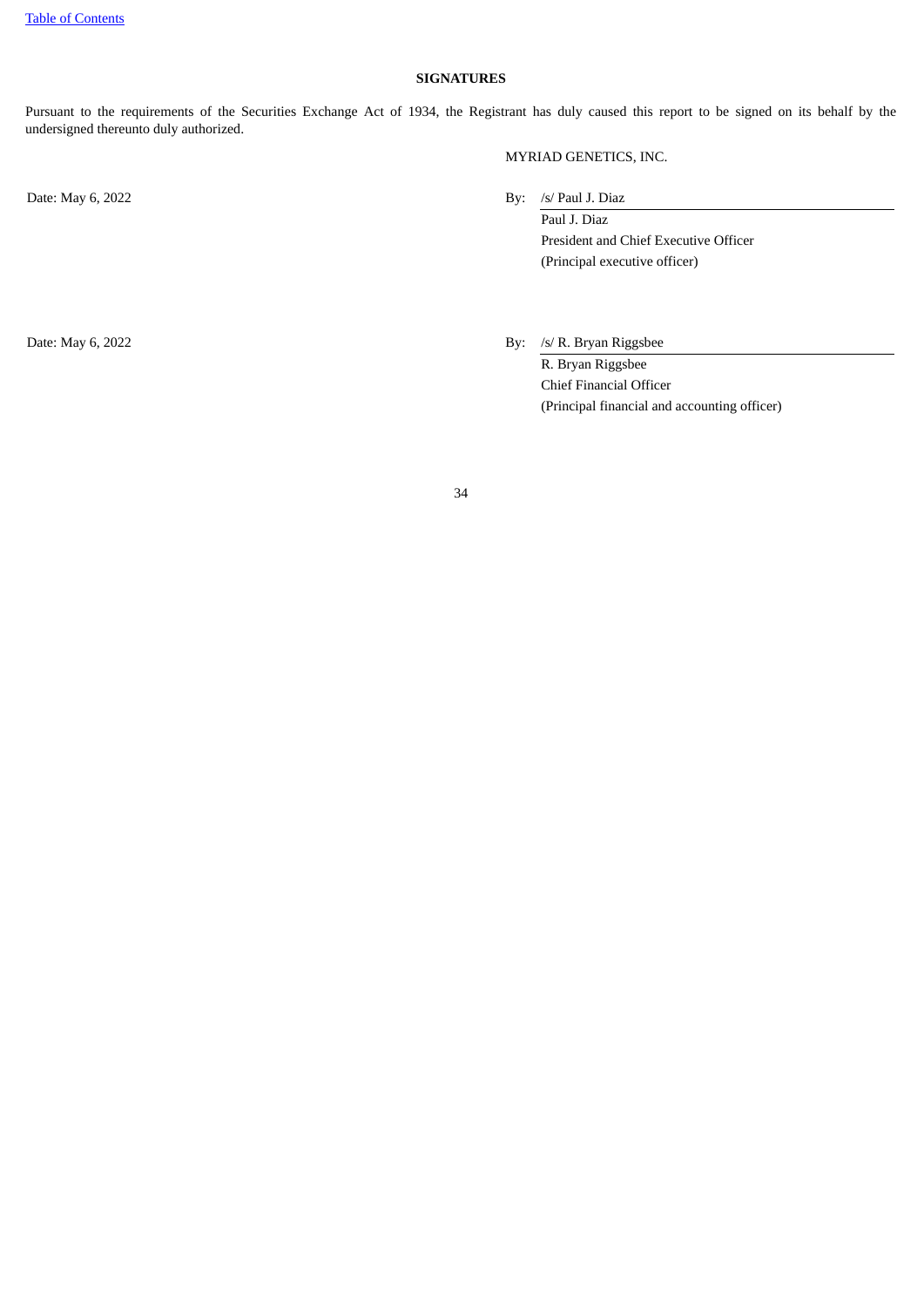# **SARBANES-OXLEY SECTION 302(a) CERTIFICATION**

<span id="page-34-0"></span>I, Paul J. Diaz, certify that:

- 1. I have reviewed this quarterly report on Form 10-Q of Myriad Genetics, Inc.;
- 2. Based on my knowledge, this report does not contain any untrue statement of a material fact or omit to state a material fact necessary to make the statements made, in light of the circumstances under which such statements were made, not misleading with respect to the period covered by this report;
- 3. Based on my knowledge, the financial statements, and other financial information included in this report, fairly present in all material respects the financial condition, results of operations and cash flows of the registrant as of, and for, the periods presented in this report;
- 4. The registrant's other certifying officer(s) and I are responsible for establishing and maintaining disclosure controls and procedures (as defined in Exchange Act Rules 13a-15(e) and 15d-15(e)) and internal control over financial reporting (as defined in Exchange Act Rules 13a-15(f) and 15d-15(f)) for the registrant and have:
	- a) designed such disclosure controls and procedures, or caused such disclosure controls and procedures to be designed under our supervision, to ensure that material information relating to the registrant, including its consolidated subsidiaries, is made known to us by others within those entities, particularly during the period in which this report is being prepared;
	- b) designed such internal control over financial reporting, or caused such internal control over financial reporting to be designed under our supervision, to provide reasonable assurance regarding the reliability of financial reporting and the preparation of financial statements for external purposes in accordance with generally accepted accounting principles;
	- c) evaluated the effectiveness of the registrant's disclosure controls and procedures and presented in this report our conclusions about the effectiveness of the disclosure controls and procedures, as of the end of the period covered by this report based on such evaluation; and
	- d) disclosed in this report any change in the registrant's internal control over financial reporting that occurred during the registrant's most recent fiscal quarter (the registrant's fourth fiscal quarter in the case of an annual report) that has materially affected, or is reasonably likely to materially affect, the registrant's internal control over financial reporting; and
- 5. The registrant's other certifying officer(s) and I have disclosed, based on our most recent evaluation of internal control over financial reporting, to the registrant's auditors and the audit committee of the registrant's board of directors (or persons performing the equivalent functions):
	- a) all significant deficiencies and material weaknesses in the design or operation of internal control over financial reporting which are reasonably likely to adversely affect the registrant's ability to record, process, summarize and report financial information; and
	- b) any fraud, whether or not material, that involves management or other employees who have a significant role in the registrant's internal control over financial reporting.

Date: May 6, 2022

By: /s/ Paul J. Diaz

Paul J. Diaz President and Chief Executive Officer (Principal Executive Officer)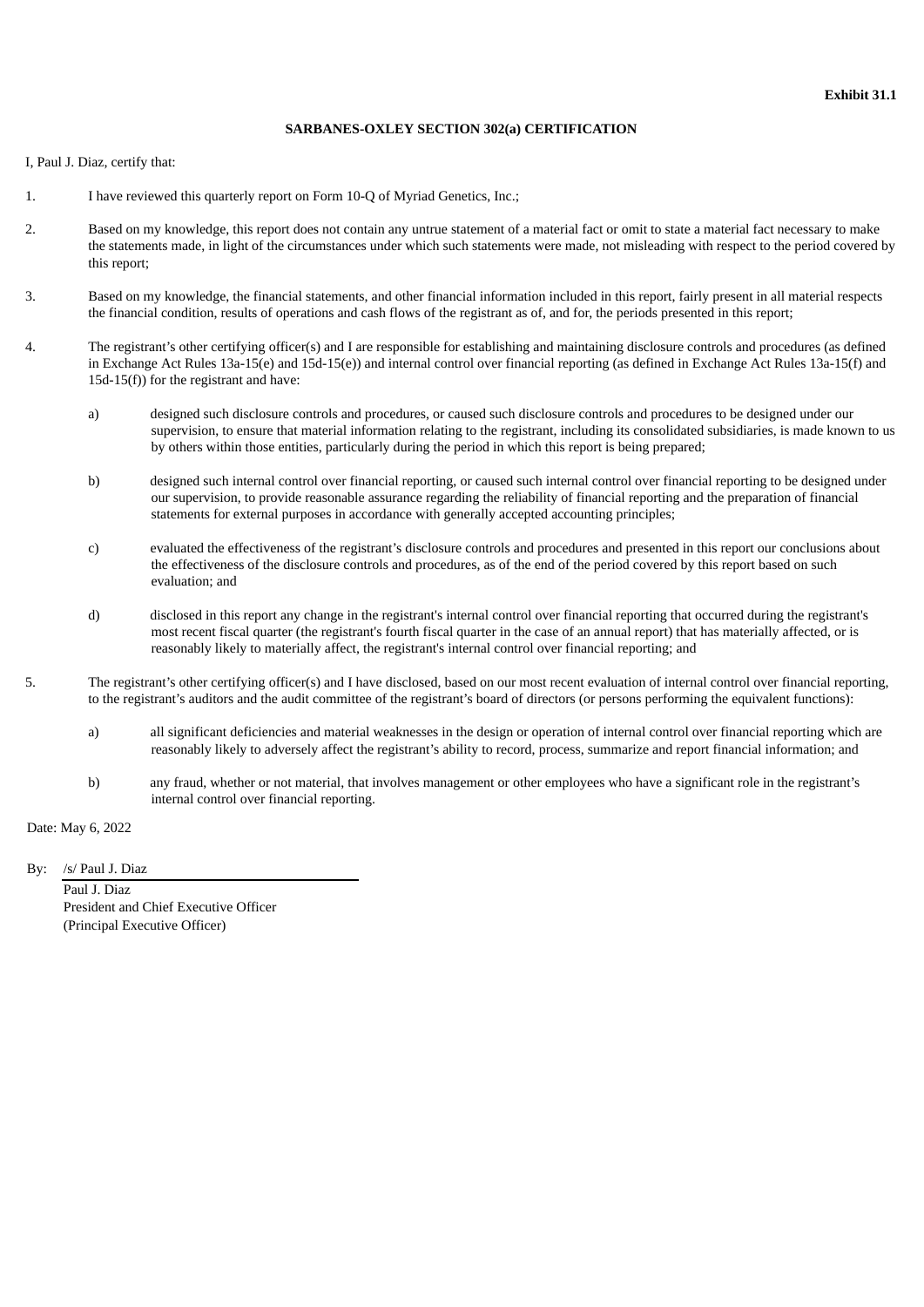# **SARBANES-OXLEY SECTION 302(a) CERTIFICATION**

<span id="page-35-0"></span>I, R. Bryan Riggsbee, certify that:

- 1. I have reviewed this quarterly report on Form 10-Q of Myriad Genetics, Inc.;
- 2. Based on my knowledge, this report does not contain any untrue statement of a material fact or omit to state a material fact necessary to make the statements made, in light of the circumstances under which such statements were made, not misleading with respect to the period covered by this report;
- 3. Based on my knowledge, the financial statements, and other financial information included in this report, fairly present in all material respects the financial condition, results of operations and cash flows of the registrant as of, and for, the periods presented in this report;
- 4. The registrant's other certifying officer(s) and I are responsible for establishing and maintaining disclosure controls and procedures (as defined in Exchange Act Rules 13a-15(e) and 15d-15(e)) and internal control over financial reporting (as defined in Exchange Act Rules 13a-15(f) and 15d-15(f)) for the registrant and have:
	- a) designed such disclosure controls and procedures, or caused such disclosure controls and procedures to be designed under our supervision, to ensure that material information relating to the registrant, including its consolidated subsidiaries, is made known to us by others within those entities, particularly during the period in which this report is being prepared;
	- b) designed such internal control over financial reporting, or caused such internal control over financial reporting to be designed under our supervision, to provide reasonable assurance regarding the reliability of financial reporting and the preparation of financial statements for external purposes in accordance with generally accepted accounting principles;
	- c) evaluated the effectiveness of the registrant's disclosure controls and procedures and presented in this report our conclusions about the effectiveness of the disclosure controls and procedures, as of the end of the period covered by this report based on such evaluation; and
	- d) disclosed in this report any change in the registrant's internal control over financial reporting that occurred during the registrant's most recent fiscal quarter (the registrant's fourth fiscal quarter in the case of an annual report) that has materially affected, or is reasonably likely to materially affect, the registrant's internal control over financial reporting; and
- 5. The registrant's other certifying officer(s) and I have disclosed, based on our most recent evaluation of internal control over financial reporting, to the registrant's auditors and the audit committee of the registrant's board of directors (or persons performing the equivalent functions):
	- a) all significant deficiencies and material weaknesses in the design or operation of internal control over financial reporting which are reasonably likely to adversely affect the registrant's ability to record, process, summarize and report financial information; and
	- b) any fraud, whether or not material, that involves management or other employees who have a significant role in the registrant's internal control over financial reporting.

Date: May 6, 2022

By: /s/ R. Bryan Riggsbee

R. Bryan Riggsbee Chief Financial Officer (Principal Financial and Accounting Officer)